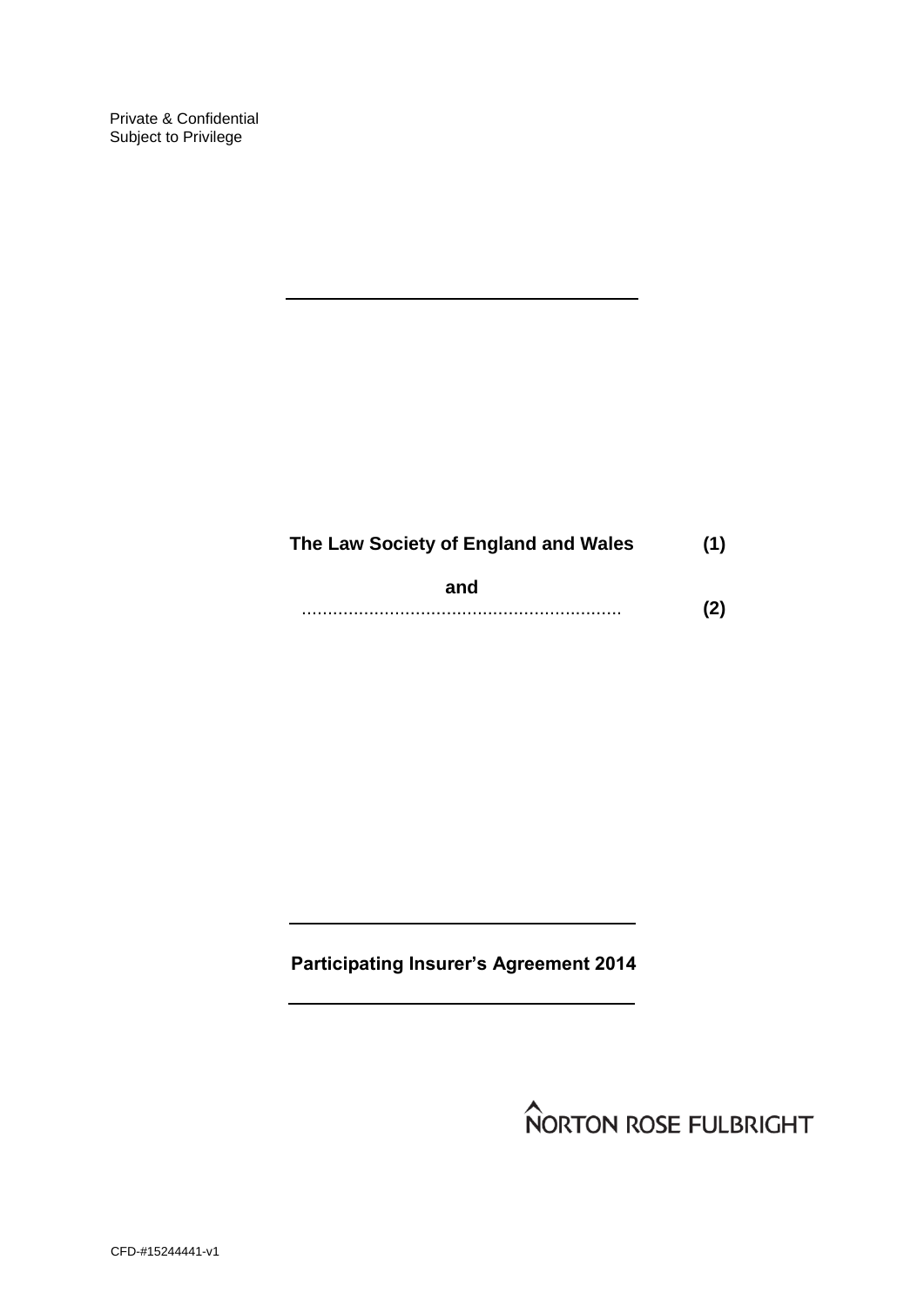### **Details of the Insurer**

٦

 $\sqrt{ }$ 

<span id="page-1-0"></span>

| Company name (or<br>managing agent of<br>Syndicate) | [•] year(s) of account]                                    | [for and on behalf of the members of the Syndicate specified below, for the |
|-----------------------------------------------------|------------------------------------------------------------|-----------------------------------------------------------------------------|
| <b>Company / syndicate</b><br>number                |                                                            |                                                                             |
| <b>Registered office</b>                            |                                                            |                                                                             |
|                                                     |                                                            |                                                                             |
| <b>Telephone</b>                                    |                                                            |                                                                             |
| Fax                                                 |                                                            |                                                                             |
| <b>Principal contact</b>                            |                                                            |                                                                             |
|                                                     | Should contact be via broker only? If yes, place a X here  |                                                                             |
|                                                     |                                                            |                                                                             |
| <b>Commencement Date:</b>                           | 1 October 2014                                             |                                                                             |
|                                                     |                                                            |                                                                             |
|                                                     | Details for service of notice in accordance with clause 15 |                                                                             |
| <b>Address</b>                                      |                                                            |                                                                             |
|                                                     |                                                            |                                                                             |
| Fax<br><b>Contact name</b>                          |                                                            |                                                                             |
|                                                     |                                                            |                                                                             |
|                                                     | Details to appear in Law Society publications              |                                                                             |
| <b>Company/trading name</b>                         |                                                            |                                                                             |
| <b>Postal address</b><br><b>Website address</b>     |                                                            |                                                                             |
| <b>Contact:</b>                                     | <b>Underwriting</b>                                        | <b>Claims</b>                                                               |
| <b>Name</b>                                         |                                                            |                                                                             |
| <b>Telephone</b>                                    |                                                            |                                                                             |
| <b>E-mail address</b>                               |                                                            |                                                                             |
| <b>Contact:</b>                                     | <b>Reporting Officer</b>                                   |                                                                             |
| <b>Name</b>                                         |                                                            |                                                                             |
| <b>Telephone</b>                                    |                                                            |                                                                             |
| <b>E-mail address</b>                               |                                                            |                                                                             |
| <b>Credit rating and</b><br>insurer financial       |                                                            |                                                                             |
| strength rating (or state<br>if none)               |                                                            |                                                                             |
| Name of rating agency                               |                                                            |                                                                             |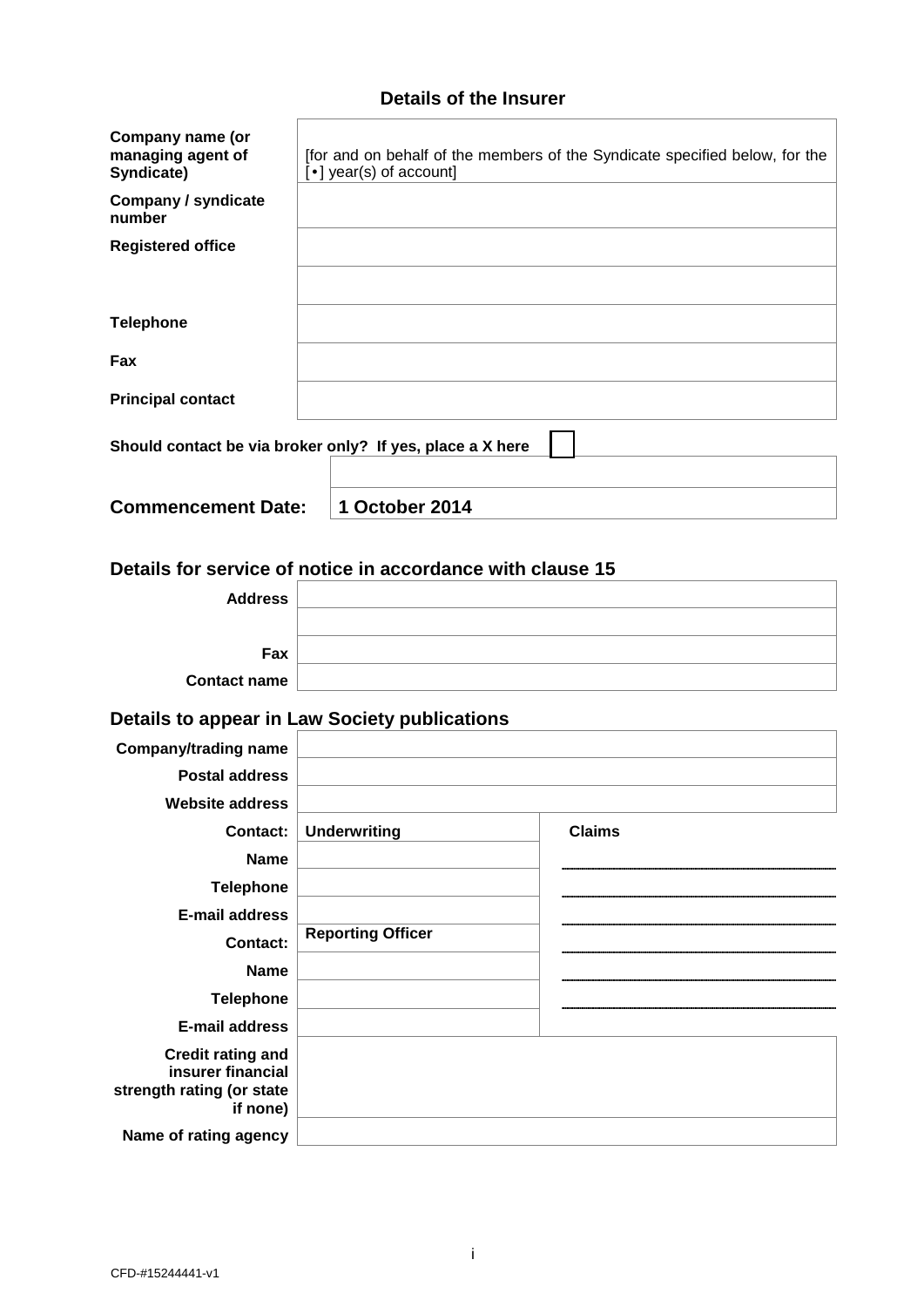### **Contents**

| <b>Clause</b>  |                                                                                           | Page |
|----------------|-------------------------------------------------------------------------------------------|------|
| $\mathbf 1$    |                                                                                           |      |
| $\mathbf{2}$   |                                                                                           |      |
| 3              |                                                                                           |      |
| 4              | Multi-year Policies and Firms in the Extended Indemnity Period or the Cessation Period  6 |      |
| 5              |                                                                                           |      |
| $6\phantom{1}$ |                                                                                           |      |
| 7              |                                                                                           |      |
| 8              |                                                                                           |      |
| 9              |                                                                                           |      |
| 10             |                                                                                           |      |
| 11             |                                                                                           |      |
| 12             |                                                                                           |      |
| 13             |                                                                                           |      |
| 14             |                                                                                           |      |
| 15             |                                                                                           |      |
| 16             |                                                                                           |      |
| 17             |                                                                                           |      |
| 18             |                                                                                           |      |
| 19             |                                                                                           |      |
| 20             |                                                                                           |      |
|                |                                                                                           |      |
|                | Appendix 1 SRA Minimum Terms and Conditions of Professional Indemnity Insurance 27        |      |
|                |                                                                                           |      |
|                |                                                                                           |      |
|                |                                                                                           |      |
|                |                                                                                           |      |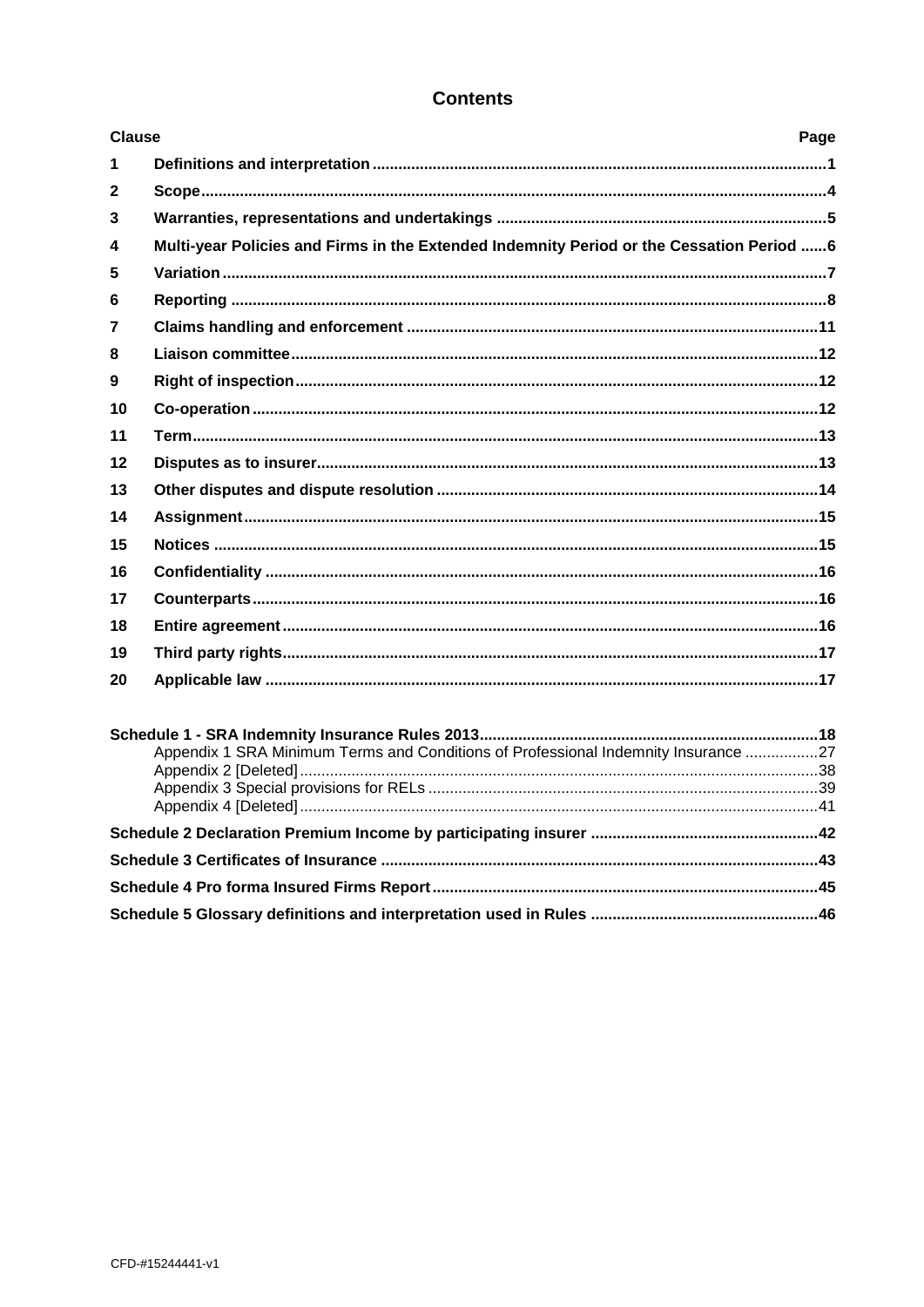#### **THIS AGREEMENT** is made on **BETWEEN:**

- (1) **THE LAW SOCIETY OF ENGLAND AND WALES**, as established by a Royal Charter in 1845 and currently located at 113 Chancery Lane, London WC2A 1PL (the **Law Society**);
- (2) the company or managing agency (for and on behalf of the members of the specified Syndicate for the specified year(s) of account), the details of which are set out on page [i](#page-1-0) (the **Insurer**).

#### **WHEREAS**

- (A) The Council of the Law Society has, in exercise of its powers under, inter alia, section 37 Solicitors Act 1974 made Rules (in this Agreement referred to as the Rules) concerning indemnity against civil liability incurred by, amongst others, solicitors in private practice in England and Wales.
- (B) Pursuant to the Rules, Firms are required to take out professional indemnity insurance on at least the Minimum Terms with an Authorised Insurer which has entered into a Participating Insurer"s Agreement with the Law Society.
- (C) The purpose of this Agreement is to set out the terms and conditions on which the Insurer may provide professional indemnity insurance to Firms as required under the Rules and in particular the terms on which it may issue Policies, shall comply with the Claims Handling Guidelines, and related matters.

#### **IT IS AGREED AS FOLLOWS**

### **1 Definitions and interpretation**

1.1 In this Agreement, unless the context requires otherwise:

**Act** means the Solicitors Act 1974

#### **Authorised Insurer** means:

- (a) a person who has permission under Part 4A of the Financial Services and Markets Act 2000 to effect or carry out contracts of insurance of a relevant class;
- (b) a person who carries on an insurance market activity, within the meaning of section 316(3) of that Act;
- (c) an EEA Firm of the kind mentioned in paragraph 5(d) of Schedule 3 to that Act, which has permission under paragraph 15 of that Schedule (as a result of qualifying for authorisation under paragraph 12 of that Schedule) to effect or carry out contracts of insurance of a relevant class; or
- (d) a person who does not fall within paragraph (a), (b) or (c) and who may lawfully effect or carry out contracts of insurance of a relevant class in a member state other than the United Kingdom

where relevant class has the meaning set out in section 87(1B) of the Act and provided that this definition must be read with section 22 of the Financial Services and Markets Act 2000, any relevant order under that section and Schedule 2 to that Act

**business day** means a day (other than a Saturday or Sunday) on which banks are open for the transaction of normal business in London

**Cessation Period** has the meaning given in the Glossary

CFD-#15244441-v1 1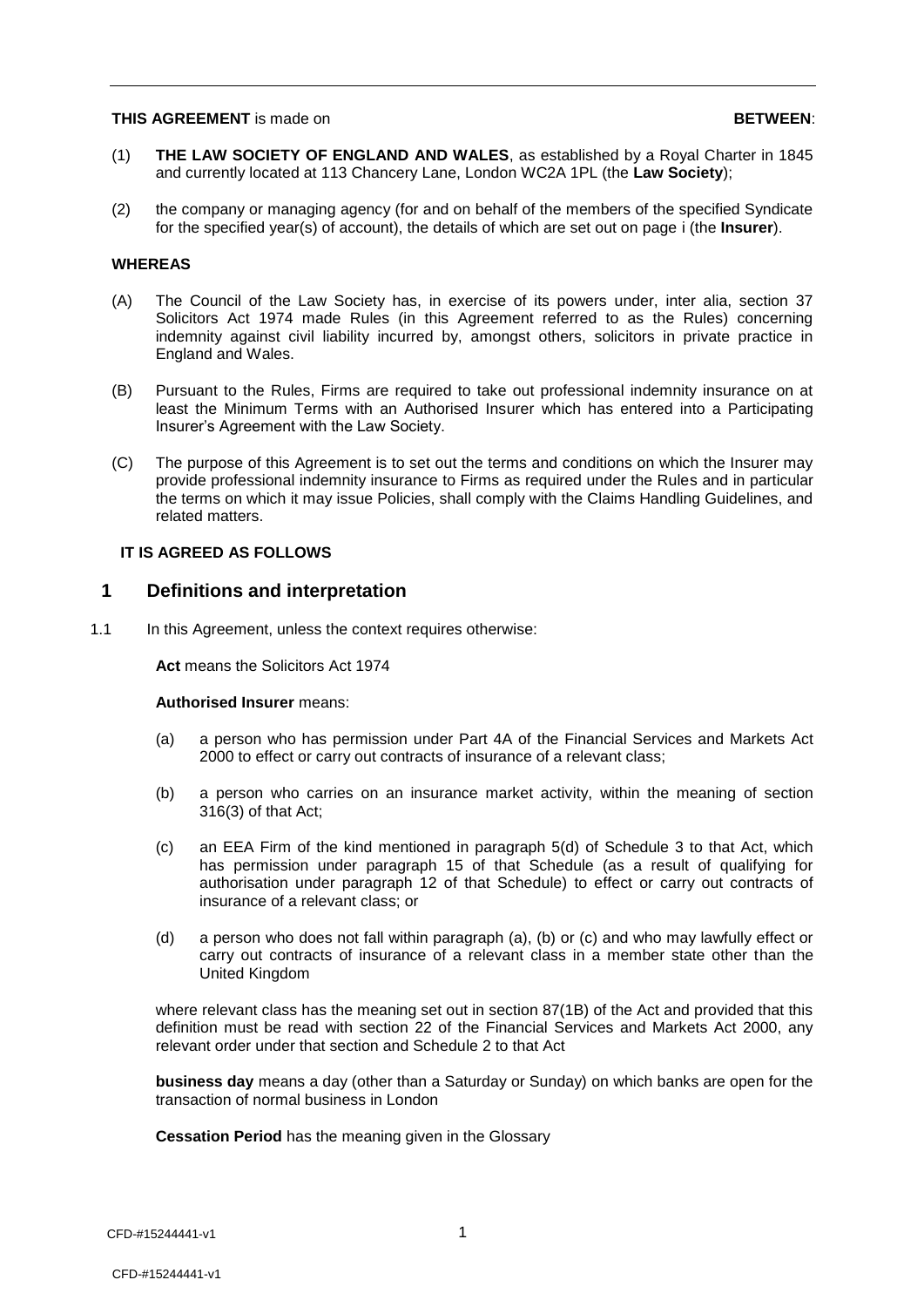**Claims Handling Guidelines** means the guidelines referred to in clause [7.1](#page-13-0) as they may be issued by the Law Society from time to time

**Claims Report** means a report issued in accordance with clause [6.7](#page-11-0)

**Commencement Date** means the first date on which Policies written by the Insurer may incept, being the date set out on page [i](#page-1-0)

**Declaration Premium Income** means the aggregate of Premium Payable in respect of each Policy issued in the Indemnity Period commencing on 1 October 2014 by the Insurer to the extent that such premium relates to cover required in accordance with the Minimum Terms

**Extended Indemnity Period** has the meaning given in the Glossary

**Firm** has the meaning given in the Glossary

**Glossary** means the SRA Handbook Glossary 2012 as made by the Solicitors Regulation Authority Board, those provisions of which are relevant for the Rules as at 1 October 2014 being set out in [Schedule](#page-48-0) 5 to this Agreement

**Indemnity Period** means the period of one year starting on 1 September 2000, 2001 or 2002, the period of 13 calendar months starting on 1 September 2003, the period of one year starting on 1 October in any subsequent calendar year, or such other period as may be set out in the Rules

**Insolvency Event** means in relation to a Participating Insurer:

- (a) the appointment of a provisional liquidator, administrator, receiver or an administrative receiver; or
- (b) the approval of a voluntary arrangement under Part 1 of the Insolvency Act 1986 or the making of any other form of arrangement, composition or compounding with its creditors generally; or
- (c) the passing of a resolution for voluntary winding up where the winding up is or becomes a creditors" voluntary winding up under Part IV of the Insolvency Act 1986; or
- (d) the making of a winding up order by the court; or
- (e) the making of an order by the court reducing the value of one or more of the Insurer"s contracts under section 377 of the Financial Services and Markets Act 2000; or
- (f) the occurrence of any event analogous to any of the foregoing Insolvency Events in any jurisdiction outside England and Wales

**Insurance Premium Tax** means the tax charged in accordance with Part III Finance Act 1994 or any tax of a similar nature introduced in substitution for, or in addition thereto (including any equivalent taxes payable in a jurisdiction outside the United Kingdom)

**Liaison Committee** means the committee referred to in clause [8.1](#page-14-0)

**Minimum Terms** means the minimum terms and conditions with which a Policy is required to comply, being the terms and conditions required from time to time under the Rules

**Multi-year Policy** has the meaning given in clause [4.1](#page-8-0)

**Offer** means any offer to issue a Policy or quotation for a Policy

CFD-#15244441-v1 2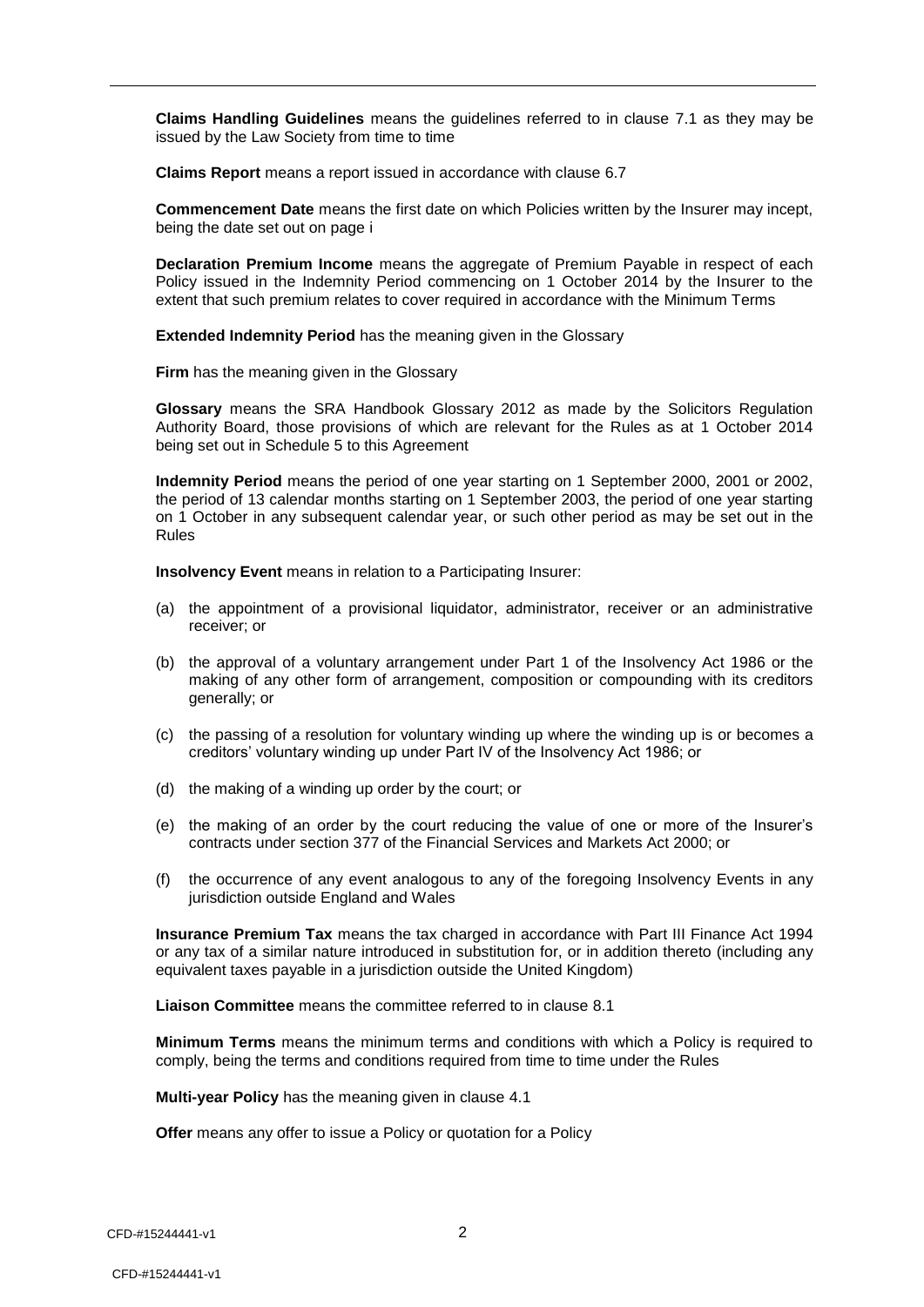**Participating Insurer** means any Authorised Insurer which has entered into a Participating Insurer"s Agreement which remains in force for the purpose of effecting new Policies

**Participating Insurer's Agreement** means an agreement setting out the terms and conditions on which a Participating Insurer is or was entitled to provide professional indemnity insurance to solicitors and others in private practice in England and Wales from 1 October 2012.

**Policy** means a contract of professional indemnity insurance made between the Insurer (whether alone or together with other Participating Insurers) and a Firm complying with the Minimum Terms in accordance with clause [2.2](#page-6-0)

**Policy Period** means the period of insurance in respect of which risks may attach under a Policy, but excluding the Extended Indemnity Period and the Cessation Period

**Premium Payable** means the amount of the premium (including all levies and charges relating to a Policy) due from a Firm to a Participating Insurer (excluding any amount in respect of Insurance Premium Tax) in respect of any Policy issued in the Indemnity Period commencing on 1 October 2014, whether or not actually received by that Participating Insurer, less any amount due to any intermediary acting as agent of the Firm for the purpose of obtaining the professional indemnity insurance but only to the extent that such amount relates to the placing of cover required in accordance with the Minimum Terms and no deduction shall be made of any amount payable to any intermediary in respect of any service which the intermediary provides to, for or on behalf of (whether as agent or otherwise) a Participating Insurer including, without limitation, insurer"s services brokerage, market services agreement commission, claim handling fee, fee for the production of documentation, pursuant to any other work transfer arrangement or otherwise arising or any Value Added Tax in respect of such service

**Qualifying Insurer** means an Authorised Insurer which has entered into a Qualifying Insurer"s Agreement with the Society

**Qualifying Insurer's Agreement** means an agreement setting out the terms and conditions on which a Qualifying Insurer was entitled to provide professional indemnity insurance to solicitors and others in private practice in England and Wales on or before 30 September 2012

**Records** means all documents and records of the Insurer in whatever form relating to current and expired Policies issued by the Insurer or to which the Insurer has subscribed

**Reporting Officer** shall have the meaning specified in clause [6.17](#page-13-1)

**Reporting Protocol** and **Referral Protocol** each means the protocol of that name referred to in clause [6.1](#page-10-0) as may be issued by the Law Society from time to time

**Rules** means the SRA Indemnity Insurance Rules 2013 as from time to time modified or amended, the current version of which is set out in [Schedule](#page-20-0) 1

**Run-off Date** means the date referred to in clause [11.4](#page-15-0)

**Value Added Tax** means value added tax as charged in accordance with the provisions of the Value Added Tax Act 1994 or any tax of a similar nature introduced in substitution for, or in addition thereto.

- 1.2 In this Agreement, unless the context requires otherwise:
- 1.2.1 references to a clause or schedule are to a clause of, or a schedule to, this Agreement, references to this Agreement include its schedules and references to a part or paragraph are to a part or paragraph of a schedule to this Agreement;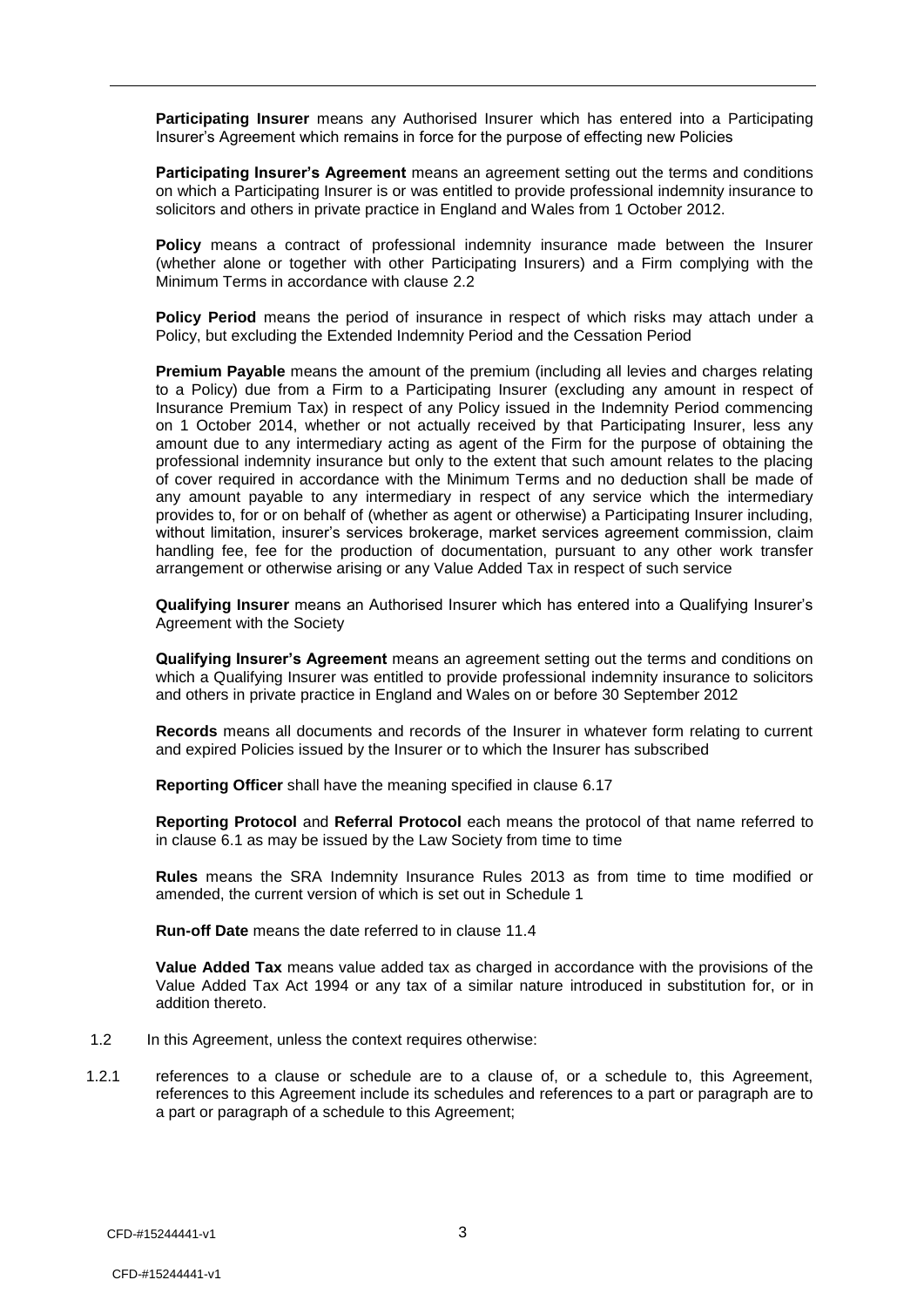- 1.2.2 references to this Agreement or any other document or to any specified provision of this Agreement or any other document are to this Agreement, that document or that provision as in force for the time being and as amended from time to time;
- 1.2.3 the singular includes the plural and *vice versa*, words importing a gender include every gender and references to persons include bodies corporate, partnerships and other unincorporated associations or bodies of persons;
- 1.2.4 the contents table and the headings to clauses schedules parts and paragraphs are inserted for reference only and shall be ignored in interpreting this Agreement:
- 1.2.5 a reference to any statute, statutory provision, code or regulation includes:
	- (a) any subordinate legislation (as defined by section 21(1) Interpretation Act 1978) made under it; and
	- (b) any provision which it has superseded or re-enacted (with or without modification) or amended, and any provision superseding it or re-enacting it (with or without modification) or amending it, either before or at the date of this Agreement, or after the date of this Agreement;
- 1.2.6 references to the Law Society and to the Council include the Solicitors Regulation Authority, and any body or person which succeeds in whole or in part to the functions of the Law Society, the Council or the Solicitors Regulation Authority and any delegate of the Law Society, the Council, the Solicitors Regulation Authority or any such body or person.

### **2 Scope**

- <span id="page-6-1"></span>2.1 The Insurer, having agreed to be bound in accordance with the terms of this Agreement, may:
	- (a) issue Policies with an inception date on or after 1 October 2014;
	- (b) renew or replace any Policies; and
	- (c) extend the Policy Period of any Policy,

at any time on or after the Commencement Date and before the Run-off Date to Firms on the terms set out in this Agreement.

- <span id="page-6-0"></span>2.2 Each Policy issued by the Insurer shall provide cover which complies at all times during the currency of the Policy (subject to clause [4.1\)](#page-8-0) with the Minimum Terms in force on the later of the date on which:
	- (a) the Policy incepts;
	- (b) any extension to the Policy Period takes effect; or
	- (c) the Policy is renewed or replaced.
- 2.3 The Insurer shall issue (or procure the issuing of) a certificate in the form set out in Part A or Part B of [Schedule](#page-45-0) 3 (as the case may require) to each Firm in respect of each Policy issued, renewed or replaced or where the Policy Period is extended (as the case may be) to that Firm by the Insurer within 20 business days of such inception, extension, renewal or replacement of the Policy.
- 2.4 Clause [2.2](#page-6-0) shall not limit the right of the Insurer to issue any policy of insurance to a Firm in addition to (and without prejudice to the terms of) any Policy required under the Rules to be held by that Firm.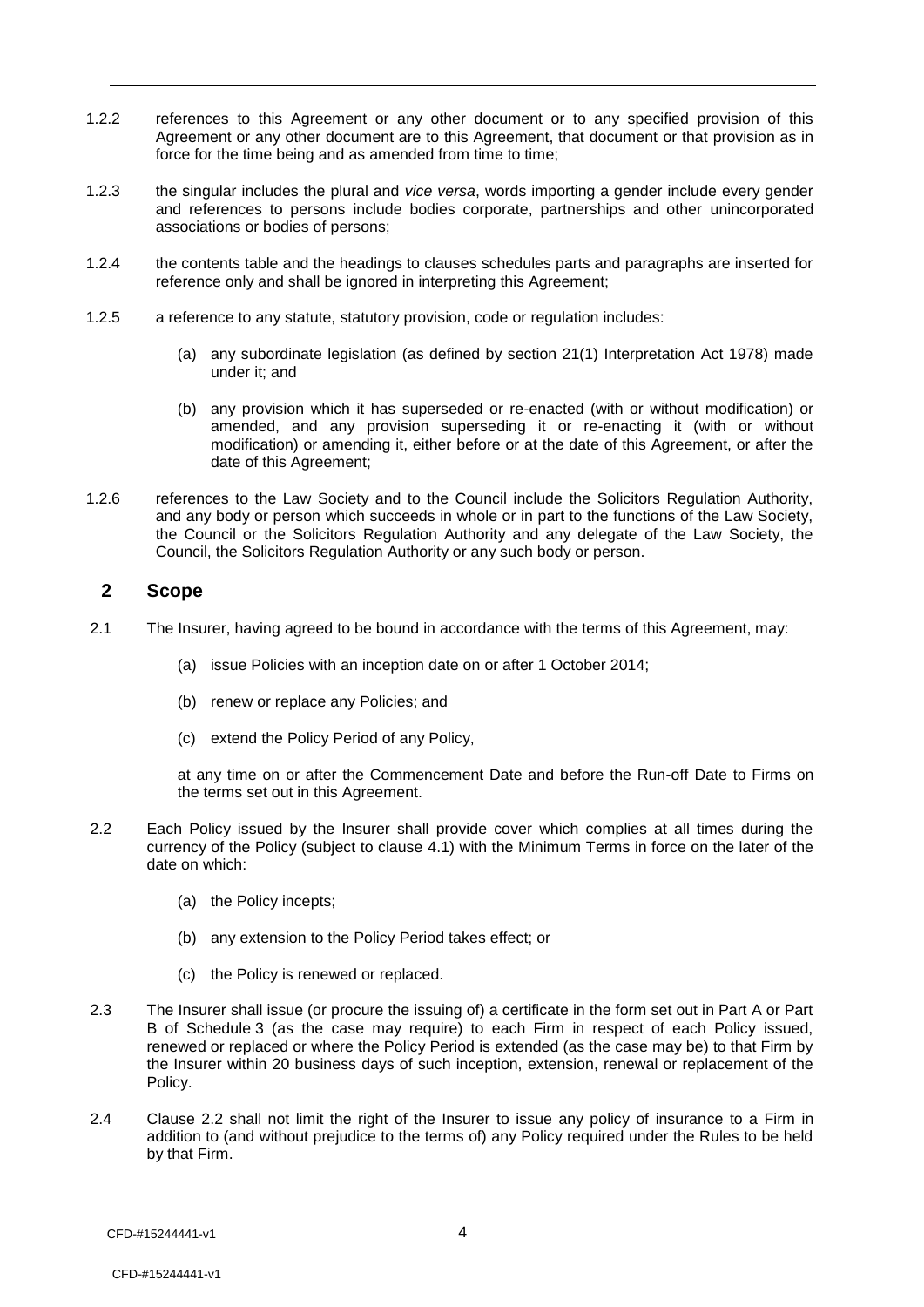- 2.5 The Insurer may underwrite Policies jointly with one or more other insurers, provided that each insurer underwriting any such Policy is a Participating Insurer at the date on which the Policy incepts, and provided that the Policy is fully underwritten by Participating Insurers.
- 2.6 Where the Insurer underwrites any Policies jointly on an excess of loss basis, it may do so only in the layers set out below:

| <b>Indemnity Limit under Policy</b> | Permitted primary layer(s) under Policy | Permitted excess layer(s) under Policy |
|-------------------------------------|-----------------------------------------|----------------------------------------|
| £2 million                          | £1 million                              | £1 million excess of £1 million        |
| £3 million                          | £1 million                              | £2 million excess of £1 million        |
|                                     |                                         | £1 million excess of £1 million        |
|                                     | £2 million                              | £1 million excess of £2 million        |

- 2.7 Where the Insurer is the Lead Insurer (as defined in the Minimum Terms) it shall act as such including, without limitation, being responsible for the conduct of claims, advancing defence costs and compromising and arranging for the payment of claims, and it shall be responsible for meeting the reporting requirements set out in clause [6](#page-10-1) in relation to the Policy. For the avoidance of doubt, the liability of the Insurer under any Policy shall not be increased by virtue only of the fact that it is acting as Lead Insurer.
- 2.8 The Insurer may not, under the terms on which it offers to issue any Policy or provides any quotation to a Firm (or to any intermediary in respect of a Firm), require that that Firm takes out any other policy (of whatever type or description) with the Insurer, or any other person. The Insurer shall provide each Offer in respect of a Policy on a separate and standalone basis from any other offer or quotation of insurance.
- <span id="page-7-0"></span>2.9 In the event of an inconsistency between the Minimum Terms and the terms of any Policy, the Insurer shall not be entitled to construe the Policy in a way that does not give full effect to the Minimum Terms, and shall, if and to the extent required, amend the terms of any Policy so that such Policy does give full effect to the Minimum Terms.
- <span id="page-7-1"></span>2.10 Clause [2.9](#page-7-0) shall be directly enforceable against the Insurer by any insured in his own right, where that insured is required under the Minimum Terms to be insured under a Policy with the Insurer, in accordance with the Contracts (Rights of Third Parties) Act 1999 in relation to that Policy.
- 2.11 Clause [2.10](#page-7-1) shall be without limitation to the right of the Law Society and the Insurer at any time and from time to time to vary the terms of, or terminate, this Agreement without reference to any third party.

### **3 Warranties, representations and undertakings**

- <span id="page-7-2"></span>3.1 The Insurer warrants and represents to the Law Society that, both as at the date of this Agreement and as a continuing warranty and representation for the duration of this Agreement:
	- (a) it is an Authorised Insurer for the purposes of both effecting and carrying out contracts of insurance; and
	- (b) it shall effect and carry out Qualifying Insurance and shall otherwise conduct its operations and activities in relation thereto at all times in compliance with all applicable laws and regulations, including but not limited to applicable provisions of the Equality Act 2010.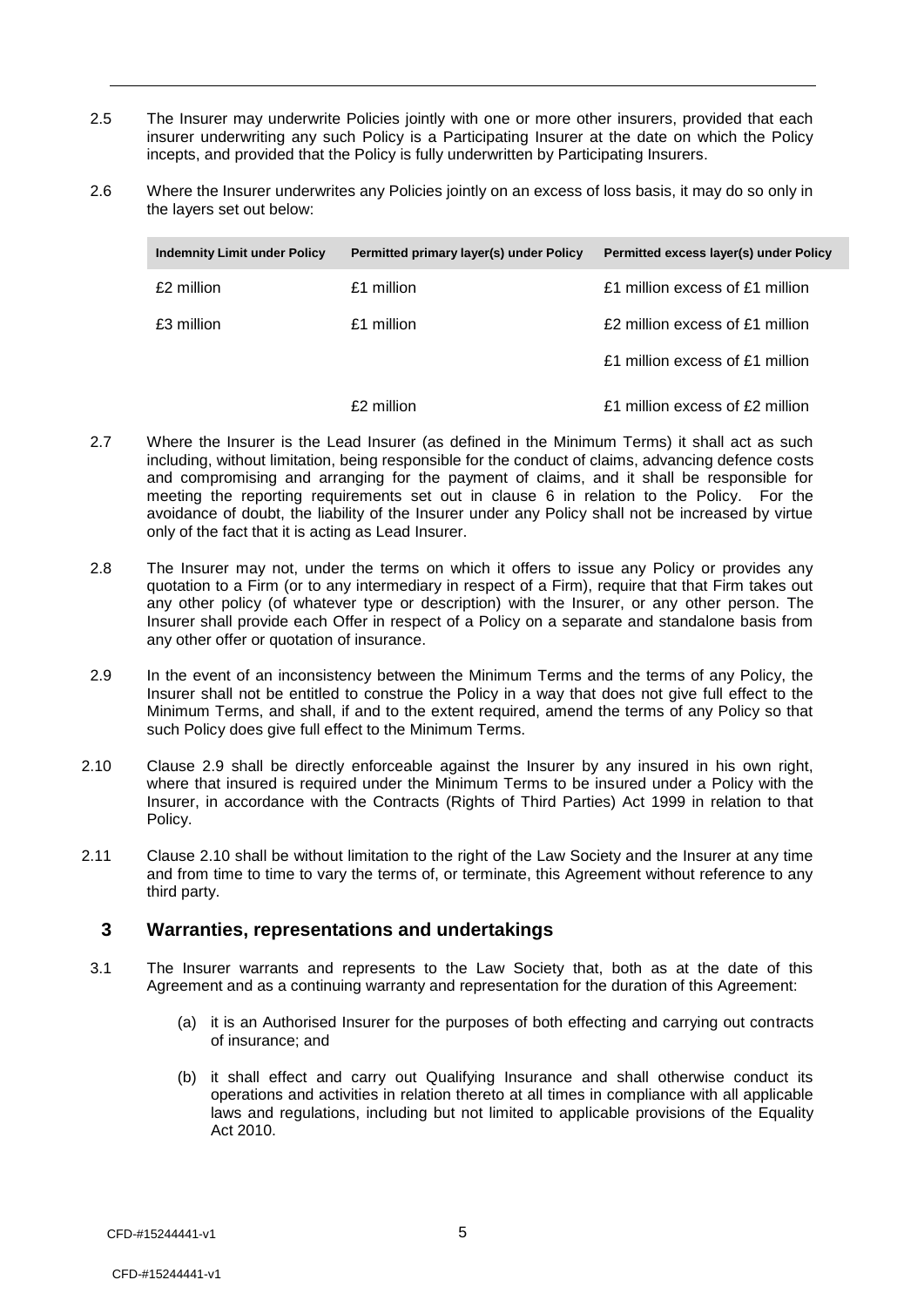- <span id="page-8-2"></span>3.2 The Insurer undertakes that it shall notify the Law Society in writing immediately if, at any time after the date of this Agreement:
- 3.2.1 any warranty set out in clause [3.1](#page-7-2) ceases to be true in any respect; or
- 3.2.2 it is the subject of an Insolvency Event.

#### **Agency arrangements**

- 3.3 The Insurer undertakes to use its best endeavours to procure that any intermediary acting as its agent in any dealing with a Firm in relation to arranging or effecting a Policy discloses to the Firm, by means of a clear and prominent statement in writing, the fact that it is acting as agent for the Insurer, and whether it does so on an exclusive basis, whether or not it also acts as agent for the Firm.
- <span id="page-8-1"></span>3.4 Where the Insurer has delegated underwriting authority to one or more intermediaries for the purpose of effecting Policies, the Insurer must:
- 3.4.1 have in place at all times appropriate systems and controls to monitor and supervise the intermediary/ies for the purpose of ensuring that any such intermediary complies in full with all relevant laws and regulation and the terms of its delegated authority;
- 3.4.2 notify the Law Society of the name and contact details of any such intermediary so appointed;
- 3.4.3 have entered into a written agreement with any such intermediary setting out the scope and terms of the underwriting authority conferred on the intermediary and provide to the Law Society within 7 days of being requested a copy of such agreement;
- 3.4.4 notify the Law Society within 7 days of the delegated authority conferred on the intermediary being withdrawn, suspended or terminated.
- 3.5 Where the Insurer has permitted any intermediary to sub-delegate its underwriting authority to any other person or persons (each, a **sub-delegate**), any such sub-delegate appointed by an intermediary shall itself be considered an intermediary for the purposes of clause [3.4.](#page-8-1)
- 3.6 The Insurer acknowledges and agrees that it shall be bound by the acts of any intermediary that it has appointed and any sub-delegate of such intermediary and that as a consequence it shall not dispute whether a Policy has been validly effected by the intermediary or sub-delegate, or deny a claim under a Policy effected by the intermediary or sub-delegate by reason of any act or omission of the intermediary or sub-delegate.

### **4 Multi-year Policies and Firms in the Extended Indemnity Period or the Cessation Period**

#### **Multi-year Policies**

- <span id="page-8-0"></span>4.1 The Insurer may issue a Policy in one Indemnity Period which expires in any subsequent Indemnity Period (a **Multi-year Policy**) provided that:
- 4.1.1 the terms of the Multi-year Policy permit any variation that may be required in order to reflect any change in the Minimum Terms or in the Rules (whether or not in return for an additional premium), and the Insurer shall give effect to any such variation with effect from the date that the Law Society may require under clause [5;](#page-9-0)
- 4.1.2 the Insurer shall give effect to any such variation from the date on which the change in the Minimum Terms or in the Rules (as the case may be) comes into effect to the extent required to give effect to that change; and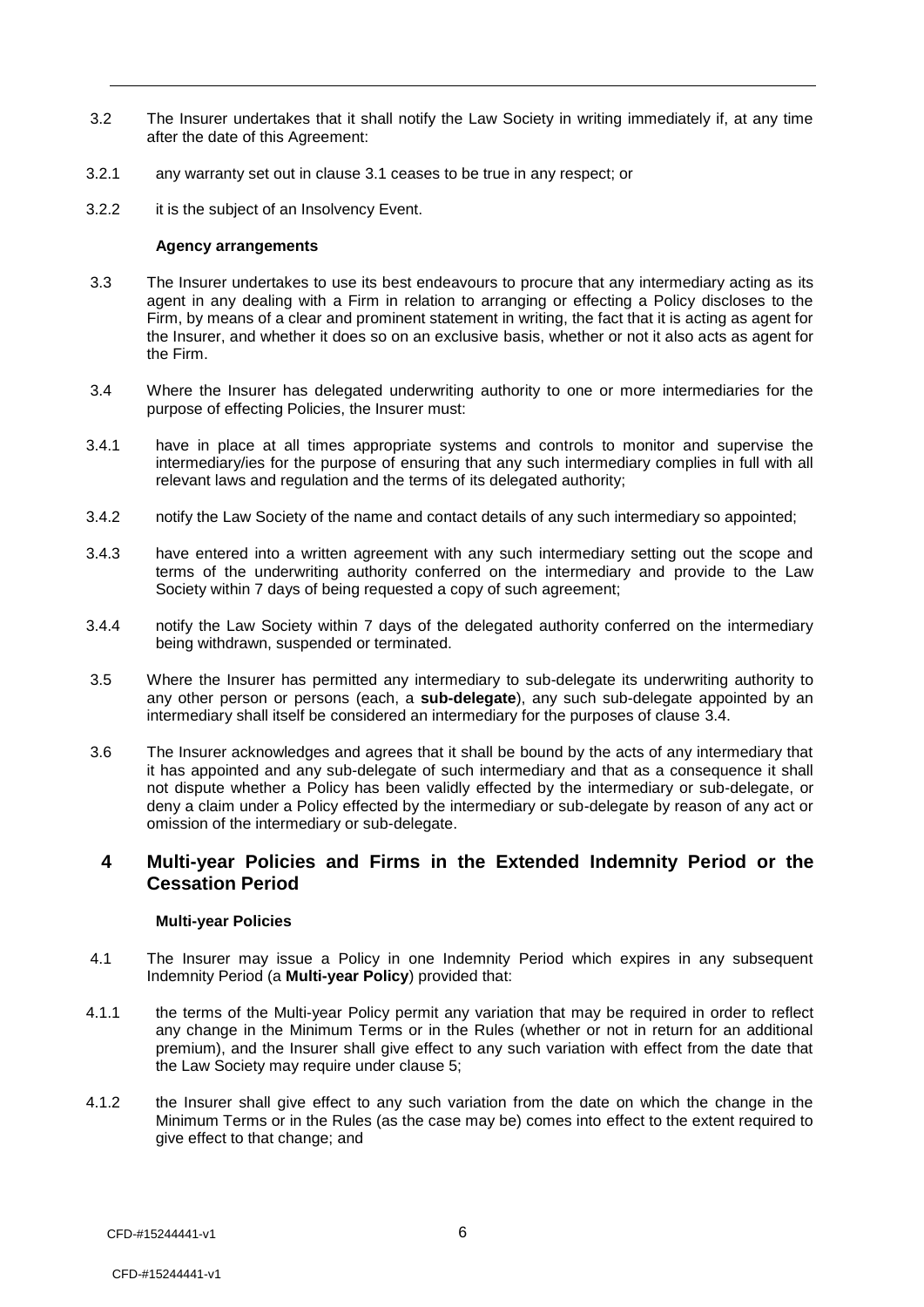4.1.3 the Insurer remains a Participating Insurer in each of the subsequent Indemnity Periods covered by the Multi-year Policy and, as and when required to do so by the Law Society, enters into the standard form Participating Insurer"s Agreement from time to time in respect of each subsequent Indemnity Period covered by the Multi-year Policy.

#### **Firms in the Extended Indemnity Period or the Cessation Period**

- <span id="page-9-3"></span>4.2 Where the Insurer issues a Policy to a Firm that is in the Extended Indemnity Period or Cessation Period under another Policy:
- 4.2.1 the Policy issued by the Insurer must have an inception date which is the date on which the Firm entered the Extended Indemnity Period in accordance with such other Policy;
- 4.2.2 the Policy may not exclude or limit the liability of the Insurer by reason of the cover provided to the Firm in respect of the Extended Indemnity Period or Cessation Period under such other Policy, including (without limitation), in respect of any claims made or circumstances notified to the insurer on risk during such period;
- <span id="page-9-1"></span>4.2.3 the Insurer waives any right to claim contribution from the insurer on risk during the Extended Indemnity Period and/or Cessation Period in respect of any liability that the Insurer may have under the Policy in respect of such period; and
- <span id="page-9-2"></span>4.2.4 the Insurer agrees to reimburse the insurer on risk during the Extended Indemnity Period and/or Cessation Period in respect of any costs it has incurred in respect of any claims made or circumstances notified to it during such period.
- <span id="page-9-7"></span>4.3 Clause [4.2.3](#page-9-1) and [4.2.4](#page-9-2) shall be directly enforceable against the Insurer by any insurer on risk in respect of the Extended Indemnity Period or Cessation Period in accordance with the Contracts (Rights of Third Parties) Act 1999 in relation to that Policy and such right shall be without limitation to the right of the Law Society and the Insurer at any time and from time to time to vary the terms of, or terminate, this Agreement without reference to any third party.
- 4.4 Save in the circumstances described in clause [4.2,](#page-9-3) the Insurer may issue a Policy with an inception date or deemed inception date up to but no more than 30 days prior to the date on which the contract of insurance is made with the Insurer, unless such contract is made between 1 October 2014 and 30 October 2014 (both dates inclusive), in which case the inception date or deemed inception date shall be no earlier than 1 October 2014.

#### <span id="page-9-0"></span>**5 Variation**

- <span id="page-9-6"></span><span id="page-9-4"></span>5.1 The Insurer shall vary the terms of each Policy to give effect to any variation to the Rules, the Glossary and/or the Minimum Terms, such variation to be implemented by the Insurer:
	- (a) on the date of any renewal or replacement of the Policy or any extension to the Policy Period; and
	- (b) on each date falling in 18 month intervals from the commencement of the Policy Period where no variation has occurred by reason of clause 5.[1\(a\)](#page-9-4) within the immediately preceding 18 month period.
- <span id="page-9-5"></span>5.2 The Insurer shall not be required to vary any Policy pursuant to clause [5.1\(b\)](#page-9-5) where the date on which variation would have been required is a date within the Extended Indemnity Period or the Cessation Period of the relevant Policy.
- 5.3 Notwithstanding, clause [5.1,](#page-9-6) the Law Society may, where it considers it necessary, vary the terms of any of the Rules, the Glossary, the Minimum Terms or this Agreement during an Indemnity Period and such variation shall be effective from the date falling 2 months after such variation is notified in writing to each Participating Insurer and (if and to the extent that the Law Society considers it appropriate) to Firms.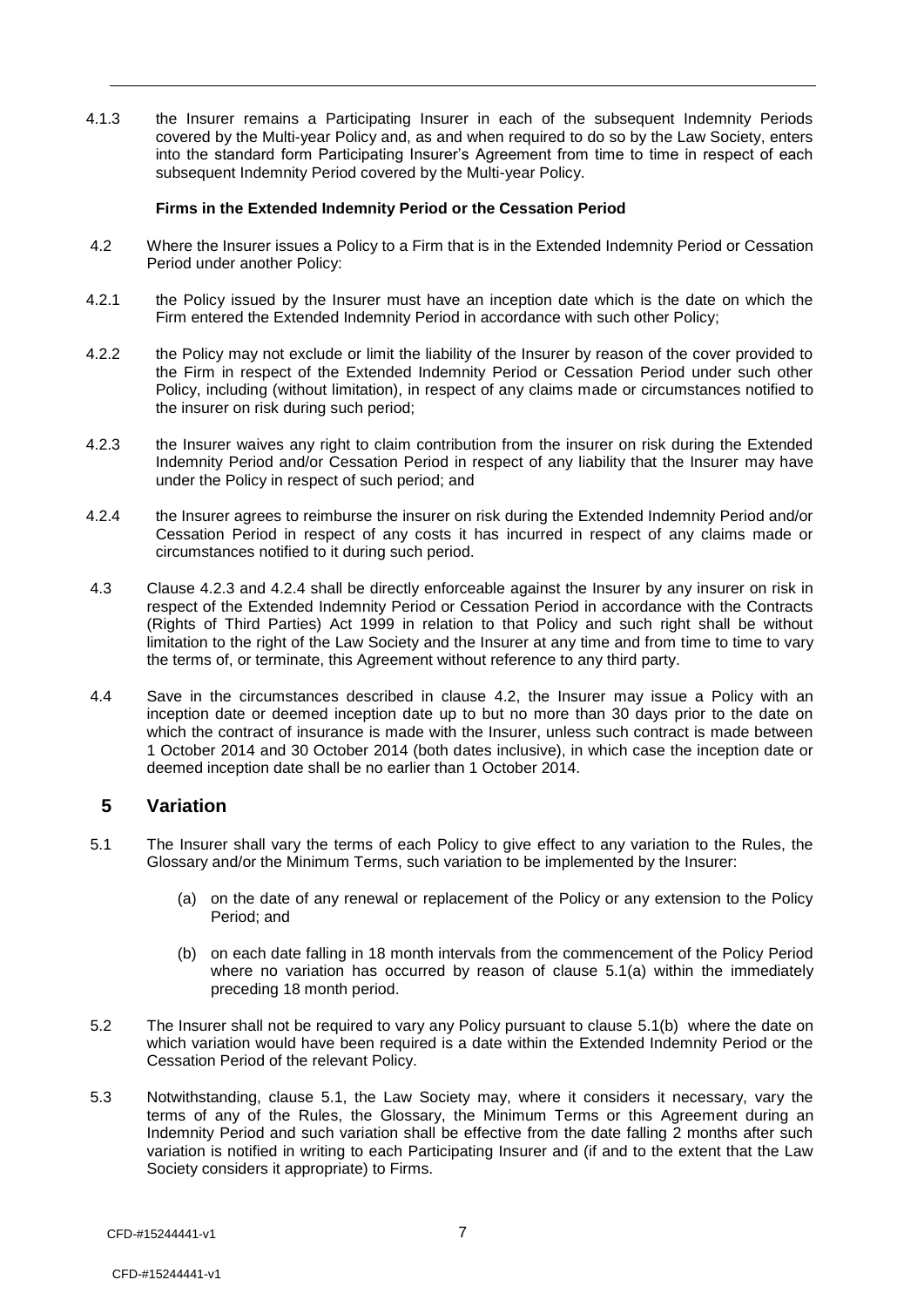5.4 The Law Society shall, so far as reasonably practicable, present any proposed variation to the Rules, the Minimum Terms or this Agreement to the Liaison Committee for consultation before giving notice of such variation.

### <span id="page-10-1"></span>**6 Reporting**

#### **General reporting obligations**

- <span id="page-10-0"></span>6.1 If, in the course of dealing with any Firm:
- <span id="page-10-3"></span><span id="page-10-2"></span>6.1.1 the Insurer becomes aware of:
	- (a) a material inaccuracy in a proposal form; or
	- (b) any matter or circumstances that would entitle it to avoid or repudiate a Policy but for the provisions of clause [4.1](#page-32-0) of the Minimum Terms (and/or the corresponding terms of the Policy);

other than, in either case, where the Insurer believes any relevant act or omission on the part of the Firm to have been innocent, or

- <span id="page-10-4"></span>6.1.2 the Insurer suspects or becomes aware of dishonesty or fraud on the part of that Firm or any insured under that Firm"s Policy and as a result:
	- (a) reserves its position as regards any part of a claim made by that Firm; or
	- (b) notifies that Firm that it will not, or intends not to, indemnify that Firm in full in respect of a claim made by that Firm; or
	- (c) seeks, or reserves its right to seek, reimbursement of any amount paid out under any Policy from any insured,

the Insurer shall notify the Law Society (or such person as the Law Society may notify to the Insurer from time to time) in writing:

- (a) as soon as reasonably practicable after it becomes aware of any of the matters referred to in clauses [6.1.1\(a\)](#page-10-2) to [6.1.1\(b\)](#page-10-3) inclusive; and
- (b) within 5 business days from the date on which the Insurer takes any of the steps referred to in clauses [6.1.2\(a\)](#page-10-4) to [6.1.2\(c\)](#page-10-4) inclusive,

setting out the nature of its awareness or suspicion (and any steps that it has taken as a result of that suspicion), and shall comply with the Reporting Protocol and Referral Protocol in providing the Law Society with such further information relating to the claim and the Firm concerned as the Law Society may reasonably require from time to time so as to enable the Law Society to investigate.

- 6.2 If any Firm fails to pay any sum due to the Insurer in respect of any Policy, and the Insurer has reasonable grounds for believing that such failure constitutes a wilful refusal to pay such sum, the Insurer shall notify the Law Society in writing of that fact.
- 6.3 The Insurer shall, within 10 business days of any such request being made in writing by the Law Society from time to time, provide to the Law Society confirmation in writing that:
- 6.3.1 a specified Firm has taken out a Policy issued by that Insurer;
- 6.3.2 such Policy is in force or was in force on a particular date and the expiry date of the Policy; and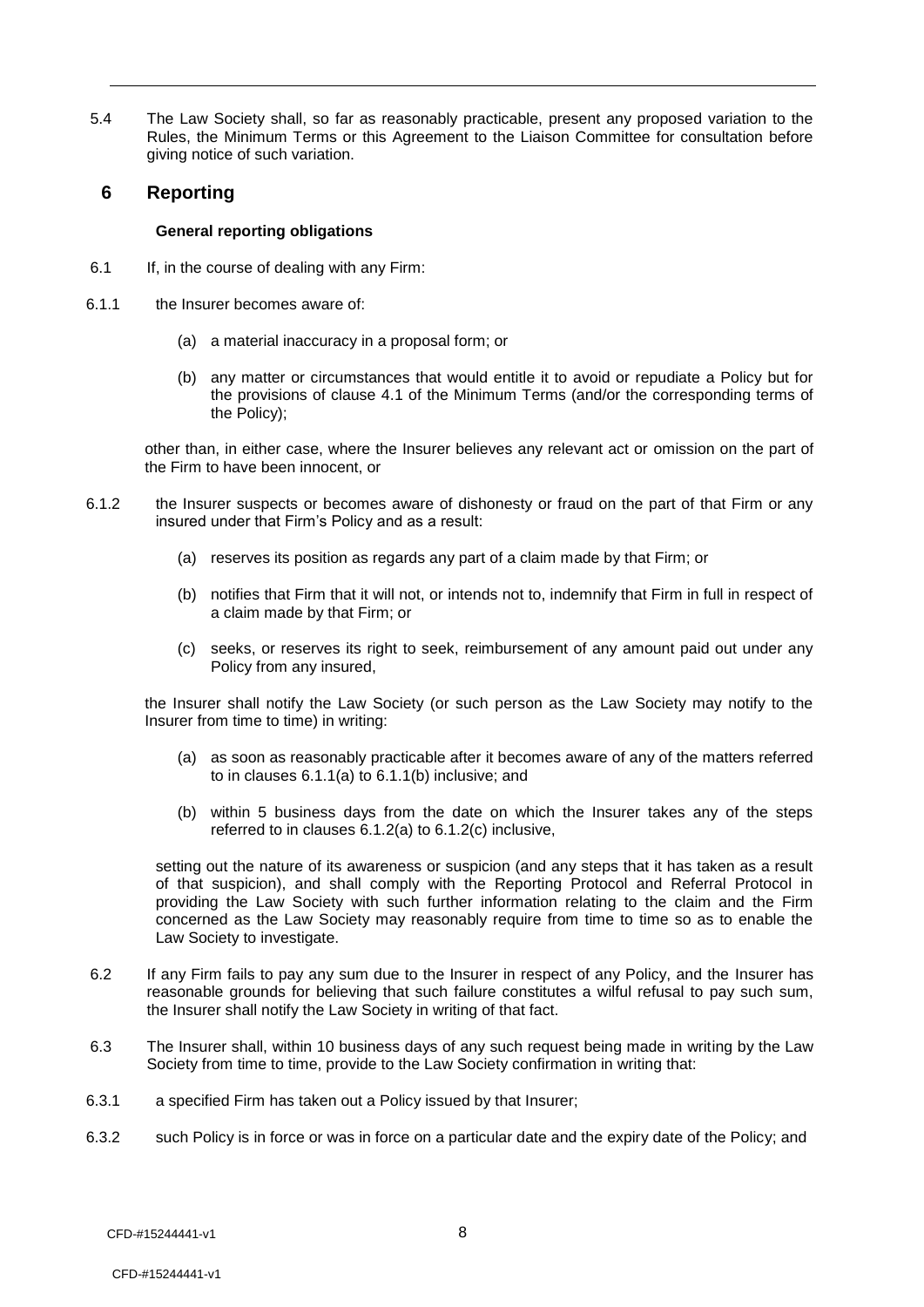- 6.3.3 such Policy complies with the Minimum Terms in force on the date on which such Policy incepted, the date that any extension of the Policy Period took effect or for the time being is in force, as the case may require.
- <span id="page-11-1"></span>6.4 The Insurer shall provide to the Law Society such information and data as the Law Society may reasonably require from time to time to enable the Law Society to verify that the Insurer is complying with its obligations under this Agreement, including but not limited to its warranty and undertaking to comply with all applicable laws and regulations, including but not limited to applicable provisions of the Equality Act 2010. The provisions of clause [16](#page-18-0) shall apply in respect of any information provided in accordance with this clause [6.4.](#page-11-1)
- <span id="page-11-2"></span>6.5 If any of the information provided by the Insurer contained on page [i](#page-1-0) of this Agreement (under the heading "Details of the Insurer") changes after the Commencement Date (including, for the avoidance of doubt, the Insurer"s credit rating and insurer financial strength rating), the Insurer shall notify the Law Society and each Firm to which it has issued a Policy as soon as practicable and, in any event, not later than 5 business days after such change.
- 6.6 Without prejudice to its obligation to notify the Law Society, the Insurer shall have complied with the notification requirements under clause [6.5](#page-11-2) insofar as they relate to advising each Firm of its credit rating and insurer financial strength rating where, in the reasonable opinion of the Law Society, the Insurer has:
	- (a) for the duration of this Agreement, displayed its credit rating and insurer financial strength rating accurately, in clear terms and in a readily accessible area on its website and updated such information within 5 business days of any variation; and
	- (b) at the inception, renewal or replacement of any Policy or the extension of the Policy Period, provided each Firm to whom it has issued such Policy with sufficient information to enable the Firm to access the Insurer"s credit rating and insurer financial strength rating information maintained on its website.

#### **Claims Reports**

- <span id="page-11-0"></span>6.7 The Insurer shall provide (without charge) a report (a **Claims Report**) to any Firm to which it has issued a Policy, either in the current or in any previous Indemnity Period, within five working days from receiving a request to do so, setting out (as applicable), as at the date specified in the Claims Report:
- 6.7.1 a summary of:
	- (a) each claim (or series of related claims) made against the Firm of which the Insurer is aware under each Policy; and
	- (b) any circumstances notified to the Insurer by the Firm under each Policy;
- 6.7.2 the amount reserved by the Insurer against each claim (or series of related claims) or circumstances notified;
- 6.7.3 the basis on which each such amount is calculated (for example, whether the figure represents a loss actually incurred, an estimate of probable maximum loss, or any other basis of reserving);
- 6.7.4 whether or not each such amount includes defence costs;
- 6.7.5 whether each Policy includes an excess that may apply in relation to such claim (or series of related claims), and the amount of any such excess; and
- 6.7.6 any amounts paid out in relation to each claim, in each case indicating whether such sums include any excess due from but not paid by the Firm.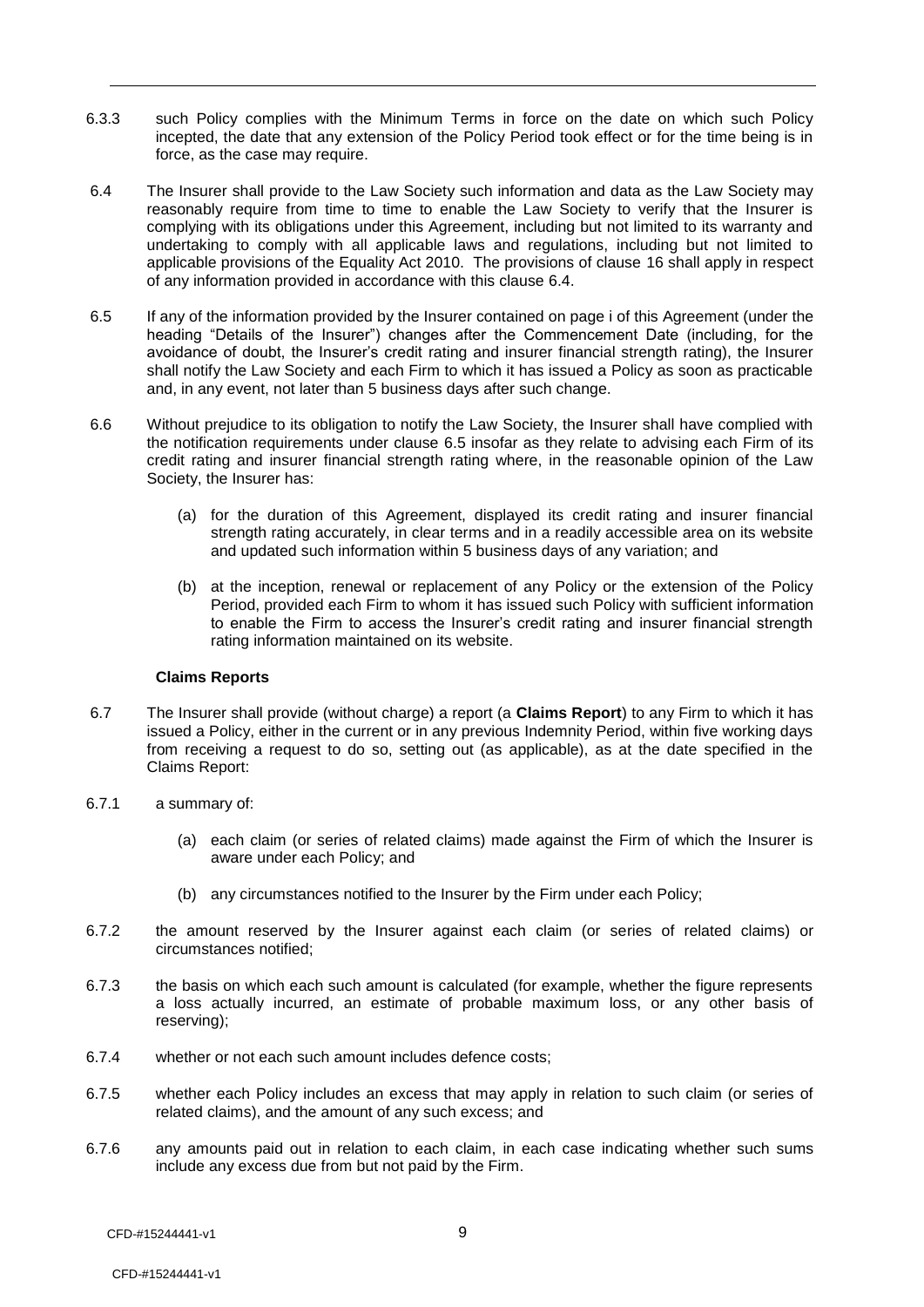6.8 In providing Claims Reports, the Insurer shall use its reasonable endeavours to provide all of the information set out in clause [6.7,](#page-11-0) but shall not be required to provide any part of that information to the extent that doing so would not be reasonably practicable having regard to the manner in which claims information is stored on the computer systems of the Insurer.

#### <span id="page-12-2"></span>**Reports on insured Firms**

- 6.9 The Insurer shall provide reports (**Insured Firms Reports**) to the Law Society in the form required from time to time by:
- 6.9.1 no later than 10 October 2014;
- 6.9.2 after 1 November 2014 and no later than 10 November 2014; and

thereafter on 10 January, 10 April, 10 July and 10 October in each calendar year in which any Policy written by a Participating Insurer during the Indemnity Period remains in force (or, if any such day is not a business day, on the next following business day immediately following such date), listing: (i) each insured Firm which has obtained a Policy of Qualifying Insurance from the Insurer incepting in the Indemnity Period commencing on 1 October 2014; (ii) each Firm whose Policy of Qualifying Insurance with the Insurer has expired in or at the commencement of the Indemnity Period commencing on 1 October 2014 and not been renewed, specifying in respect of any such expiration whether the relevant Firm has entered the Extended Indemnity Period or the Cessation Period under the relevant Policy and the date on which this occurred; (iii) and including, in respect of any Firm, that Firm"s SRA Firm Head Office ID number.

- 6.10 The form and content of each Insured Firms Report shall be as set out in [Schedule](#page-47-0) 4. If there are no insured Firms required to be included by the Insurer on any Insured Firms Report (or no change to the details relating to such insured Firms), the Insurer shall instead provide a statement to that effect.
- <span id="page-12-0"></span>6.11 Each Insured Firms Report shall constitute confirmation that a Policy has been validly issued to each of the Firms listed in the Insured Firms Report and that the Insurer is on risk in accordance with the terms of the Policy. This Clause [6.11](#page-12-0) shall be directly enforceable against the Insurer by any insured in his own right in accordance with the Contracts (Rights of Third Parties) Act 1999 in relation to that Policy and shall be without limitation to the right of the Law Society and the Insurer at any time and from time to time to vary the terms of, or terminate, this Agreement without reference to any third party.

#### **Run-off Reports**

- 6.12 The Insurer shall provide a report (a **Run-off Report**) to the Law Society and/or Solicitors Indemnity Fund Limited within five business days from being requested to do so, setting out, as at the date specified in the Run-off Report:
- 6.12.1 the name of each Firm in respect of which run-off cover is being provided by the Insurer under a Policy issued either in the Indemnity Period commencing on 1 October 2014 or in any previous Indemnity Period;
- 6.12.2 the date on which the Insurer believes that such run-off cover was triggered; and
- 6.12.3 such other information in relation to such Firms as the Law Society and/or Solicitors Indemnity Fund Limited may reasonably require from time to time.
- <span id="page-12-1"></span>6.13 Each Run-off Report shall constitute confirmation that run-off cover is being provided by the Insurer in respect of each of the Firms listed in the Run-off Report and that the Insurer is on risk for run-off in accordance with the terms of the Policy, save where the Insurer subsequently confirms that any such Firm included in the Run-Off Report is insured as a Successor Practice within the meaning of and in accordance with the Minimum Terms. This Clause [6.13](#page-12-1) shall be directly enforceable against the Insurer by any insured in his own right in accordance with the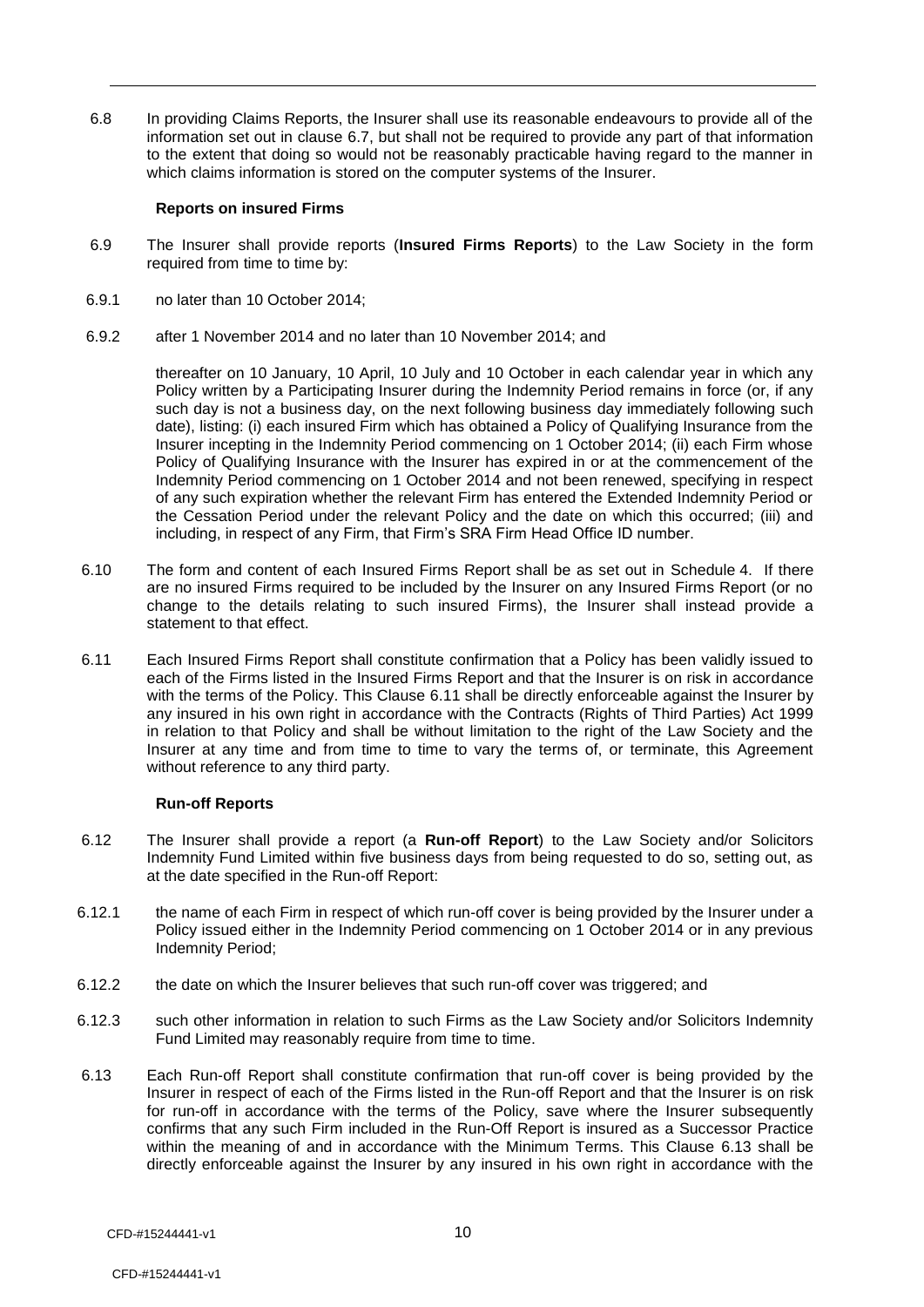Contracts (Rights of Third Parties) Act 1999 in relation to that Policy and shall be without limitation to the right of the Law Society and the Insurer at any time and from time to time to vary the terms of, or terminate, this Agreement without reference to any third party.

#### <span id="page-13-2"></span>**Declaration Premium Income**

- <span id="page-13-3"></span>6.14 The Insurer shall provide to the Law Society a declaration in the form set out in [Schedule](#page-44-0) 2 providing a figure for its Declaration Premium Income for the Indemnity Period ending on 30 September 2015:
- 6.14.1 by no later than 31 January 2015 (such declaration being a best estimate); and
- 6.14.2 by no later than 1 December 2015.
- 6.15 The Insurer warrants and represents to the Law Society that:
- 6.15.1 to the best of the knowledge information and belief of the Insurer the Declaration Premium Income declared pursuant to clause [6.14](#page-13-2) does not materially understate the Declaration Premium Income as at the date of such declaration; and
- 6.15.2 it has taken all reasonable steps to verify the accuracy of the declaration of its Declaration Premium Income made pursuant to clause [6.14](#page-13-3) and that such declaration has been made in good faith.

#### **Successor insurance election**

6.16 Where an Insured Firm makes an election pursuant to clause 5.6 of the Minimum Terms, the Insurer shall give notice to the Society in writing of that election not later than seven days after the Insured Firm informs the Insurer of the election and that election has become effective.

#### **Compliance with reporting requirements**

- <span id="page-13-1"></span>6.17 The Insurer shall nominate a director or officer of the Insurer to be the person responsible for compliance with the reporting obligations under this clause [6](#page-10-1) (the **Reporting Officer**).
- 6.18 The Insurer shall:
- 6.18.1 provide to the Law Society the name, title and contact details of the Reporting Officer on or before the Commencement Date and advise the Law Society promptly of any changes to such details for the term of this Agreement; and
- 6.18.2 ensure that the Reporting Officer is appropriately authorised and has sufficient resources at all times to enable the Insurer to comply with its obligations under this clause [6.](#page-10-1)
- 6.19 In the event that the Insurer fails to comply with any of its obligations under this clause [6,](#page-10-1) the Insurer shall pay all costs and expenses incurred by the Law Society (including the costs of engaging agents and advisors) in accessing the Records of the Insurer pursuant to clause [9.2.](#page-14-1) All such costs and expenses shall be paid by the Insurer within 30 days of receipt of an invoice issued to the Insurer by the Law Society.

### **7 Claims handling and enforcement**

- <span id="page-13-0"></span>7.1 The Insurer shall act at all times in all respects in accordance with any Claims Handling Guidelines, and in particular (but without limitation), the Insurer shall:
- 7.1.1 pay claims without avoidable delay after liability under the Policy has been established and the amount payable by the Insurer has been agreed; and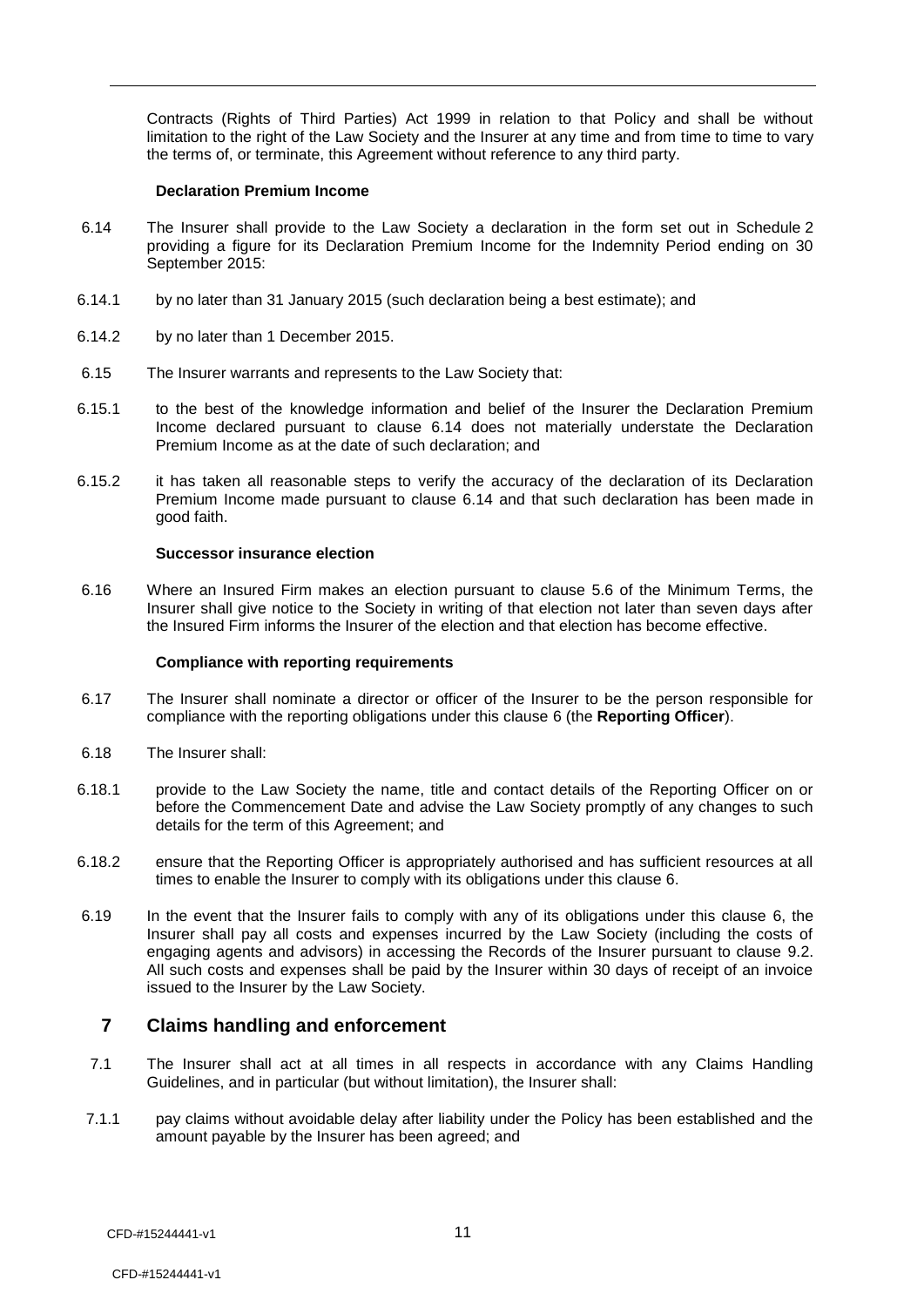- 7.1.2 act at all times with the utmost good faith in the course of its dealings both with the solicitors' profession generally and with Firms which are its policyholders.
- <span id="page-14-2"></span>7.2 The Insurer shall not treat any Policy as void, repudiated, terminated or otherwise ineffective by reason of any act or omission on the part of any Firm or any person acting for or on behalf of that Firm if and to the extent that doing so would result in that Firm not having cover in accordance with the Minimum Terms.
- 7.3 Clause [7.2](#page-14-2) shall be without prejudice to any rights of reimbursement which the Insurer may have under the terms of any Policy against that Firm or any insured by reason of any such act or omission.

### **8 Liaison committee**

- <span id="page-14-0"></span>8.1 The Law Society shall establish a committee to include, without limitation, representatives from Participating Insurers and the Law Society (the **Liaison Committee**).
- 8.2 The purpose of the Liaison Committee shall include:
- 8.2.1 reviewing the arrangements relating to the provision of compulsory professional indemnity insurance to members of the solicitors' profession generally; and
- 8.2.2 considering proposed amendments to such arrangements, including proposed variations to the Rules, the Minimum Terms or the standard form Participating Insurer"s Agreement.
- 8.3 The terms of reference relating to the Liaison Committee shall be as determined by the Law Society from time to time.

### **9 Right of inspection**

- 9.1 The Insurer shall maintain Records in respect of each Policy until final settlement of all claims made and capable of being made under and the expiry of all relevant periods of limitation in respect of that Policy, or for such longer period as the Law Society may, in the case of any specified Policy, reasonably require.
- <span id="page-14-1"></span>9.2 The Law Society (and its agents and advisers from time to time) shall be entitled to have access to any Records or, for the purpose of verifying or obtaining any information provided or required to be provided by the Insurer to the Law Society, records of the Insurer at all times on reasonable notice during normal business hours.

### **10 Co-operation**

- 10.1 The Insurer shall at all times co-operate with the Law Society, and with any person or body of persons carrying out any functions on behalf of the Law Society, so as to enable the Law Society to discharge its regulatory functions.
- 10.2 The Insurer authorises the Law Society to publish, whether on any of its websites or otherwise, in such manner and form as it may determine, details of the Insurer, as set out on page [i](#page-1-0) (under the heading "Details of the Insurer") or as the Insurer may advise the Law Society from time to time, including in accordance with clause [6.5.](#page-11-2)
- 10.3 The Insurer undertakes that it shall provide to the Law Society, and shall specify on each Offer it provides to a Firm, the rating or ratings it has from any credit rating agency (or agencies, as the case may be) at that time (or in the absence of any such credit rating, a statement to that effect).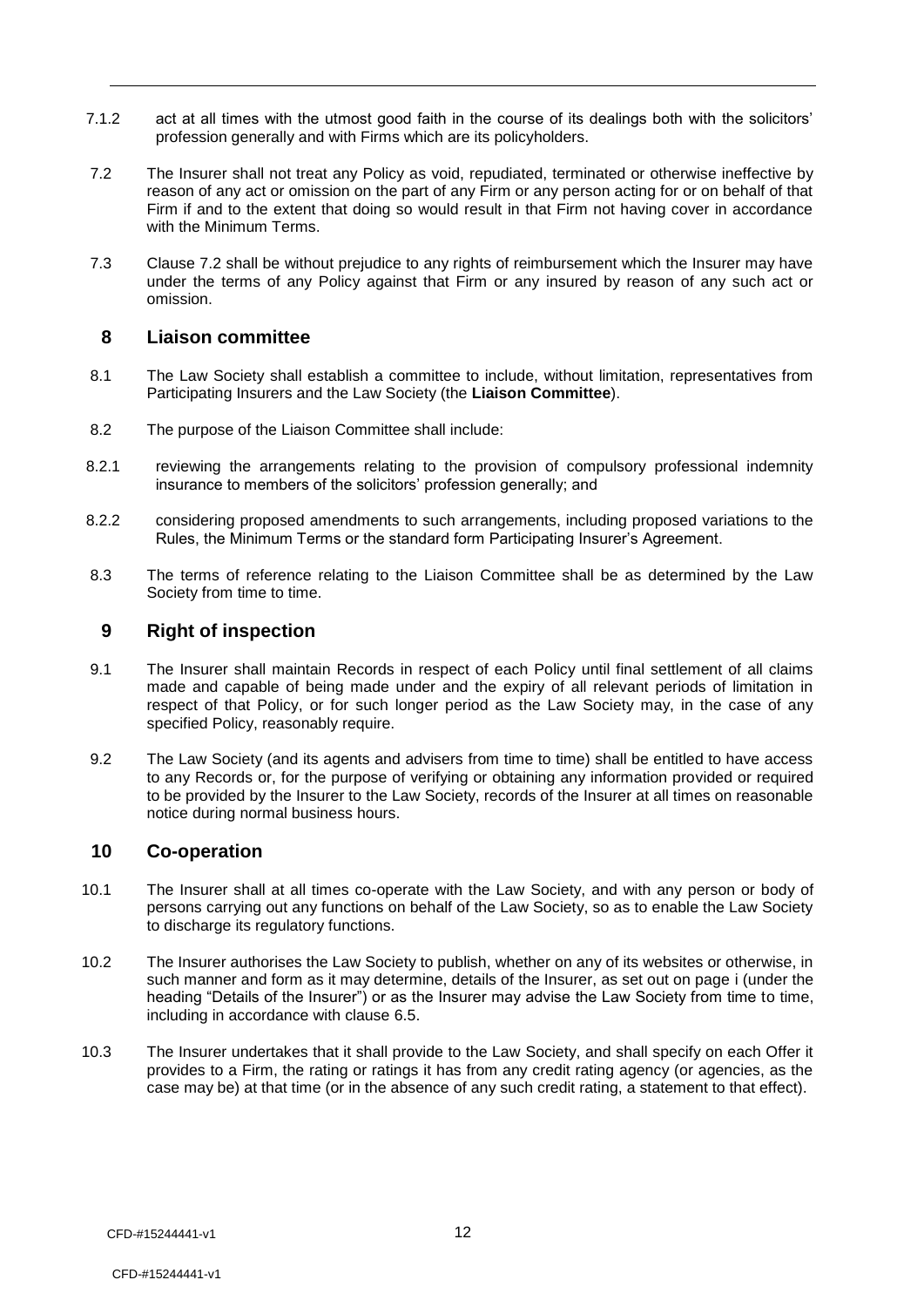### **11 Term**

- <span id="page-15-1"></span>11.1 The Law Society may by giving notice in writing to the Insurer at any time terminate forthwith the right granted to the Insurer under clause [2.1](#page-6-1) if:
- 11.1.1 the Insurer is in fundamental breach of its obligations under this Agreement; or
- 11.1.2 either of the events referred to in clause [3.2](#page-8-2) occurs; or
- 11.1.3 the Insurer is in material breach of its obligations under this Agreement; and
	- (a) (where such breach is capable of being remedied), the Insurer has failed to remedy such breach within such reasonable time as the Law Society has specified; or
	- (b) the Insurer has previously been in material breach of its obligations under this Agreement on at least one occasion during the previous six months or on more than one occasion within the previous two years.
- <span id="page-15-2"></span>11.2 The Law Society may by giving not less than 3 months" notice in writing to the other at any time terminate the right granted to the Insurer under clause [2.1.](#page-6-1) The Insurer may surrender such right in the same manner and on the same notice.
- <span id="page-15-3"></span>11.3 The effect of any notice given under clause [11.1](#page-15-1) or [11.2](#page-15-2) shall be that:
- 11.3.1 (in the case where notice has been given under clause [11.1\)](#page-15-1) the right granted to the Insurer under clause [2.1](#page-6-1) shall terminate on:
	- (a) the date of that notice; or
	- (b) the date on which either of the events referred to in clause [3.2](#page-8-2) occurs (where applicable);

whichever is the earlier; or

- 11.3.2 (in the case where notice has been given under clause [11.2\)](#page-15-2) the right granted to the Insurer under clause [2.1](#page-6-1) shall terminate on the date of the end of the first Indemnity Period ending not less than three months after the date on which notice under clause [11.2](#page-15-2) is given.
- <span id="page-15-0"></span>11.4 The date on which the right granted to the Insurer under clause [2.1](#page-6-1) terminates in accordance with clause [11.3](#page-15-3) shall be referred to as the **Run-off Date**.
- 11.5 With effect from the Run-off Date, the Insurer shall cease to be a Participating Insurer and accordingly the Insurer shall not issue, renew or replace any Policy, or extend the Policy Period of any Policy after the Run-off Date, or hold itself out as being a Participating Insurer after the Run-off Date.
- 11.6 Clauses [11.1](#page-15-1) and [11.3](#page-15-3) shall each be without prejudice to the rights of either party under this Agreement either before or after the Run-off Date in respect of any act or omission of any other party under this Agreement, which shall otherwise remain in full force and effect.
- 11.7 This Agreement shall terminate upon the final settlement of all claims made and capable of being made under and the expiry of all relevant periods of limitation in respect of all of the Policies written by the Insurer under this Agreement, but without prejudice to the rights of any party under this Agreement as at that date.

#### **12 Disputes as to insurer**

<span id="page-15-4"></span>12.1 In the event of any dispute arising as to whether a claim is or would be properly payable by the Insurer (whether alone or together with any other Participating Insurer or Participating Insurers)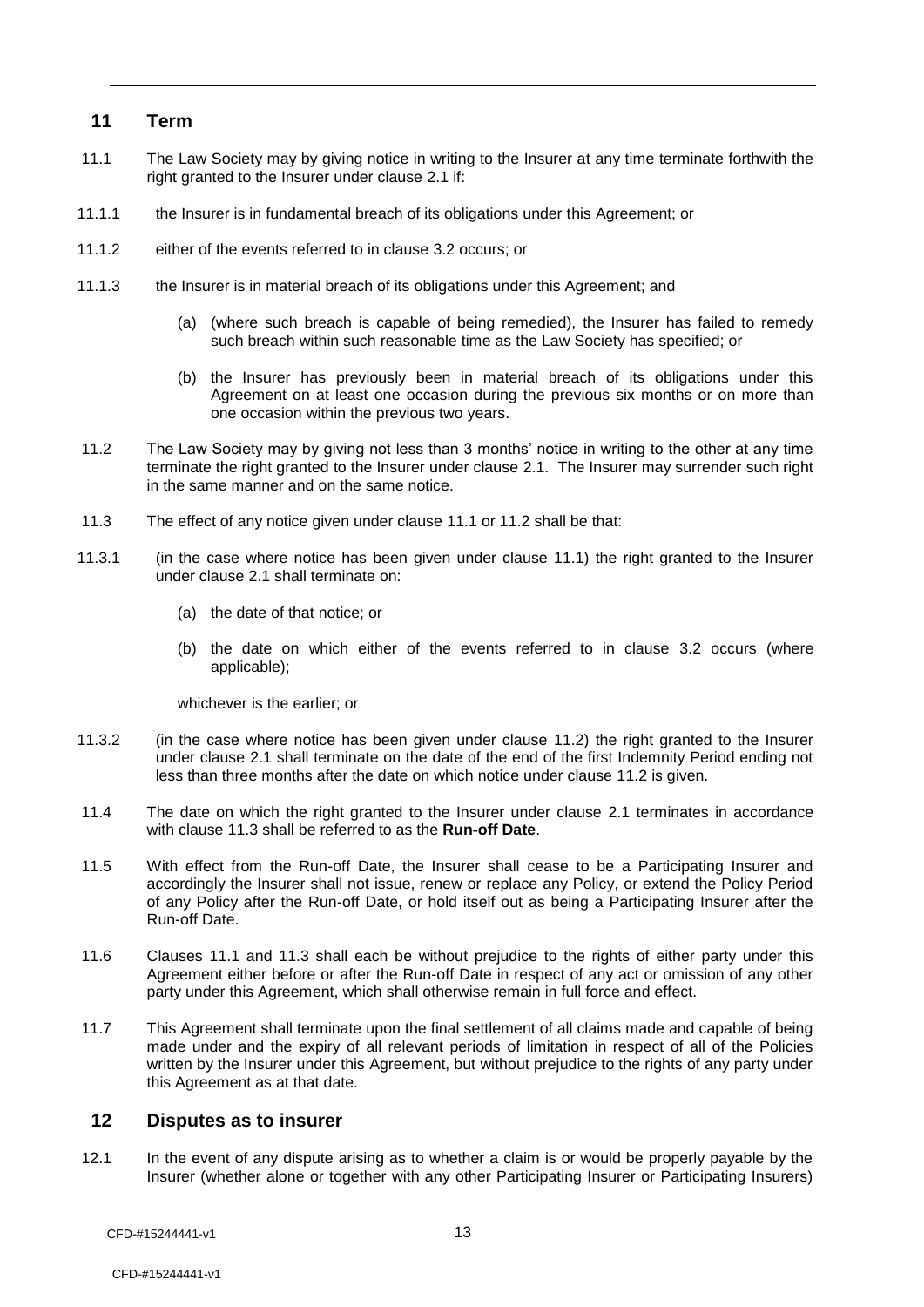rather than by any other Participating Insurer or Participating Insurers, Qualifying Insurer or Qualifying Insurers, the Solicitors" Indemnity Fund or the Solicitors" Compensation Fund:

- <span id="page-16-0"></span>12.1.1 the Insurer shall seek to agree as soon as practicable with each of the other parties which party to the dispute shall conduct any claim, advance defence costs and, if appropriate, compromise and pay any such claim, whether on the basis that the party to whom the claim was first notified should do so or otherwise; or
- <span id="page-16-2"></span>12.1.2 where the parties to a dispute cannot agree in accordance with clause [12.1.1](#page-16-0) who should handle a claim the Insurer or Participating Insurer who was first notified of the claim shall conduct such claim, advance defence costs and, if appropriate, compromise and pay any such claim.

In either case the dispute shall be referred to arbitration in accordance with clause [13,](#page-16-1) and the Insurer irrevocably consents to any such dispute being arbitrated in a single arbitration with each of the other parties to the dispute participating.

- 12.2 For the purposes of clause [12.1,](#page-15-4) the Law Society may require the Insurer to provide such information as the Law Society may reasonably require from the Insurer from time to time in relation to any such claim. The Law Society may by notice to the Insurer direct the Insurer to conduct any such claim, in accordance with the requirements of clause [12.1.](#page-15-4)
- 12.3 In respect of any claim which is handled by another Participating Insurer or Participating Insurers in accordance with clause [12.1.2,](#page-16-2) if it is subsequently found, whether as a consequence of arbitration of the dispute or otherwise, that the relevant claim is or would be properly payable by the Insurer (whether alone or together with any other Participating Insurer or Participating Insurers), then:
- 12.3.1 the Insurer shall promptly reimburse the other Participating Insurer or Participating Insurers all of the costs and expenses howsoever incurred by such insurer in the conduct of the claim (including where applicable, but without limitation, the amount of any claim paid and associated claimant"s costs), together with interest thereon at a rate equal to the base rate from time to time of Barclays Bank plc plus three per cent; and
- 12.3.2 the Insurer shall take over the conduct of the claim in place of the other Participating Insurer or Participating Insurers if it has not already been settled.

### <span id="page-16-1"></span>**13 Other disputes and dispute resolution**

- <span id="page-16-3"></span>13.1 Any dispute or claim arising out of or in connection with this Agreement, including any question regarding its validity or termination, shall be determined by a sole arbitrator, to be appointed by agreement between the parties to the arbitration, or failing such agreement within 21 days of a written nomination being made by one of the parties to the arbitration, by the President of the Chartered Institute of Arbitrators. In the case of any dispute referred to arbitration under clause [12.1,](#page-15-4) the sole arbitrator shall be a Queen"s Counsel with experience of disputes arising out of professional indemnity policies.
- 13.2 In the event of the arbitrator becoming unable or unwilling to act as such, any replacement shall be appointed in a like manner to that stipulated in clause [13.1.](#page-16-3)
- 13.3 The arbitration shall be held in London and the language of the arbitration shall be the English language. The seat of the arbitration shall be in England. It is further expressly agreed that the right to appeal to the High Court or to apply to such court for the determination of a preliminary point of law is excluded.
- 13.4 Within 30 days of the constitution of the tribunal, the claimant shall deliver to the respondent, and to the tribunal, a statement of case containing particulars of the dispute or claim and written submissions in support thereof together with any documents relied upon.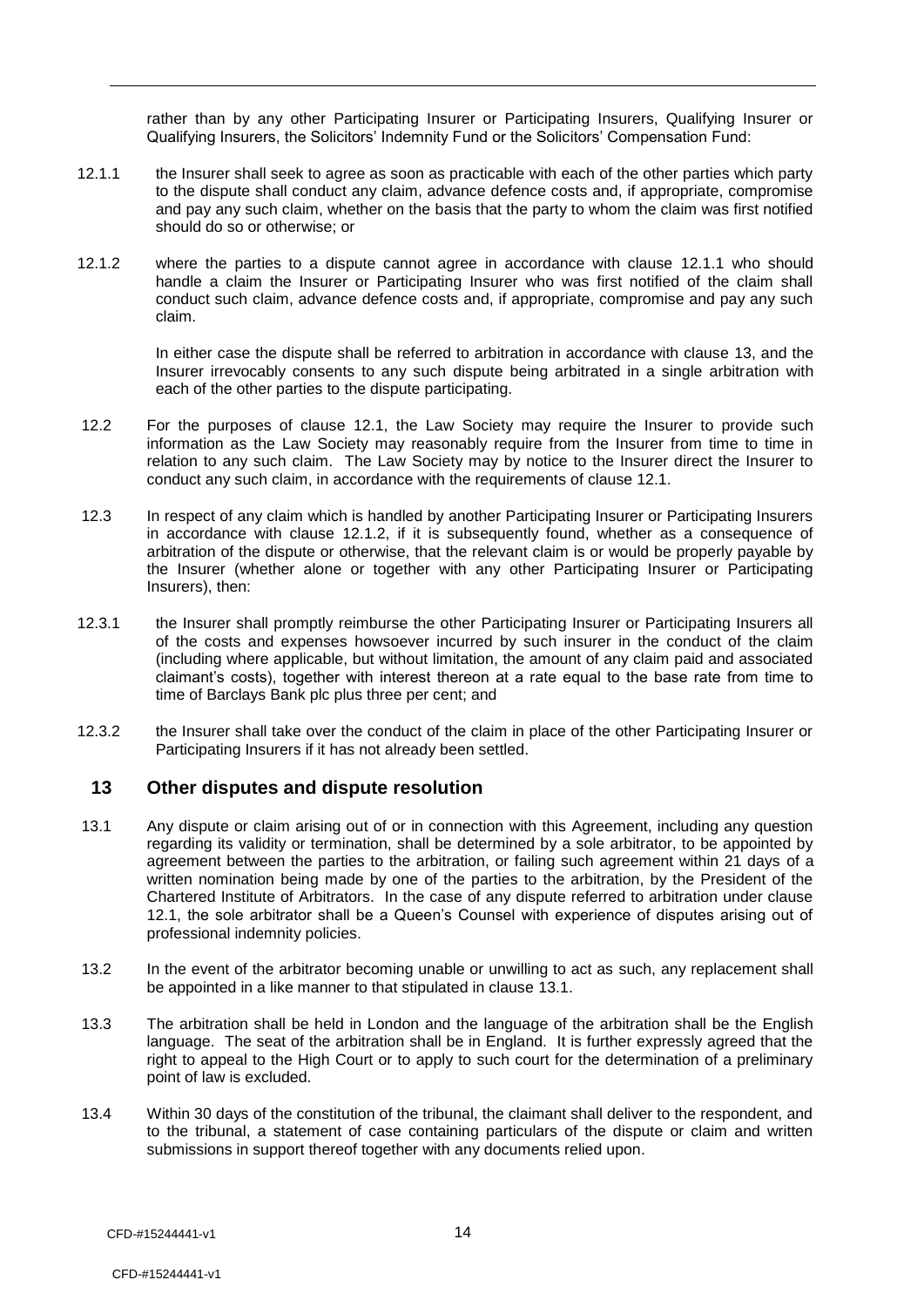- 13.5 Within 30 days of receiving the claimant"s statement of case the respondent shall deliver to the claimant and to the tribunal a statement of case in answer, together with any counterclaim, written submissions in support thereof and any documents relied upon.
- 13.6 Within 30 days of receipt by the claimant by any statement of counterclaim, the claimant may deliver to the respondent, and to the tribunal, a reply to the counterclaim, together with any additional documents relied upon.
- 13.7 As soon as practical after its constitution, and in any event no later than 30 days after receiving the respondent"s statement of case or the claimant"s reply to the respondent"s counterclaim, as the case may be, the tribunal shall convene a meeting with the parties to the arbitration or their representatives to determine the issues to be decided and the procedure to be followed in the arbitration.
- 13.8 The procedure to be followed in the arbitration shall be as agreed by the parties to the arbitration or, in default of agreement, as determined by the tribunal. However, the following procedural matters shall in any event be taken as agreed:
- 13.8.1 the tribunal may in its discretion hold a hearing and make an award in relation to any preliminary issue at the request of any party to the arbitration, and shall do so at the joint request of all of the parties to the arbitration;
- 13.8.2 the tribunal shall hold a hearing, or hearings, relating to substantive issues unless the parties to the arbitration agree otherwise in writing;
- 13.8.3 the tribunal shall issue its final award within 60 days of the last hearing of the substantive issues in dispute between the parties to the arbitration.
- 13.9 In the event of the failure by any party to the arbitration to appear or to present its case within the prescribed time at any stage of the proceedings, or in the event of default by any party to the arbitration in respect of any procedural order made by the tribunal, the tribunal shall have power to proceed with the arbitration and make its award, after giving notice to each party to the arbitration.

#### **14 Assignment**

- 14.1 Neither this Agreement, nor any interest in it, shall be assignable by the Insurer in whole or in part at any time and the Insurer undertakes that it will not assign the whole or any part of any interest in the Agreement at any time to any person.
- 14.2 No Policy or any interest in any Policy shall be assignable or transferable by the Insurer except with the prior consent in writing of the Law Society and the Insurer undertakes that it will not assign or transfer the whole or any part of any interest in any Policy at any time to any person.

#### <span id="page-17-0"></span>**15 Notices**

- <span id="page-17-1"></span>15.1 Any notice required to be given under this Agreement shall be in writing and shall be delivered personally, or sent by first-class post pre-paid or by fax, to each of:
- 15.1.1 the Insurer, at the address, fax number or email set out in and for the attention of the person named on page [i;](#page-1-0) and
- 15.1.2 the Solicitors Regulation Authority, at The Cube, 199 Wharfside Street, Birmingham B1 1RN

| Email     | Annette.Lovell@sra.org.uk |
|-----------|---------------------------|
| Attention | Director of Policy        |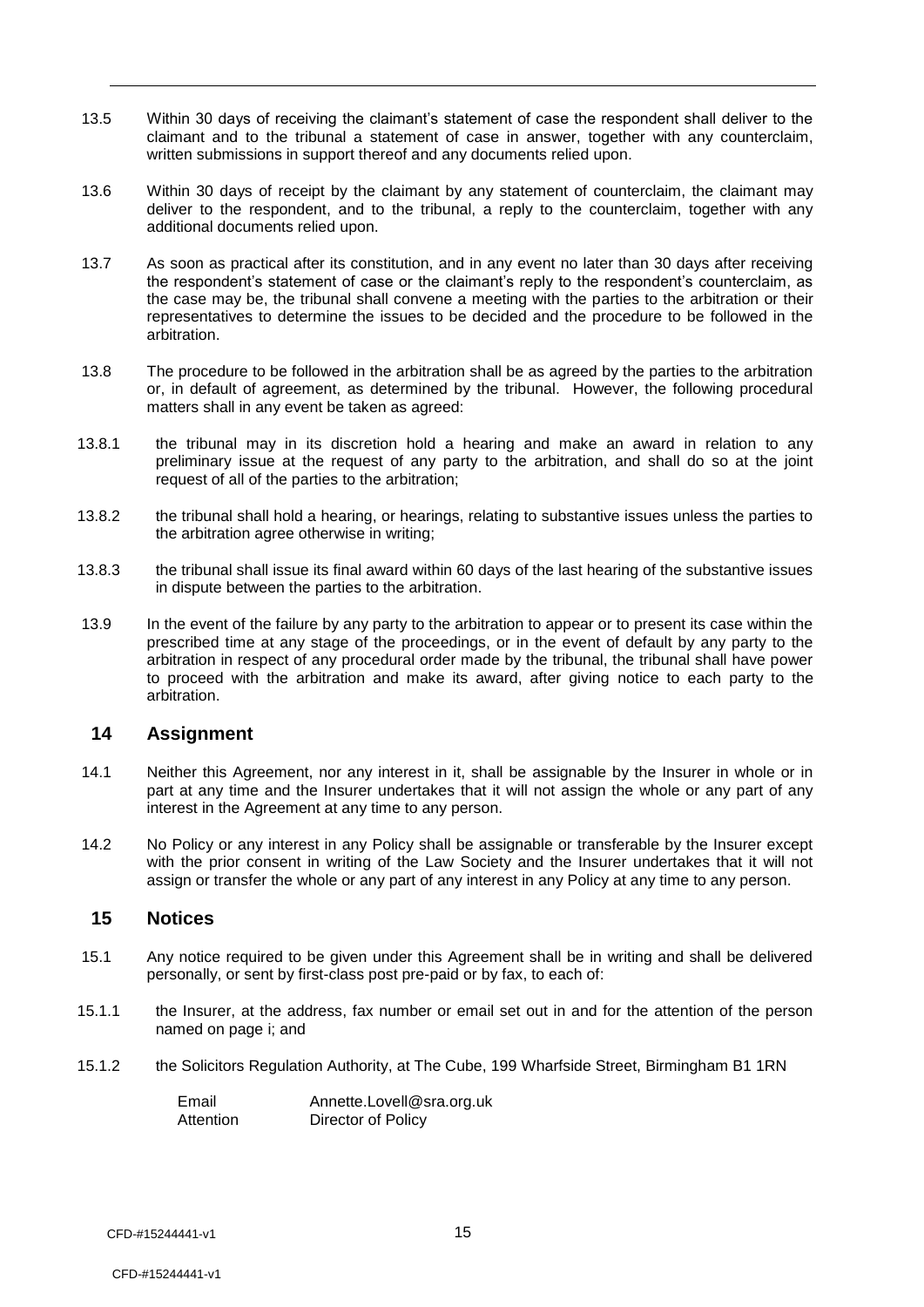or to such other address, number or addressee as each party may by notice advise from time to time to each of the other parties, but without prejudice to the effectiveness of any notice already given in accordance with this clause [15.](#page-17-0)

- 15.2 Any notice given in accordance with clause [15.1](#page-17-1) shall be deemed to be given:
- 15.2.1 if delivered personally, when left at the relevant address referred to in clause [15.1;](#page-17-1)
- 15.2.2 if sent by mail, two business days after it was posted;
- 15.2.3 if sent by fax, on completion of its transmission

provided that if, under the above provisions, any such notice would otherwise be deemed to be given before 9 am or after 5 pm on a business day, or at any time on any other day, such notice shall be deemed to be given at 9 am on the next business day.

15.3 In proving the giving of a notice under this clause [15,](#page-17-0) it shall be conclusive evidence to prove that it was left at the appropriate address or the envelope containing it was properly addressed and posted or the fax was sent in full to the relevant number (as the case may be).

### <span id="page-18-0"></span>**16 Confidentiality**

- <span id="page-18-1"></span>16.1 Except as provided in this Agreement, each party shall treat as confidential all information relating to persons insured by the Insurer, where such information would enable that person to be identified, provided that, where the Insurer reports to the Law Society any matter referred to in Rule [17.1](#page-25-0) of the Rules:
- 16.1.1 the Law Society shall keep all such information confidential;
- 16.1.2 the Law Society shall not (except where and to the extent required by law or in the proper performance by the Law Society of its regulatory functions) at any time reveal any such information to any person other than a duly authorised employee of the Law Society or any of its subsidiaries; and
- 16.1.3 any privilege attaching to such information shall not be regarded as having been waived whether by virtue of such information having been provided to the Law Society or otherwise.
- 16.2 The provisions of clause [16.1](#page-18-1) shall not prevent the Law Society making use of any information referred to in that clause for the purpose of bringing disciplinary proceedings against any person.
- 16.3 Notwithstanding any other provision of this Agreement the Law Society may, without limitation and in its absolute discretion, disclose and/or make available for public inspection the identity of the Insurer and any firm to which it provides a Policy pursuant to the terms of this Agreement. Nothing in this Agreement shall prohibit the Law Society from making such a disclosure, nor give rise to any liability of the Law Society, for breach of confidence or otherwise.

### **17 Counterparts**

17.1 This Agreement may be entered into in counterparts each executed by one of the parties but, taken together, executed by all and, provided that the parties so enter into the Agreement, the executed counterparts, when duly exchanged or delivered, shall be deemed to be an original, but, taken together, they shall constitute one instrument.

### **18 Entire agreement**

18.1 This Agreement (together with any documents referred to in it) sets out the entire agreement and understanding between the parties in connection with the matters described in it. The Insurer acknowledges that it has not entered into this Agreement in reliance on any warranties,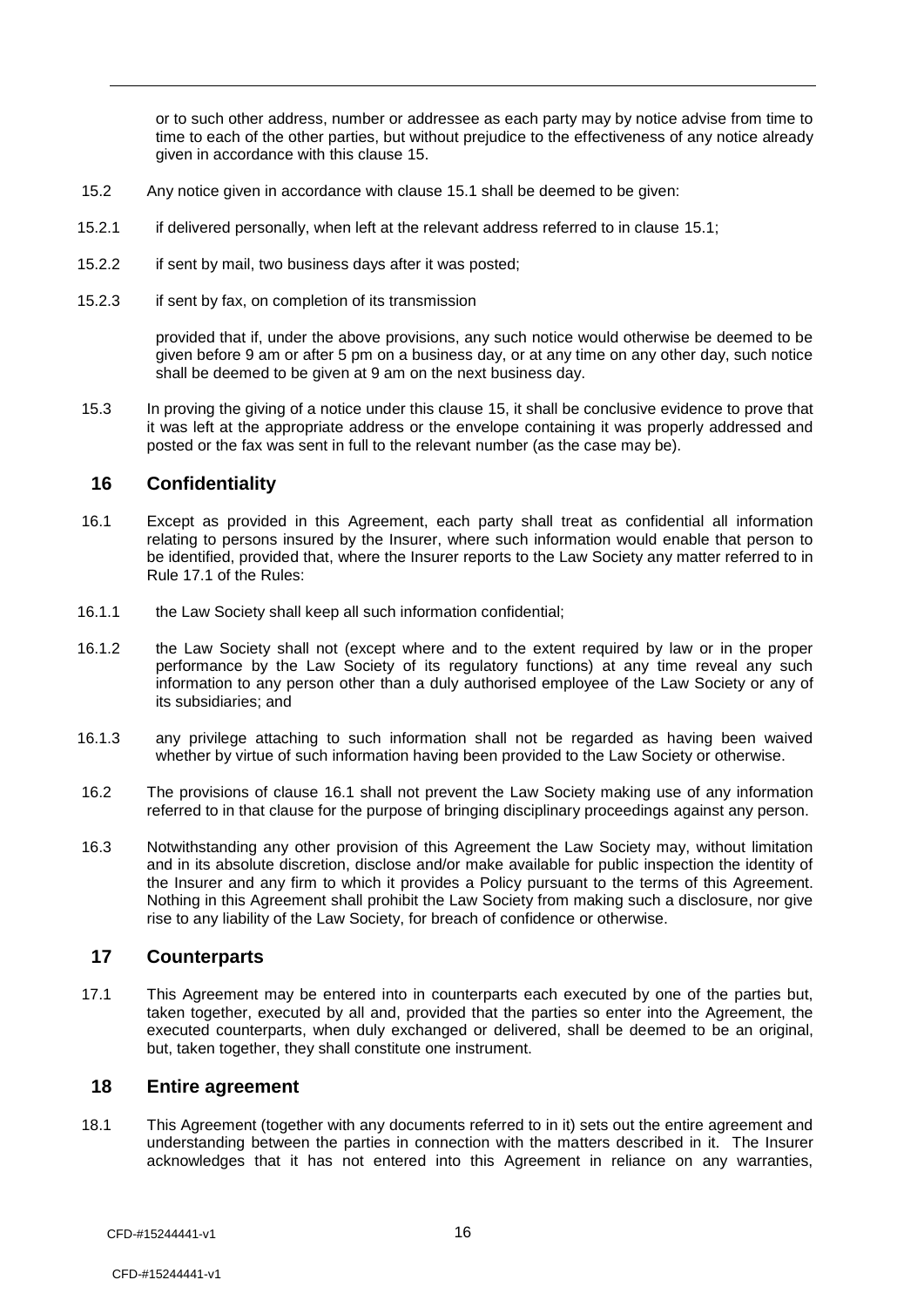conditions, representations, covenants, undertakings, indemnities or other statements (whether implied or otherwise) whatever on the part of the Law Society or any person acting for or on its behalf.

### **19 Third party rights**

19.1 Except as provided by clauses [2.10,](#page-7-1) [4.3,](#page-9-7) [6.11](#page-12-0) and [6.13](#page-12-1) no third party shall have any rights under or in connection with this Agreement by virtue of the Contract (Rights of Third Parties) Act 1999 or otherwise.

### **20 Applicable law**

20.1 This Agreement shall be governed by and construed in accordance with English law.

**IN WITNESS** of which this Agreement has been entered into the day and year first above written.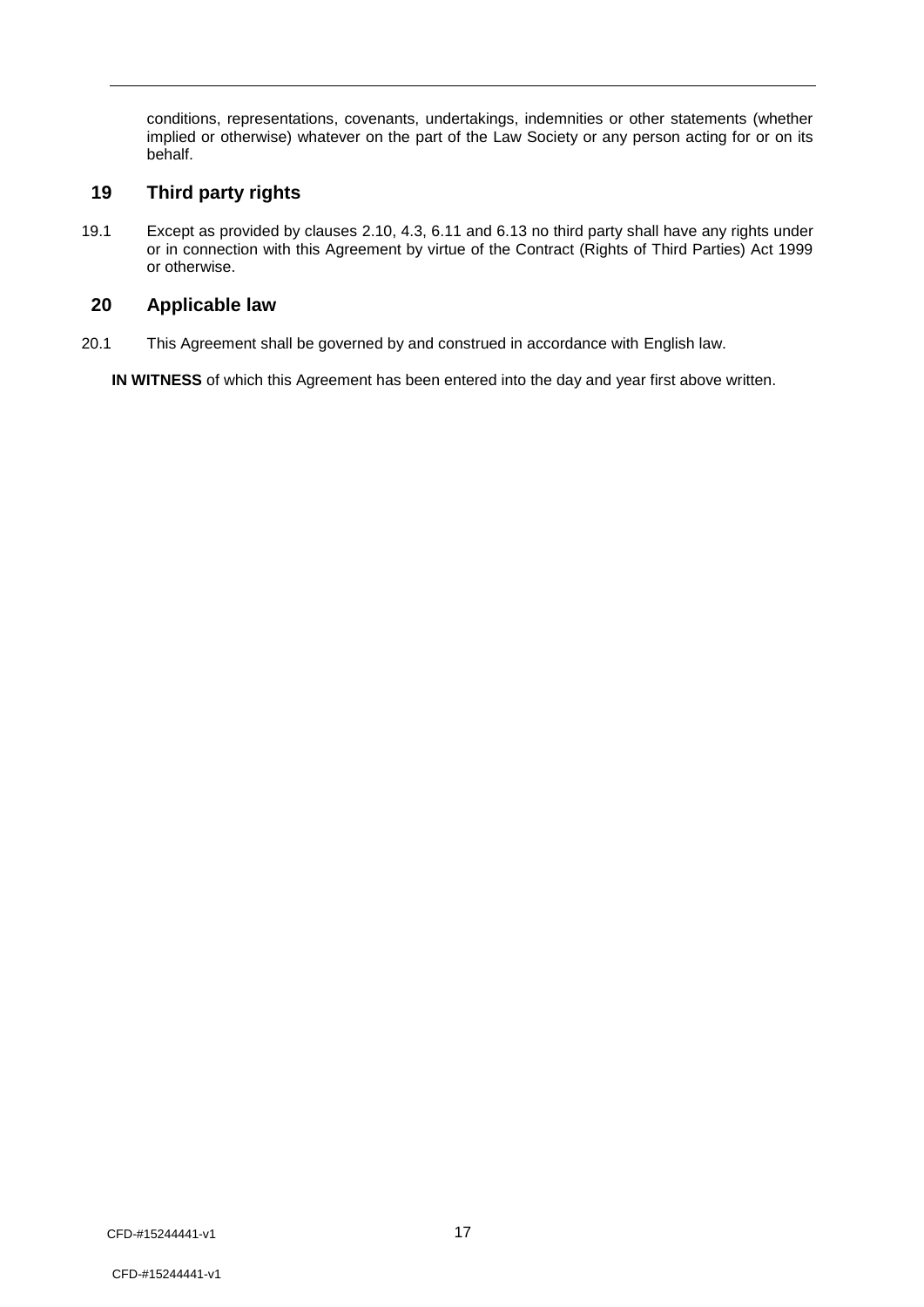### Schedule 1- SRA Indemnity Insurance Rules 2013

<span id="page-20-0"></span>The commentary provided with these Rules does not form part of the Rules, is provided for guidance only, and does not affect the meaning or interpretation of the Rules in any way.

| Rule 1         |                                                                                    |  |
|----------------|------------------------------------------------------------------------------------|--|
| Rule 2         |                                                                                    |  |
| Rule 3         |                                                                                    |  |
|                |                                                                                    |  |
| Rule 4         |                                                                                    |  |
| Rule 5         |                                                                                    |  |
| Rule 6         |                                                                                    |  |
| Rule 7         |                                                                                    |  |
| Rule 8         |                                                                                    |  |
|                |                                                                                    |  |
| Rule 9         |                                                                                    |  |
| Rule 10        |                                                                                    |  |
| Rule 11        |                                                                                    |  |
| Rule 12        |                                                                                    |  |
| Rule 13        |                                                                                    |  |
|                |                                                                                    |  |
| Rule 14        |                                                                                    |  |
| Rule 15        |                                                                                    |  |
|                |                                                                                    |  |
| Rule 16        |                                                                                    |  |
| Rule 17        |                                                                                    |  |
| Rule 18        |                                                                                    |  |
|                |                                                                                    |  |
| Rule 19        |                                                                                    |  |
|                |                                                                                    |  |
| Rule 20        |                                                                                    |  |
|                | Appendix 1 SRA Minimum Terms and Conditions of Professional Indemnity Insurance 27 |  |
| 1              |                                                                                    |  |
| 2              |                                                                                    |  |
| 3              |                                                                                    |  |
| 4              |                                                                                    |  |
| 5              |                                                                                    |  |
| 6              |                                                                                    |  |
| $\overline{7}$ |                                                                                    |  |
| 8              |                                                                                    |  |
|                |                                                                                    |  |
|                |                                                                                    |  |
|                |                                                                                    |  |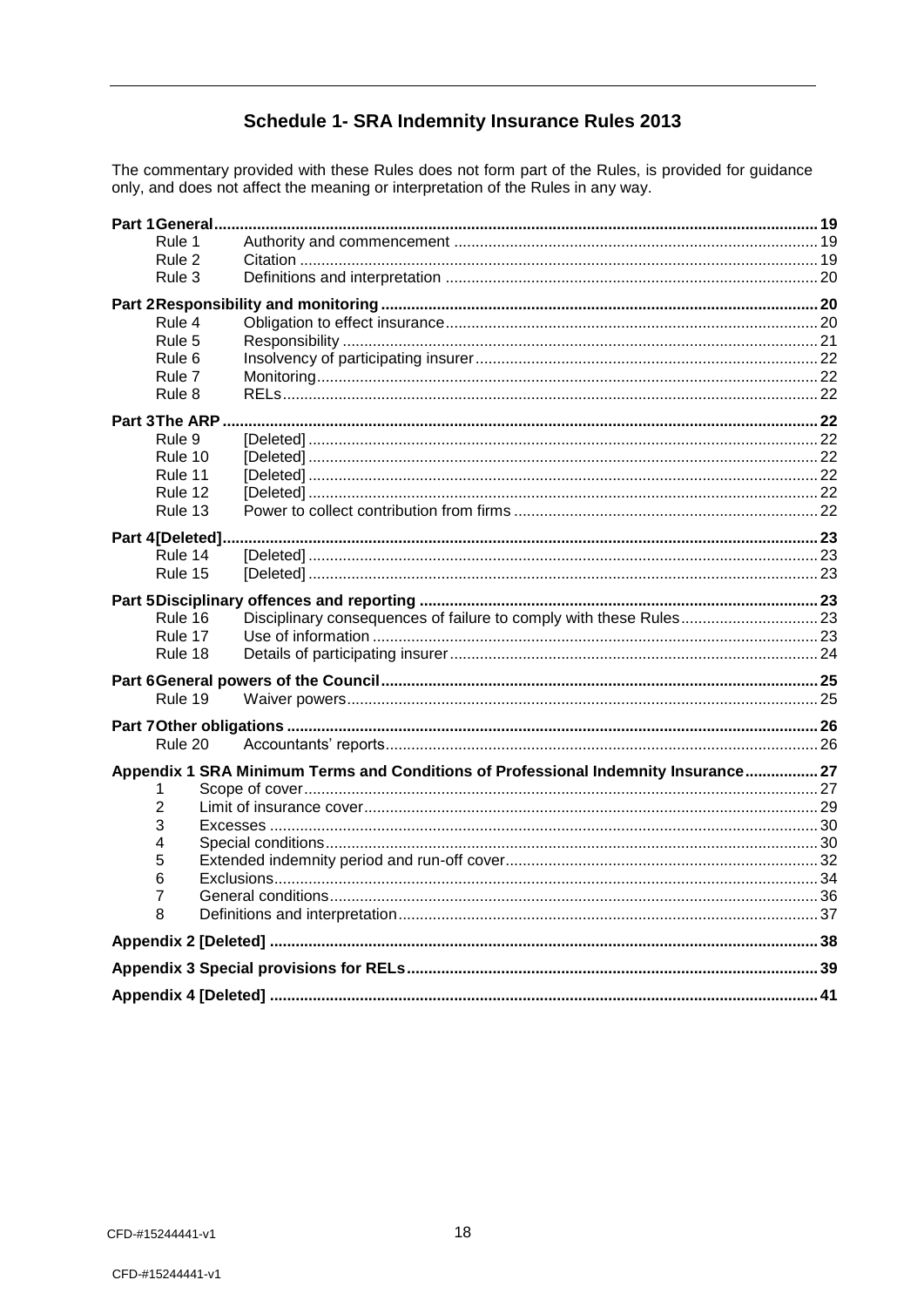### <span id="page-21-0"></span>**Part 1General**

#### <span id="page-21-1"></span>**Rule 1Authority and commencement**

- 1.1 These Rules are made on 13 June 2013 by the Solicitors Regulation Authority Board under sections 31, 37, 79 and 80 of the Solicitors Act 1974, section 9 of the Administration of Justice Act 1985, and paragraph 19 of Schedule 11 to the Legal Services Act 2007, with the approval of the Legal Services Board under paragraph 19 of Schedule 4 to the Legal Services Act 2007.
- 1.2 These Rules come into force on 1 October 2013.
- 1.3 These Rules require *solicitors*, *RELs*, *RFLs*, *recognised bodies* and their *managers* and *licensed bodies* (in respect of their *regulated activities*) in *private practice* in England and Wales to take out and maintain professional indemnity insurance with *participating insurers* with effect from 1 October 2013.

*Commentary: These Rules apply to:*

- *solicitors*
- *RELs*
- *RFLs*
- *recognised bodies and their managers and*
- *licensed bodies in respect of their regulated activities (but not to any other activities that may be undertaken by the licensed body concerned)*

*carrying on private practice in England and Wales as a firm at any time after 1 October 2013. Refer to the interpretation provisions in Rule 3 and the SRA Handbook Glossary 2012 (the Glossary) and to the definitions in the Glossary for guidance on the exact meanings of these terms.*

- 1.4 These Rules will apply to any *indemnity period* beginning on or after 1 October 2013.
	- *Commentary: Before 1 September 2000, firms were required to take out insurance with the Solicitors Indemnity Fund. Since 1 September 2000, firms have been required to take out insurance in accordance with the Solicitors" Indemnity Insurance Rules and SRA Indemnity Insurance Rules. From 1 October 2013, firms must take out insurance in accordance with these Rules with one or more participating insurers. Continuing arrangements dealing with past claims on the Solicitors Indemnity Fund are covered in the Solicitors" Indemnity Rules and the SRA Indemnity Rules.*
- 1.5 The SRA Indemnity Insurance Rules 2012 shall not apply in respect of any *indemnity period* beginning on or after 1 October 2013 but they shall remain in force in respect of the *indemnity period* from 1 October 2012 to 30 September 2013 inclusive subject to the provisions of Rules [19.1\(a\),](#page-27-2) [19.1\(b\),](#page-27-3) [19.1\(c\)](#page-27-4) and [19.1\(d\)](#page-27-5) below.
	- *Commentary: You should refer to previous Solicitors" Indemnity Insurance Rules and SRA Indemnity Insurance Rules in relation to earlier indemnity periods since 1 September 2000. However, you should refer to Rules [19.1\(a\)](#page-27-2) to [19.1\(d\)](#page-27-5) in relation to time limits in respect of an application for a waiver of the provisions of the Solicitors" Indemnity Insurance Rules 2000 to 2010 and the SRA Indemnity Insurance Rules 2011 and 2012.*

### <span id="page-21-2"></span>**Rule 2Citation**

2.1 These Rules may be cited as the SRA Indemnity Insurance Rules 2013.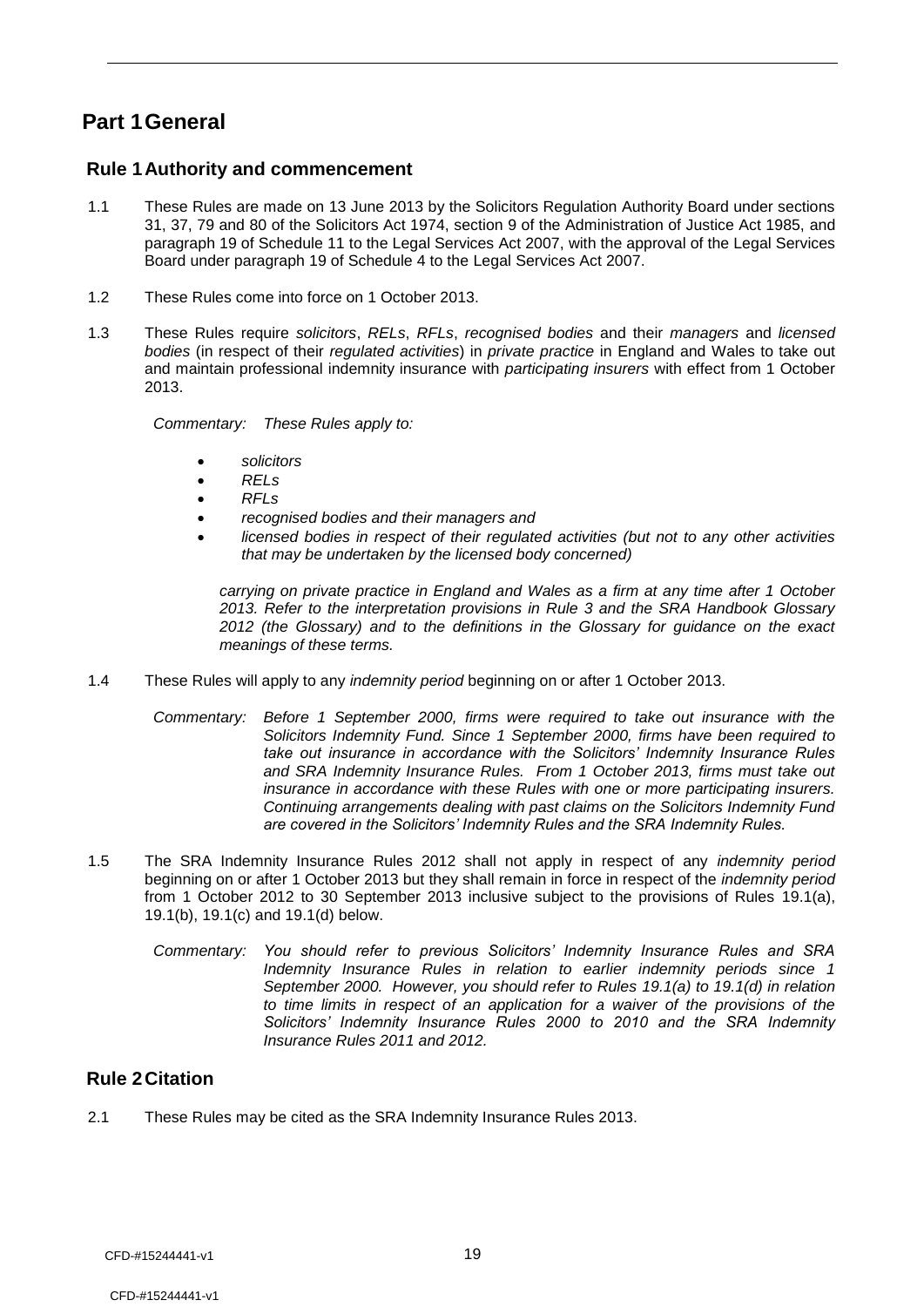### <span id="page-22-0"></span>**Rule 3Definitions and interpretation**

- 3.1 The SRA Handbook Glossary 2012 (the Glossary) shall apply and, unless the context otherwise requires:
	- (a) all italicised terms shall be defined in accordance with the Glossary;
	- (b) terms shall be interpreted in accordance with the Glossary;
	- (c) a reference to a Rule is to a Rule forming part of these Rules; and
	- (d) these Rules will be governed by and interpreted in accordance with English law.

### <span id="page-22-1"></span>**Part 2Responsibility and monitoring**

#### <span id="page-22-2"></span>**Rule 4Obligation to effect insurance**

<span id="page-22-5"></span>4.1 All *firms* carrying on a *practice* during any *indemnity period* beginning on or after 1 October 2013 must take out and maintain *qualifying insurance* under these Rules.

#### <span id="page-22-3"></span>4.2 A *firm* must:

- (a) obtain a *policy* of *qualifying insurance* prior to the expiry of the *policy period* that provides cover incepting on and with effect from the expiry of the *policy period*;
- <span id="page-22-4"></span>(b) if the *firm* has been unable to obtain a *policy* of *qualifying insurance* prior to the expiry of the *policy period* in accordance with Rule 4.[2\(a\),](#page-22-3) obtain a *policy* of *qualifying insurance*  during or prior to the expiry of the *extended indemnity period* that provides cover incepting on and with effect from the expiry of the *policy period*; and
- (c) if the *firm* has been unable to obtain a *policy* of *qualifying insurance* prior to the expiry of the *extended indemnity period* in accordance with Rule 4.[2\(b\),](#page-22-4) cease practice promptly, and by no later than the expiration of the *cessation period*, unless the *firm* obtains a *policy* of *qualifying insurance* during or prior to the expiry of the *cessation period* that provides cover incepting on and with effect from the expiry of the *policy period* and covers all activities in connection with *private legal practice* carried out by the *firm* including, without limitation, any carried out in breach of Rule [5.2.](#page-23-1)
- 4.3 A *solicitor* or *REL* is not required to take out and maintain *qualifying insurance* under these Rules in respect of work done as an employee or whilst otherwise directly engaged in the *practice* of another *firm* (including without limitation as an *appointed person*), where that *firm* is required by these Rules to take out and maintain *qualifying insurance*.
	- *Commentary: Under these Rules, firms have a continuing obligation to ensure that they have qualifying insurance in place at all times with effect from 1 October 2013. Refer to the definitions of practice, amongst others, to establish whether a firm falls within the scope of these Rules. Firms should also check that any insurance that they take out in order to comply with these Rules (as opposed to any "top-up" cover) is taken out with a participating insurer. A list of participating insurers appears on the website of the SRA at www.sra.org.uk, and is also available from the SRA. Contact details appear at the end of the introductory commentary.*

*Firms should note in particular that work carried out by an appointed person for that firm may be covered by the firm"s policy, whether that person is engaged as an employee or on a contract for services.*

*If a firm, on or before the expiry of the policy period, fails to obtain a policy of qualifying insurance from a participating insurer commencing on the day following such expiration, the firm"s participating insurer is required to extend cover under*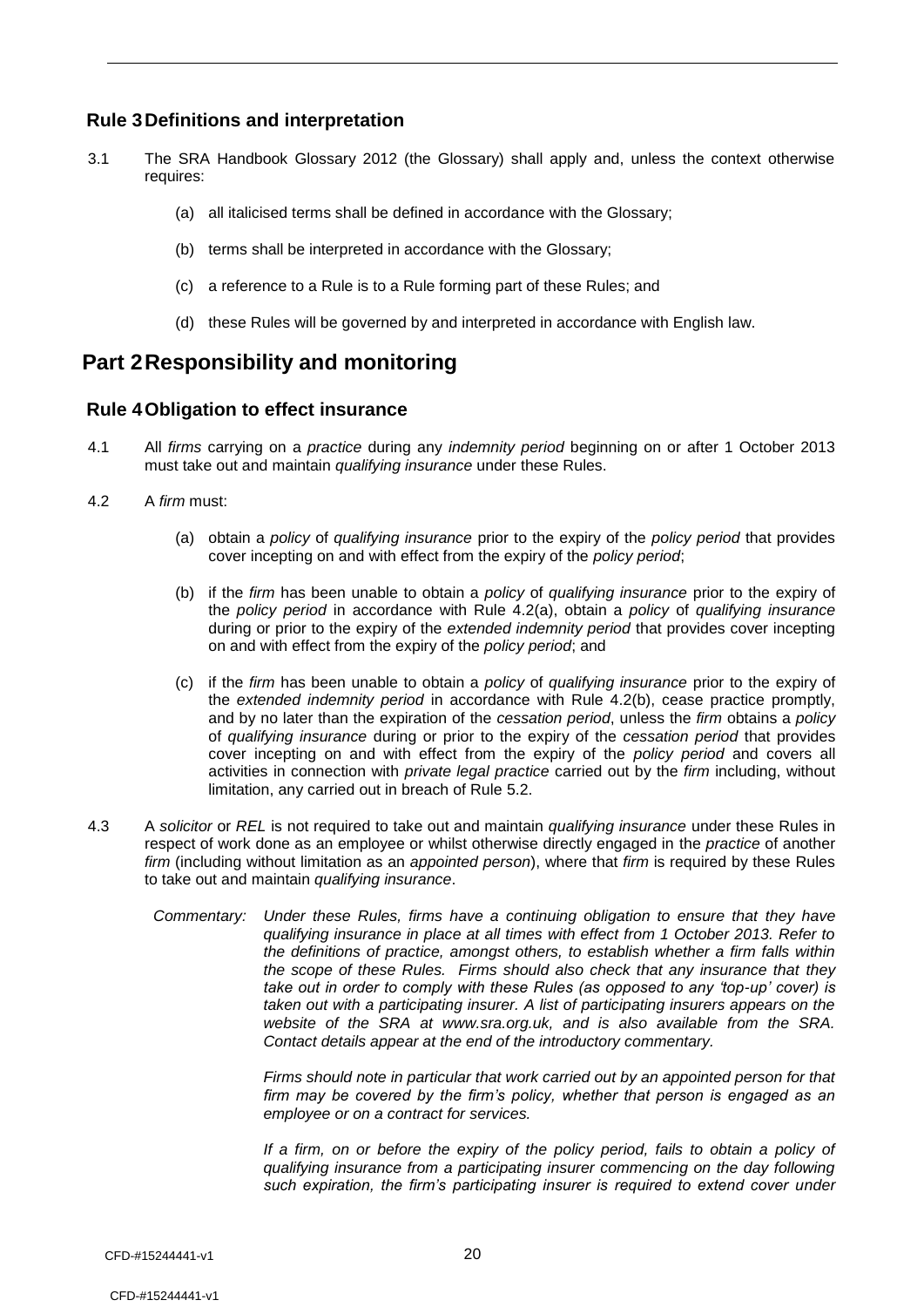*the existing policy for a further 30 days. If a firm fails to obtain an alternative policy of qualifying insurance during or prior to the expiration of the 30 day extended indemnity period it must cease practice within a further period of 60 days (known as the cessation period) unless the firm obtains a policy of qualifying insurance on or before the expiry of the cessation period which provides cover that incepts or is backdated to incept with effect on and from the expiry of the policy period. Any such policy of qualifying insurance must cover all activities carried out in connection with private legal practice by the firm, including any carried out during the cessation period in breach of Rule [5.2.](#page-23-1) During the cessation period, the firm (and its principals, employees, consultants and agents) may only engage in activities in connection with private legal practice on behalf of the firm to discharge its obligations within the scope of the existing instructions the firm held before the cessation period commenced or which are necessary in connection with the discharge of such obligations. Disciplinary action will be taken against those who accept new instructions and/or engage in other non-permitted legal activities during the cessation period. The firm"s participating insurer is required to provide cover during the cessation period which, as a minimum, satisfies the MTC.*

*The SRA will work with the firm to ensure that it has ceased practice prior to the expiration of the 60 day cessation period. Firms must be aware that the participating insurer under the existing policy will not be required to provide any cover beyond this period except for run-off cover for a period of six years commencing on the expiry of the firm"s final policy of qualifying insurance (excluding any extended indemnity period and cessation period (as may be applicable)).* 

*Note that, under the MTC, a policy, once taken out, cannot be cancelled unless:*

- *1. the firm merges with another firm and a policy of qualifying insurance is in place for the merged firm; or*
- *2. it subsequently transpires that the firm was not in fact required to take out and maintain a policy under these Rules; or*
- *3. the participating insurer which issues the policy becomes the subject of an insolvency event, and the firm has replaced the policy with another policy of qualifying insurance.*

*Most recognised bodies and licensed bodies (in respect of their regulated activities) are required to obtain cover complying with the MTC and with a sum insured of £3 million, rather than £2 million for other firms. The definition of "relevant recognised body" and "relevant licensed body" in these Rules indicates which recognised bodies and licensed bodies this requirement applies to.*

4.4 The provisions of this [Rule 4](#page-22-2) shall be without prejudice to the ability of *firms* to include as insureds on a *policy persons* not required under these Rules to be insured.

### <span id="page-23-0"></span>**Rule 5Responsibility**

5.1 Each *firm* carrying on a *practice* on or after 1 October 2013, and any *person* who is a *principal* of such a *firm*, must ensure that the *firm* has in place and maintains *qualifying insurance* at all times.

*Commentary: Note that the duty to ensure that qualifying insurance is in place rests not just on the firm as a whole, but also on every principal within that firm.* 

<span id="page-23-1"></span>5.2 Each *firm* that has been unable to obtain a *policy* of *qualifying insurance* prior to the expiration of the *extended indemnity period*, and any *person* who is a *principal* of such a *firm*, must ensure that the *firm*, and each *principal* or *employee* of such *firm*, undertakes no activities in connection with *private legal practice* and accepts no instructions in respect of any such activities during the *cessation period* save to the extent that the activity in connection with *private legal practice* is undertaken to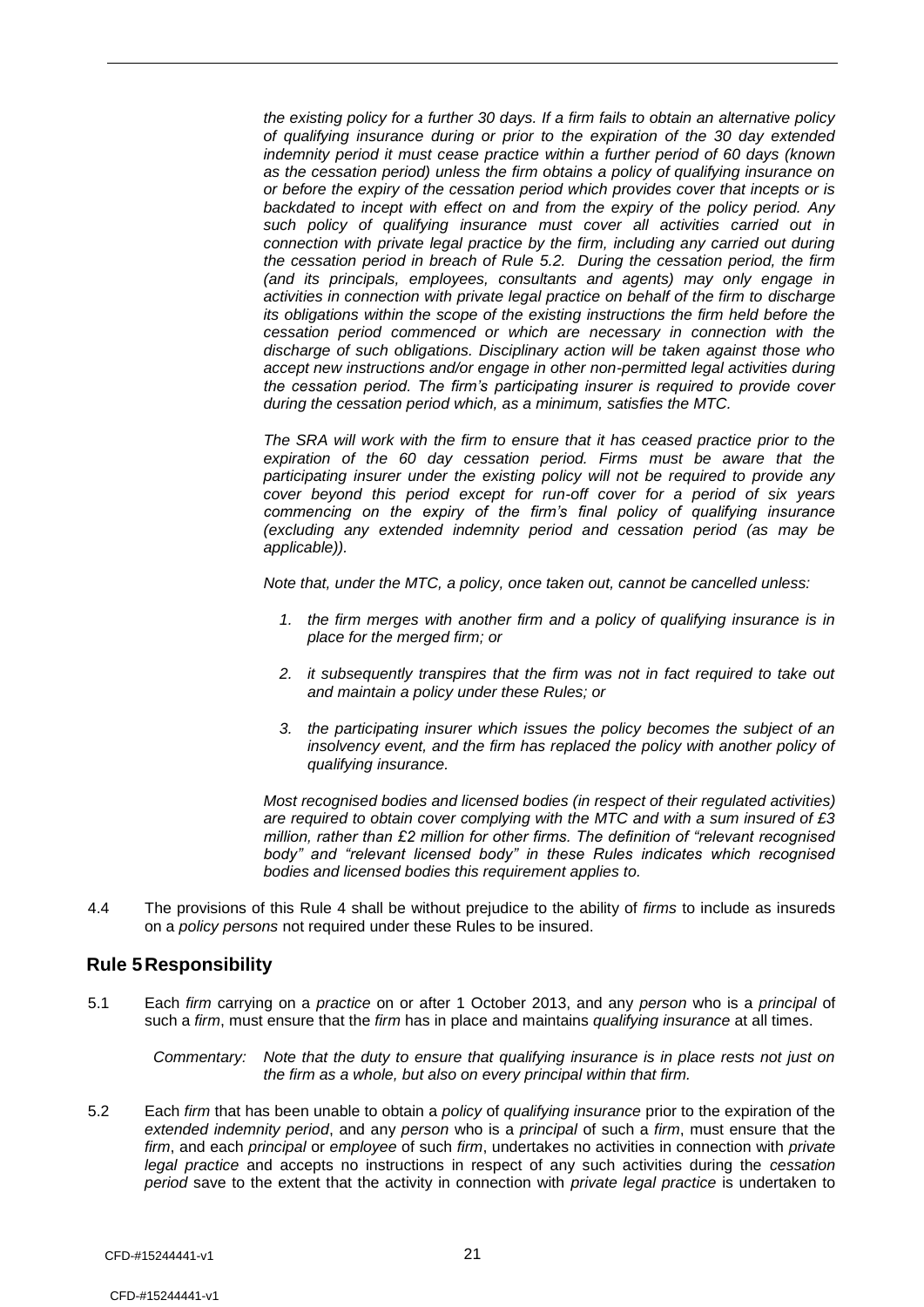discharge its obligations within the scope of the *firm"s existing instructions* or is necessary in connection with the discharge of such obligations.

### <span id="page-24-0"></span>**Rule 6Insolvency of participating insurer**

- 6.1 If a *firm* is carrying on a *practice* which is being provided with *qualifying insurance* by a *participating insurer* (whether alone or together with other *participating insurers*) and that *participating insurer* is the subject of an *insolvency event* then, subject to any waiver under Rule [19.1,](#page-27-6) the *firm* and any *person* who is a *principal* of the *firm* must ensure that the *firm* has in place *qualifying insurance* with another *participating insurer* which must be arranged as soon as may be reasonably practicable and in any event within four weeks of such an *insolvency event*.
	- *Commentary: It is important to be aware that the arrangements for professional indemnity insurance put in place by the SRA do not seek to protect firms against the insolvency of a participating insurer. If an insolvency event occurs in respect of an insurer, that insurer will cease to be a participating insurer for the purposes of writing new policies and firms insured by that insurer must effect alternative insurance in accordance with these Rules. This is because, in such circumstances, the insurer may not be in a position to pay claims in full. Any firm which has qualifying insurance with a participating insurer which is the subject of an insolvency event is required therefore to obtain replacement cover as soon as possible, and in any event within four weeks of the insolvency event occurring. Having done so, a firm should cancel the policy with the insolvent insurer and, if entitled to do so, seek a return of the premium relating to the balance of the policy period from the insurer which has become the subject of the insolvency event.*

### <span id="page-24-1"></span>**Rule 7Monitoring**

7.1 The *Council* may require from a *firm* or any *principal* in a *firm* carrying on, or reasonably believed by the *Council* to be carrying on, a *practice* such information and evidence as it may reasonably require to satisfy itself that such a *firm* has in place *qualifying insurance*.

### <span id="page-24-2"></span>**Rule 8RELs**

8.1 The special provisions contained in [Appendix 3](#page-41-0) to these Rules shall apply to a *firm* that has at least one *principal* who is a *REL*.

### <span id="page-24-3"></span>**Part 3The ARP**

<span id="page-24-4"></span>**Rule 9[Deleted]**

- <span id="page-24-5"></span>**Rule 10[Deleted]**
- <span id="page-24-6"></span>**Rule 11[Deleted]**
- <span id="page-24-7"></span>**Rule 12[Deleted]**

#### <span id="page-24-8"></span>**Rule 13Power to collect contribution from firms**

<span id="page-24-9"></span>13.1 Every *firm* and/or *principal* shall make contributions in such amounts, at such times and in such circumstances, as may be prescribed from time to time by the *SRA* in respect of the *ARP,* the cost of funding all or any part of the *ARP* or funding or providing any contribution, consideration, payment, undertaking, reimbursement, guarantee, surety or security in respect of the *ARP*, in each case, that the *SRA* agrees or determines is to be contributed or made available on behalf of *firms* and/or *principals* to or in consideration for *participating insurers* agreeing to underwrite the liabilities of the *ARP* in respect of the *indemnity period* commencing on 1 October 2012.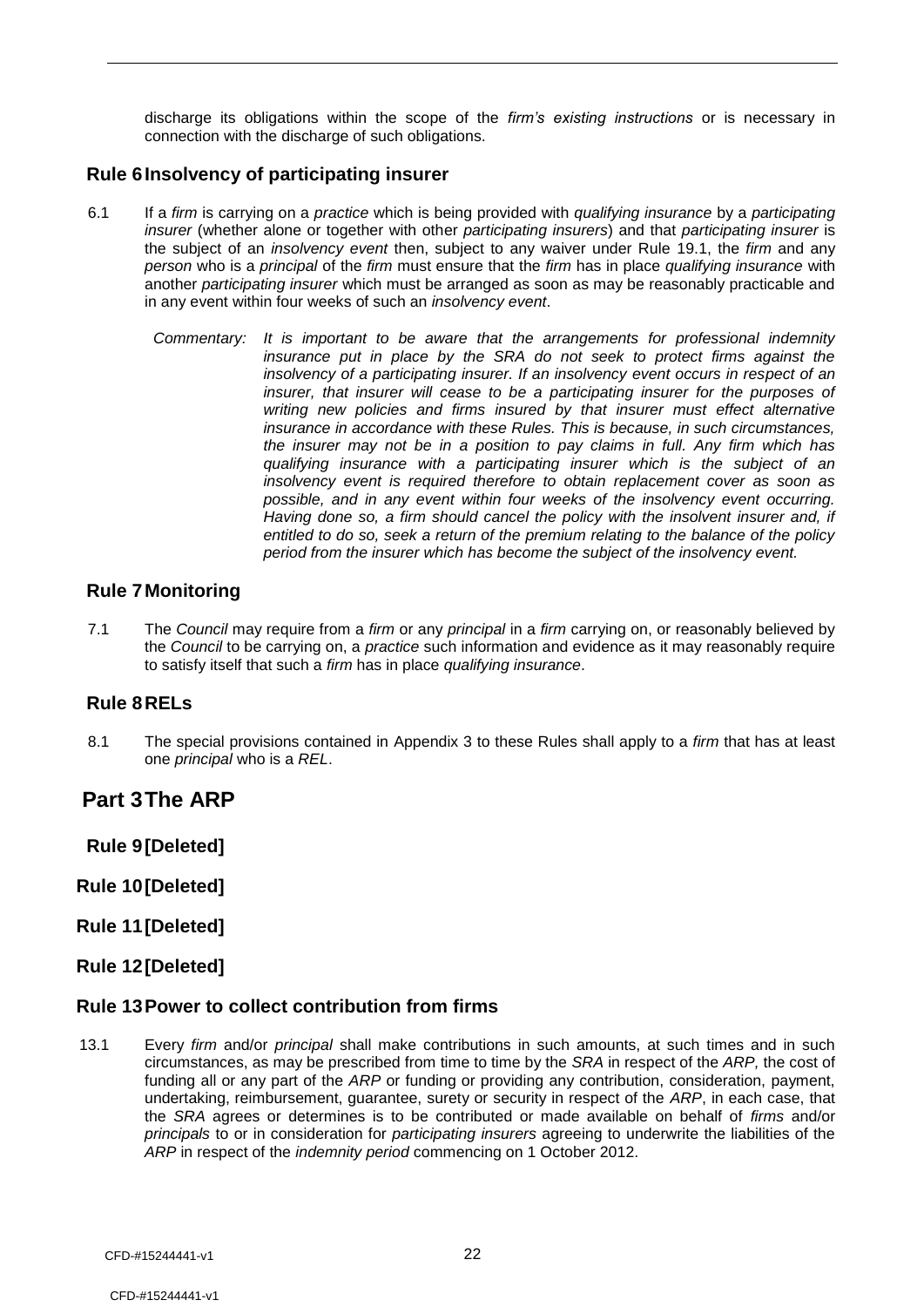13.2 Any unpaid contribution under Rule [13.1](#page-24-9) may be recovered as a debt due to the *Society*. The *SRA* may recover any unpaid contribution from a *licensed body*, and may require *licensed bodies* to make such further contributions as the *SRA* considers necessary in respect of the *ARP*, the cost of funding all or any part of the *ARP* or funding or providing any contribution, consideration, payment, undertaking, reimbursement, guarantee, surety or security in respect of the *ARP*, in each case, that the *SRA* agrees or determines is to be contributed or made available to or in consideration for *participating insurers* agreeing to underwrite the liabilities of the *ARP* in respect of the *indemnity period* commencing on 1 October 2012.

### <span id="page-25-1"></span>**Part 4[Deleted]**

### <span id="page-25-2"></span>**Rule 14[Deleted]**

### <span id="page-25-3"></span>**Rule 15[Deleted]**

### <span id="page-25-4"></span>**Part 5Disciplinary offences and reporting**

### <span id="page-25-5"></span>**Rule 16Disciplinary consequences of failure to comply with these Rules**

- 16.1 Without prejudice to any other disciplinary offence which may arise under these Rules, it shall be a disciplinary offence for any *firm* or any *person* who is at the relevant time a *principal* in a *firm* to:
	- (a) be in *policy default;* and
	- (b) undertake any activities in connection with *private legal practice* in breach of Rule [5.2.](#page-23-1)

### <span id="page-25-6"></span>**Rule 17Use of information**

- <span id="page-25-0"></span>17.1 Any *participating insurer* shall, in relation to any *firm* which applies to it for *qualifying insurance*, bring to the attention of the *Society* (including, in the case of the matters referred to in Rule 17.[1\(f\),](#page-25-7) the Office for Legal Complaints (including the *Legal Ombudsman*)) at any time and without notice to the *firm* concerned:
	- (a) any failure on the part of the *firm* or any *person* who is a *principal* of that *firm* to pay any sum on or before the date specified in these Rules or to reimburse any amount falling within a *policy* excess which has been paid out by a *participating insurer* to a *claimant*;
	- (b) a material inaccuracy in any proposal form submitted by or on behalf of the *firm*;
	- (c) the fact that the *firm* has become or is believed to have become a *run-off firm*;
	- (d) any matter or circumstances that would entitle the *firm"s participating insurer* to avoid or repudiate a *policy* but for the provisions of clause [4.1](#page-32-0) of the *MTC* (and/or the corresponding of the *policy*);
	- (e) any dishonesty or fraud suspected by a *participating insurer* on the part of any *insured*; and
	- (f) any *claim* of inadequate professional services made against the *firm* or any *insured* of that *firm* of which it becomes aware.
	- *Commentary: All firms are deemed to have consented to their participating insurer bringing to the attention of the SRA any of the matters referred to Rule [17.1](#page-25-0) that may be applicable to the firm. Any such information is subject to the confidentiality provisions of Rule [17.4.](#page-26-1)*
- <span id="page-25-8"></span><span id="page-25-7"></span>17.2 The *Council* may require any *participating insurer* to bring to the attention of the *Society* any of the matters referred to in Rule [17.1](#page-25-0) where it reasonably believes there are matters which ought to be brought to the attention of the *Society* in accordance with Rule [17.1.](#page-25-0)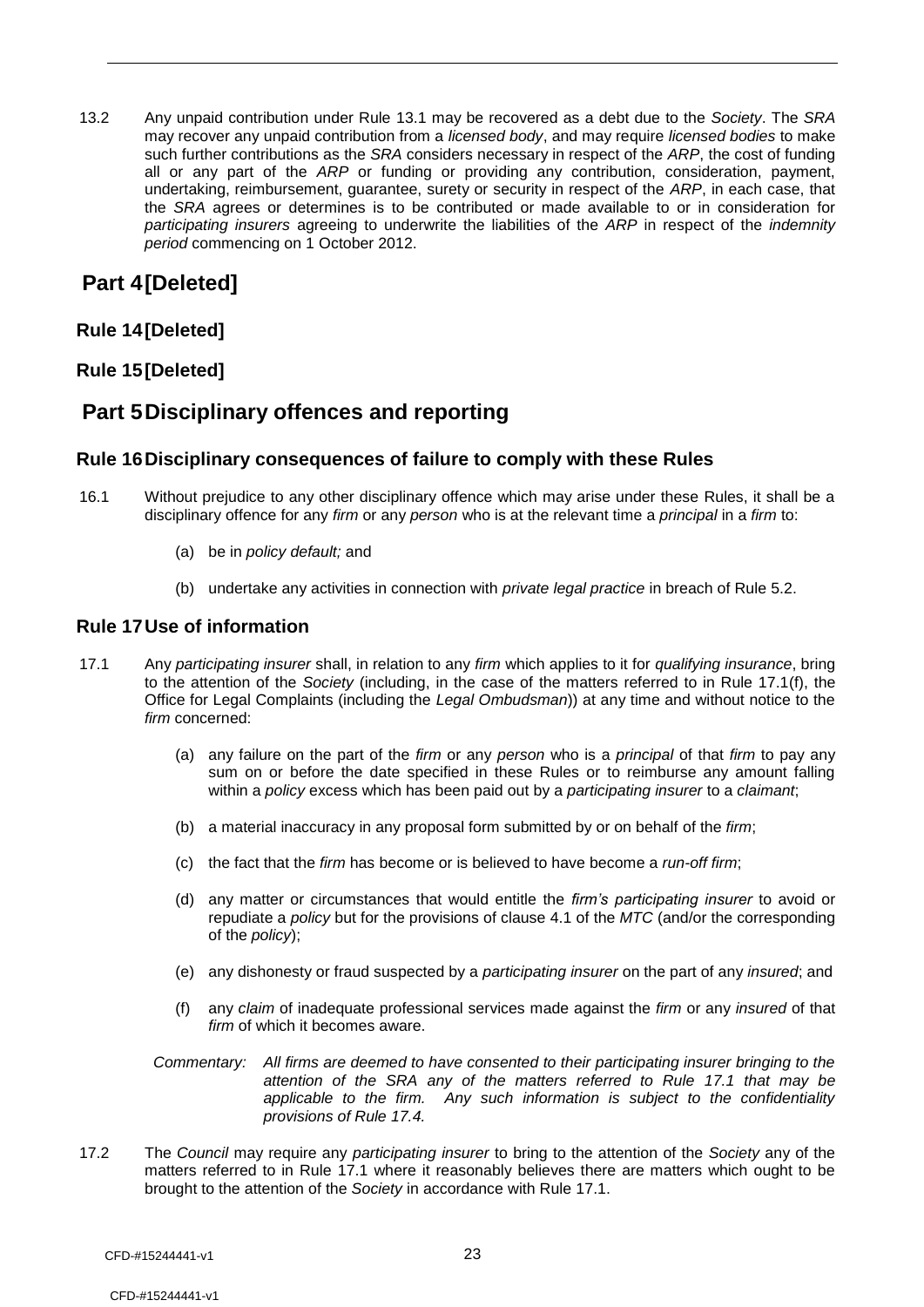- <span id="page-26-2"></span>17.3 Each *firm* shall notify the *Society* (or such *person* as the *Society* may notify to the *firm* from time to time) and its *participating insurer* in writing as soon as reasonably practicable and in no event later than five (5) business days after the date on which:
	- (a) the *firm* enters the *extended indemnity period* under its *policy*;
	- (b) the *firm* enters the *cessation period* under its *policy*, and
	- (c) the *firm* obtains a *policy qualifying insurance* where the *firm* is in the *extended indemnity period* or the *cessation period*, and in such case the notification shall include the name of the *participating insurer* who has issued the *policy* of *qualifying insurance* and the *policy*  number.
- <span id="page-26-1"></span>17.4 In respect of any information that may be brought to the attention of the *Society* in accordance with Rules [17.1,](#page-25-0) [17.2](#page-25-8) and [17.3:](#page-26-2)
	- (a) the *Society* shall keep all such information confidential;
	- (b) the *Society* shall not (except where and to the extent required by law or in the proper performance by the *Society* of its regulatory functions) at any time reveal any such information to any *person* other than a duly authorised employee of the *Society* or any of its subsidiaries; and
	- (c) any privilege attaching to such information shall not be regarded as having been waived whether by virtue of such information having been provided to the *Society* or otherwise.
- 17.5 The provisions of Rule [17.4](#page-26-1) shall not prevent the *Society* from:
	- (a) making use of any information referred to in that Rule for the purpose of bringing disciplinary proceedings against any *person*; or
	- (b) in relation to information about a *firm"s policy* under [Rule 18,](#page-26-0) disclosing that information, where and to the extent that the *Society* in its absolute discretion considers it appropriate, to any *person* entitled to such information, and to any other department or office of the *Society*, including without limitation to the Office for Legal Complaints (including the *Legal Ombudsman*).
- 17.6 The *Society* may, without limitation and in its absolute discretion, disclose and make available for public inspection the identity of a *firm"s participating insurer*. Nothing in these Rules shall act to prohibit the *Society* from making such a disclosure nor give rise to any liability of the *Society*, for breach of any obligations of confidentiality or otherwise.

#### <span id="page-26-0"></span>**Rule 18Details of participating insurer**

- 18.1 If a *claimant* asserts a *claim* against a *firm* or any *person* insured under that *firm"s policy*, and where such *claim* relates to any matter within the scope of cover of the *MTC* (whether or not such *claim* would or may be upheld), the *firm* and any *person* who is at the relevant time (or, in the case of a *firm* which has ceased *practice*, any *person* who was immediately before that *firm* ceased *practice*) a *principal* in that *firm* shall be required, upon being so requested by that *claimant*, by any *person* insured under that *firm"s policy*, or by any other *person* with a legitimate interest, to provide to that *person* the following details in relation to that *firm"s policy*:
	- (a) the name of the *participating insurer(s)* who issued the *policy*; and
	- (b) the *policy* number; and
	- (c) the address and contact details of the *participating insurer(s)* for the purpose of making a *claim* under the *policy*;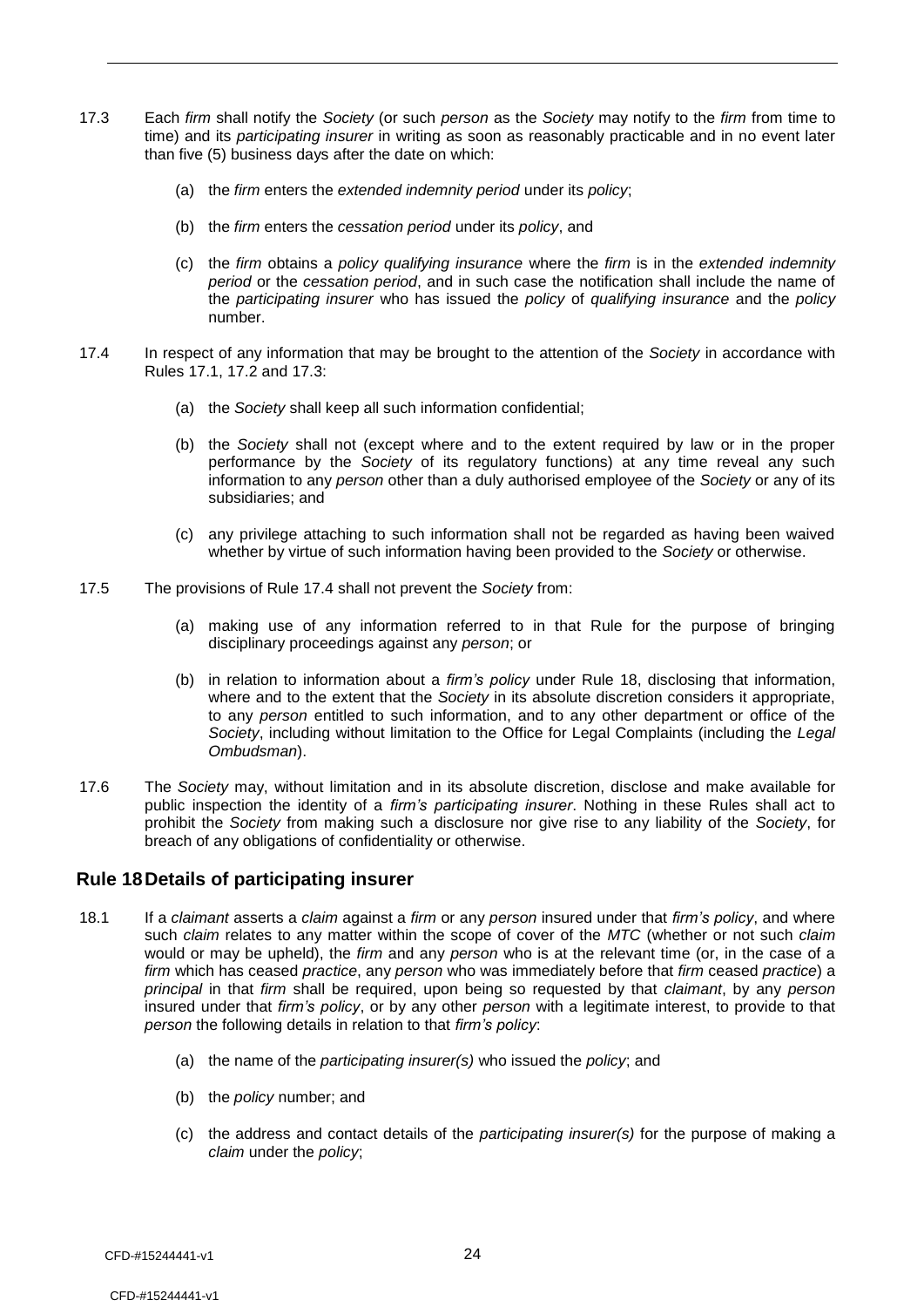in each case in respect of the *policy* which it is reasonably believed to be the relevant *policy* to respond to the *claim*, or, if applicable, the fact that the *firm* or *person* against whom the *claim* is asserted is covered by *supplementary run-off cover*.

*Commentary: A firm, and each principal in that firm, is required to provide details of that firm"s policy of qualifying insurance to any person who asserts a claim against anyone insured under that firm"s policy. Under [Rule 17,](#page-25-6) the SRA has the power to disclose information regarding a firm"s participating insurer where it considers it appropriate to do so.*

### <span id="page-27-0"></span>**Part 6General powers of the Council**

### <span id="page-27-1"></span>**Rule 19Waiver powers**

- <span id="page-27-6"></span><span id="page-27-4"></span><span id="page-27-3"></span><span id="page-27-2"></span>19.1 The *Council* shall have power on such terms and conditions as it shall think fit to waive any Rule or part of any Rule in a particular case or cases including extending the time, either prospectively or retrospectively, for the doing of any act under any Rule.
	- (a) Any application by any *person* for a waiver of any Rule or part of any Rule under the Solicitors" Indemnity Insurance Rules 2001 to 2010 or SRA Indemnity Insurance Rules 2011 to 2013 must be made in writing to the *Society* as soon as reasonably practicable.
	- (b) No application by any *person* for a waiver of any Rule or part of any Rule under the Solicitors" Indemnity Insurance Rules 2000 may be considered unless it was made in writing to the *Society* as soon as reasonably practicable and in any event no later than 28 February 2002.
	- (c) Any appeal against any decision made by the *Society* in respect of any application for a waiver of any Rule or part of any Rule under the Solicitors' Indemnity Insurance Rules 2000 to 2010 or SRA Indemnity Insurance Rules 2011 to 2013 must be made in writing to the *Society* within 21 days from the date of the decision.
	- (d) An application for a waiver as contemplated by this Rule [19.1](#page-27-6) or the making of an appeal against any decision made by the *Society* in respect of such application shall not relieve any *person* from any obligation under the Solicitors" Indemnity Insurance Rules 2000 to 2010 or SRA Indemnity Insurance Rules 2011 to 2013 pending the determination of any such application or appeal.
	- *Commentary: It is envisaged that Rules will be waived only in exceptional circumstances. Anyone who wishes to apply for a waiver, or to appeal against an initial decision, must do so in accordance with the time limits set out in this Rule. Contact details appear at the end of the introductory commentary. The Panel of Adjudicators Sub Committee has adopted a waiver policy, which is available on request. Unless and until any waiver is granted, the person concerned must comply with the requirements of these Rules in full. A waiver may be granted subject to conditions, and may be revoked without notice.*
- <span id="page-27-5"></span>19.2 The *Council* shall have power to treat any *firm* as complying with any Rule or Rules for the purposes of the *SA* notwithstanding that the *firm* has failed to comply with a Rule or Rules where such noncompliance is regarded by the *Council* in a particular case or cases as being insignificant.
- 19.3 For the purposes of the *SA* (including without limitation section 10 of that Act), any *person* who is in breach of any Rule or part of any Rule under the Solicitors" Indemnity Insurance Rules 2000 to 2010 or SRA Indemnity Insurance Rules 2011 to 2013 shall be deemed, for so long as he remains in breach, not to be complying with these Rules.
	- *Commentary: The effect of this general power is that, for example, a practising certificate may be issued to a person notwithstanding a technical and insignificant breach by that person or a firm of any provision of these Rules.*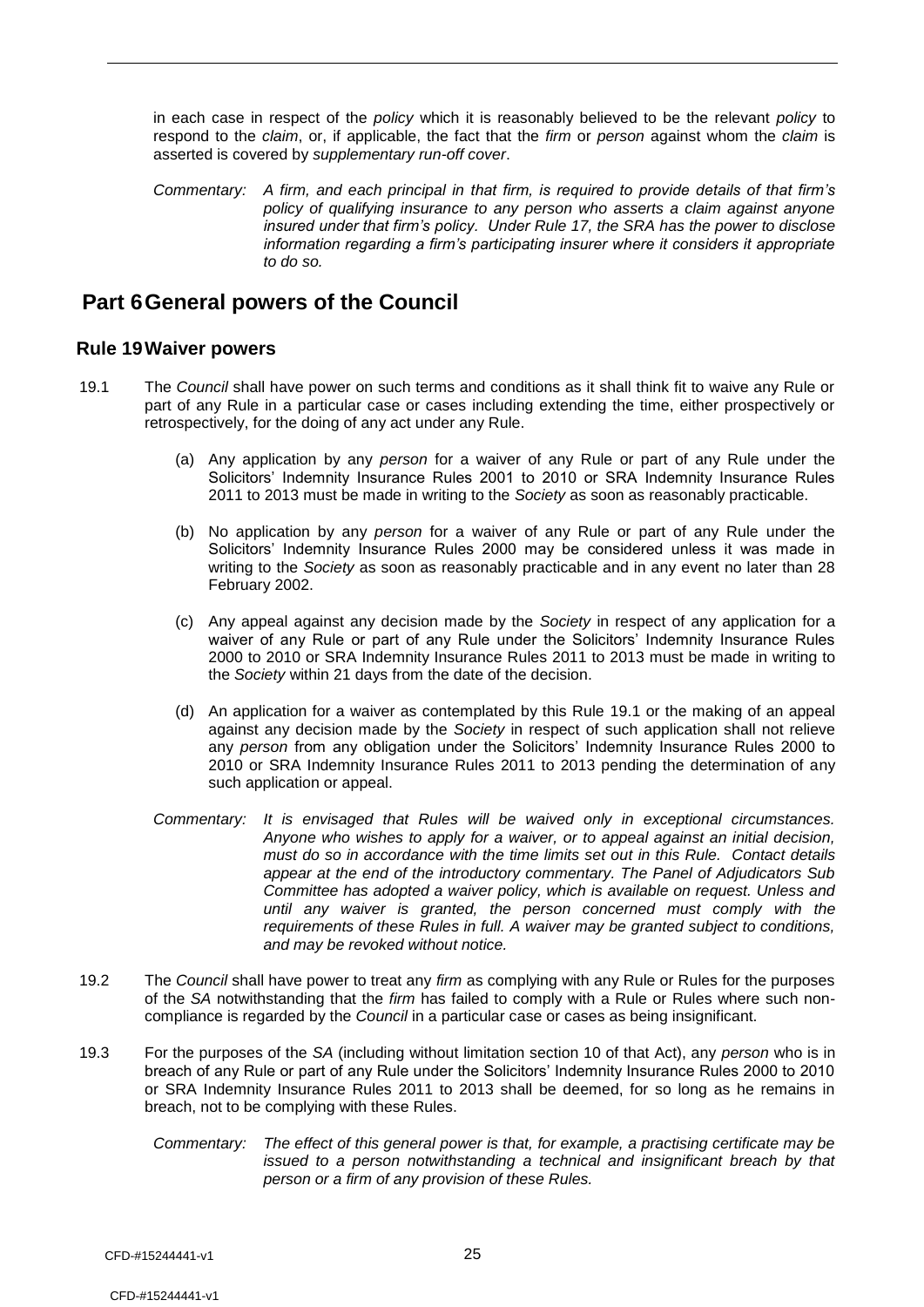## <span id="page-28-0"></span>**Part 7Other obligations**

### <span id="page-28-1"></span>**Rule 20Accountants' reports**

- 20.1 Any accountant"s report which a *solicitor, REL* or *RFL* who is a *principal* in a *practice* or a *recognised body* or a *licensed body* is required to deliver to the *Society* under section 34 of the *SA* or paragraph 8 of Schedule 14 to the Courts and Legal Services Act 1990 or under section 83(5)(h) of and paragraph 20 of Schedule 11 to the *LSA* containing such information as is prescribed by rule 35 of the Solicitors" Accounts Rules 1998 (as amended from time to time), or any rules (including, without limitation, the *SRA Accounts Rules*) which replace the Solicitors" Accounts Rules 1998 in whole or in part, must contain a statement certifying (if it is the case) for the whole period covered by the report (excluding any part of that period falling before 1 September 2000) that the *firm* has one or more certificates of *qualifying insurance* (or in respect of any period prior to 1 October 2013, that the *firm* has been issued with one or more policies by the *ARP manager*).
	- *Commentary: Firms are required to provide evidence to their accountants that a policy of qualifying insurance is in place. Each participating insurer is required under the participating insurer"s agreement to provide a certificate of qualifying insurance to each firm within 20 working days of the start of the period covered by the policy. Producing the relevant certificate(s) to the reporting accountant will satisfy the requirement of this Rule.*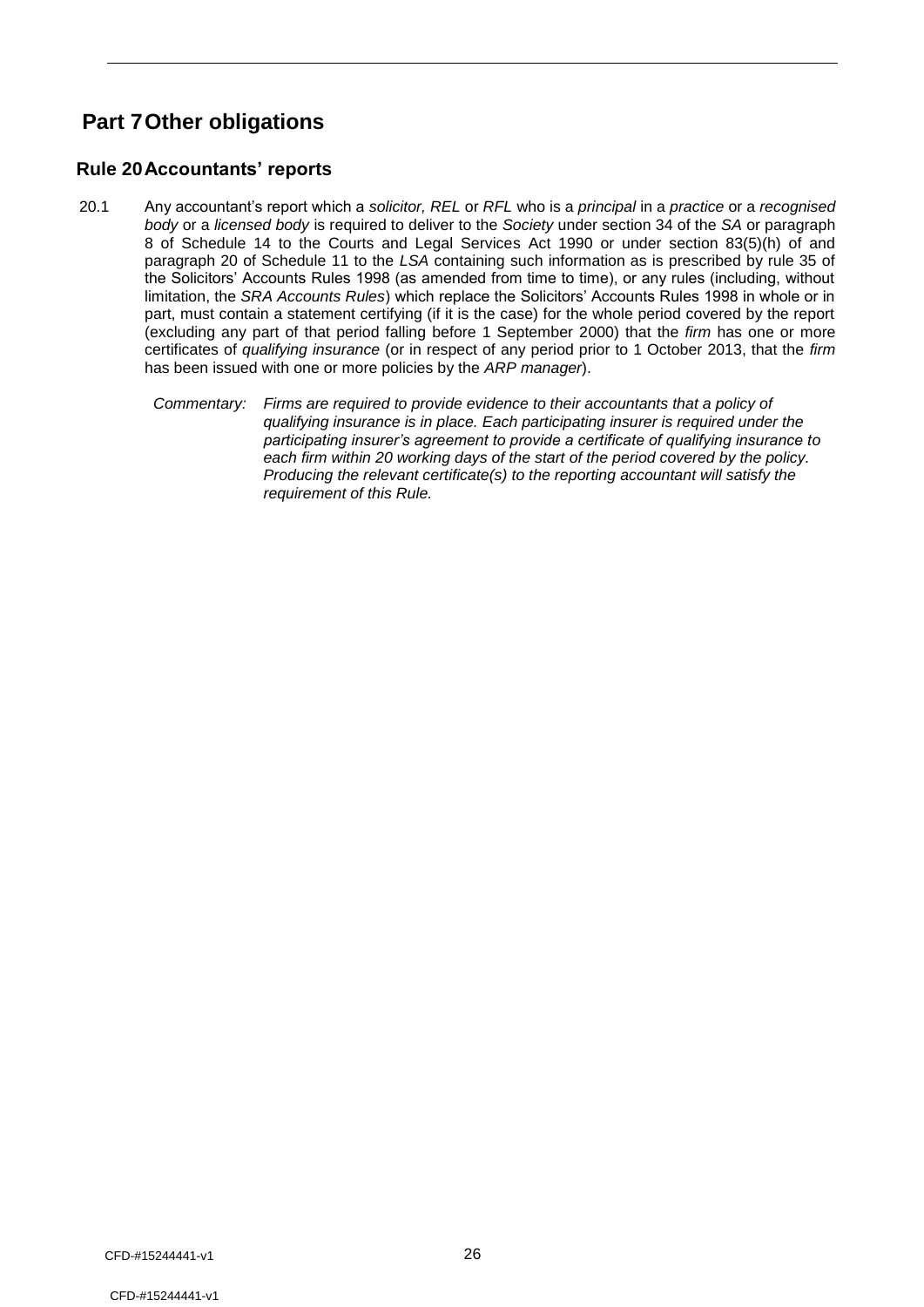### <span id="page-29-0"></span>Appendix 1 **SRA Minimum Terms and Conditions of Professional Indemnity Insurance**

### <span id="page-29-1"></span>**1 Scope of cover**

#### <span id="page-29-2"></span>1.1 Civil liability

The insurance must indemnify each *insured* against civil liability to the extent that it arises from *private legal practice* in connection with the *insured firm"s practice*, provided that a *claim* in respect of such liability:

- (a) is first made against an *insured* during the *period of insurance*; or
- (b) is made against an *insured* during or after the *period of insurance* and arising from *circumstances* first notified to the *insurer* during the *period of insurance*.

#### 1.2 Defence costs

The insurance must also indemnify the *insured* against *defence costs* in relation to:

- (a) any *claim* referred to in clause [1.1,](#page-29-2) [1.4](#page-29-3) or [1.6;](#page-30-0) or
- (b) any *circumstances* first notified to the *insurer* during the *period of insurance*; or
- (c) any investigation or inquiry (save in respect of any disciplinary proceeding under the authority of the *Society* (including, without limitation, the *SRA* and the *Tribunal*)) during or after the *period of insurance* arising from any *claim* referred to in clause [1.1,](#page-29-2) [1.4](#page-29-3) or [1.6](#page-30-0) or from *circumstances* first notified to the *insurer* during the *period of insurance*.

#### 1.3 The insured

For the purposes of the cover contemplated by clause [1.1,](#page-29-2) the *insured* must include:

- (a) the *insured firm*; and
- <span id="page-29-4"></span>(b) each service, administration, trustee or nominee *company* owned as at the date of occurrence of relevant *circumstances* by the *insured firm* and/or the *principals* of the *insured firm*; and
- (c) each *principal*, each former *principal* and each *person* who becomes a *principal* during the *period of insurance* of the *insured firm* or a *company* referred to in paragraph (b); and
- <span id="page-29-5"></span>(d) each *employee*, each former *employee* and each *person* who becomes during the *period of insurance* an *employee* of the *insured firm* or a *company* referred to in paragraph (b); and
- (e) the estate or legal personal representative of any deceased or legally incapacitated *person* referred to in paragraph (c) or (d).

#### <span id="page-29-3"></span>1.4 Prior practice

The insurance must indemnify each *insured* against civil liability to the extent that it arises from *private legal practice* in connection with a *prior practice*, provided that a *claim* in respect of such liability is first made against an *insured*:

- (a) during the *period of insurance*; or
- (b) during or after the *period of insurance* and arising from *circumstances* first notified to the *insurer* during the *period of insurance*.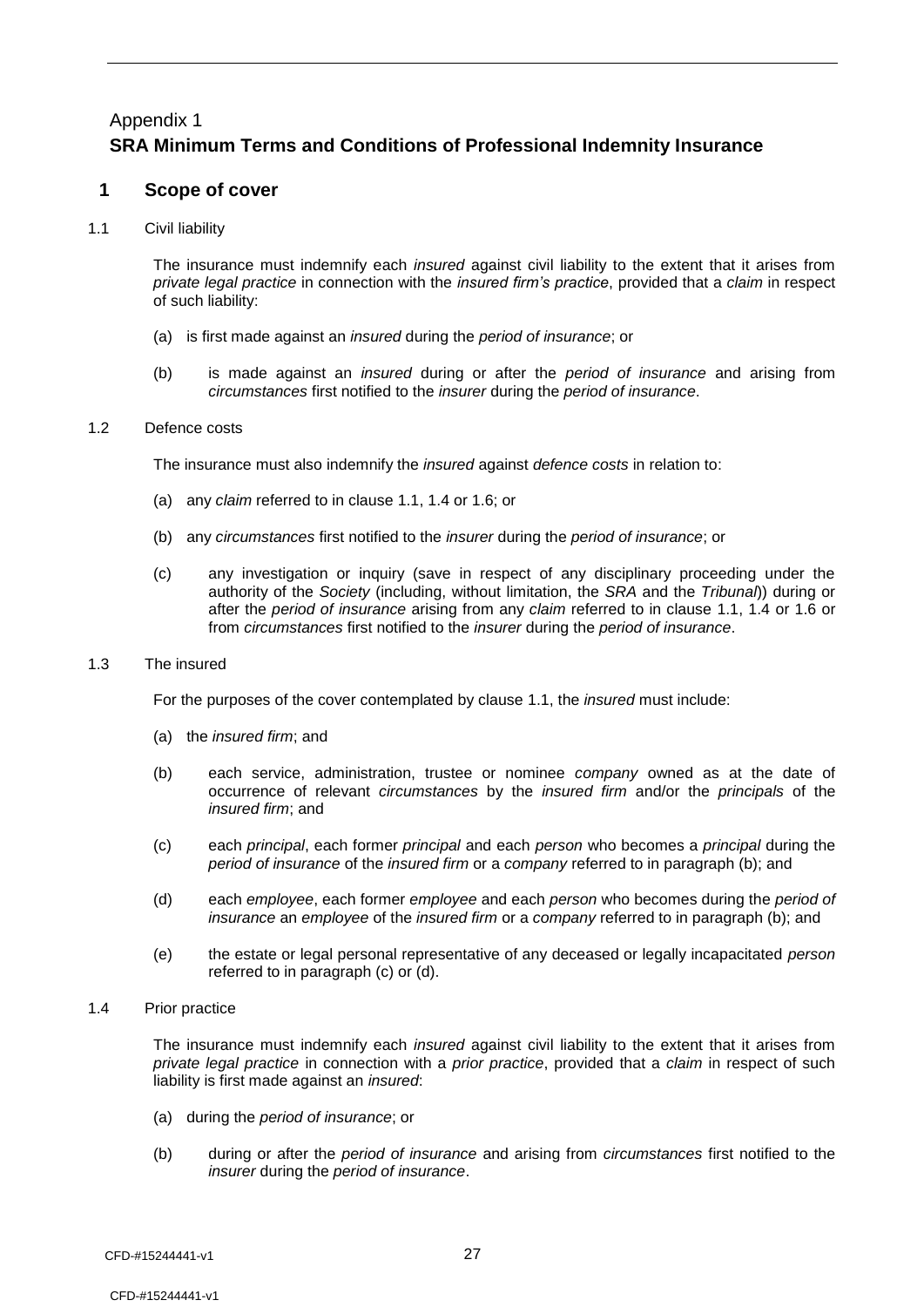#### 1.5 The insured - prior practice

For the purposes of the cover contemplated by clause [1.4,](#page-29-3) the *insured* must include:

- (a) each *partnership, recognised body* or *licensed body* (in respect of its *regulated activities*) which, or *sole practitioner* who, carried on the *prior practice*; and
- <span id="page-30-1"></span>(b) each service, administration, trustee or nominee *company* owned as at the date of *occurrence* of relevant *circumstances* by the *partnership*, *recognised body* or *licensed body* (in respect of its *regulated activities*) which, or *sole practitioner* who, carried on the *prior practice* and/or the *principals* of such *partnership, recognised body* or *licensed body*; and
- (c) each *principal* and former *principal* of each *partnership*, *recognised body* or *licensed body*  (in respect of its *regulated activities*) referred to in paragraph (a) or *company* referred to in paragraph (b); and
- <span id="page-30-3"></span>(d) each *employee* and former *employee* of the *partnership*, *recognised body, licensed body*  (in respect of its *regulated activities*) or *sole practitioner* referred to in paragraph (a) or *company* referred to in paragraph (b); and
- (e) the estate or legal personal representative of any deceased or legally incapacitated *sole practitioner* referred to in paragraph (a) or person referred to in paragraph (c) or (d).
- <span id="page-30-0"></span>1.6 Successor practice

The insurance must indemnify each *insured* against civil liability to the extent that it arises from *private legal practice* in connection with a *successor practice* to the *insured firm"s practice* (where succession is as a result of one or more separate mergers, acquisitions, absorptions or other transitions), provided that a *claim* in respect of such liability is first made against an *insured*:

- (a) during the *period of insurance*; or
- (b) during or after the *period of insurance* and arising from *circumstances* first notified to the *insurer* during the *period of insurance*

unless run-off cover is provided in accordance with clause [5.6.](#page-35-0)

#### 1.7 The insured - successor practice

For the purposes of the cover contemplated by clause [1.6,](#page-30-0) the *insured* must include:

- (a) each *partnership*, *recognised body* or *licensed body* (in respect of its *regulated activities*) which, or *sole practitioner* who, carries on the *successor practice* during the *period of insurance*; and
- <span id="page-30-2"></span>(b) each service, administration, trustee or nominee *company* owned as at the date of occurrence of relevant *circumstances* by the *partnership*, *recognised body* or *licensed body*  (in respect of its *regulated activities*) which, or *sole practitioner* who, carries on the *successor practice* and/or the *principals* of such *partnership*, *recognised body* or *licensed body*; and
- (c) each *principal*, each former *principal* and each *person* who becomes during the *period of insurance* a *principal* of any *partnership*, *recognised body* or *licensed body* (in respect of its *regulated activities*) referred to in paragraph (a) or *company* referred to in paragraph (b); and
- <span id="page-30-4"></span>(d) each *employee*, each former *employee* and each *person* who becomes during the *period of insurance* an *employee* of the *partnership*, *recognised body, licensed body* (in respect of its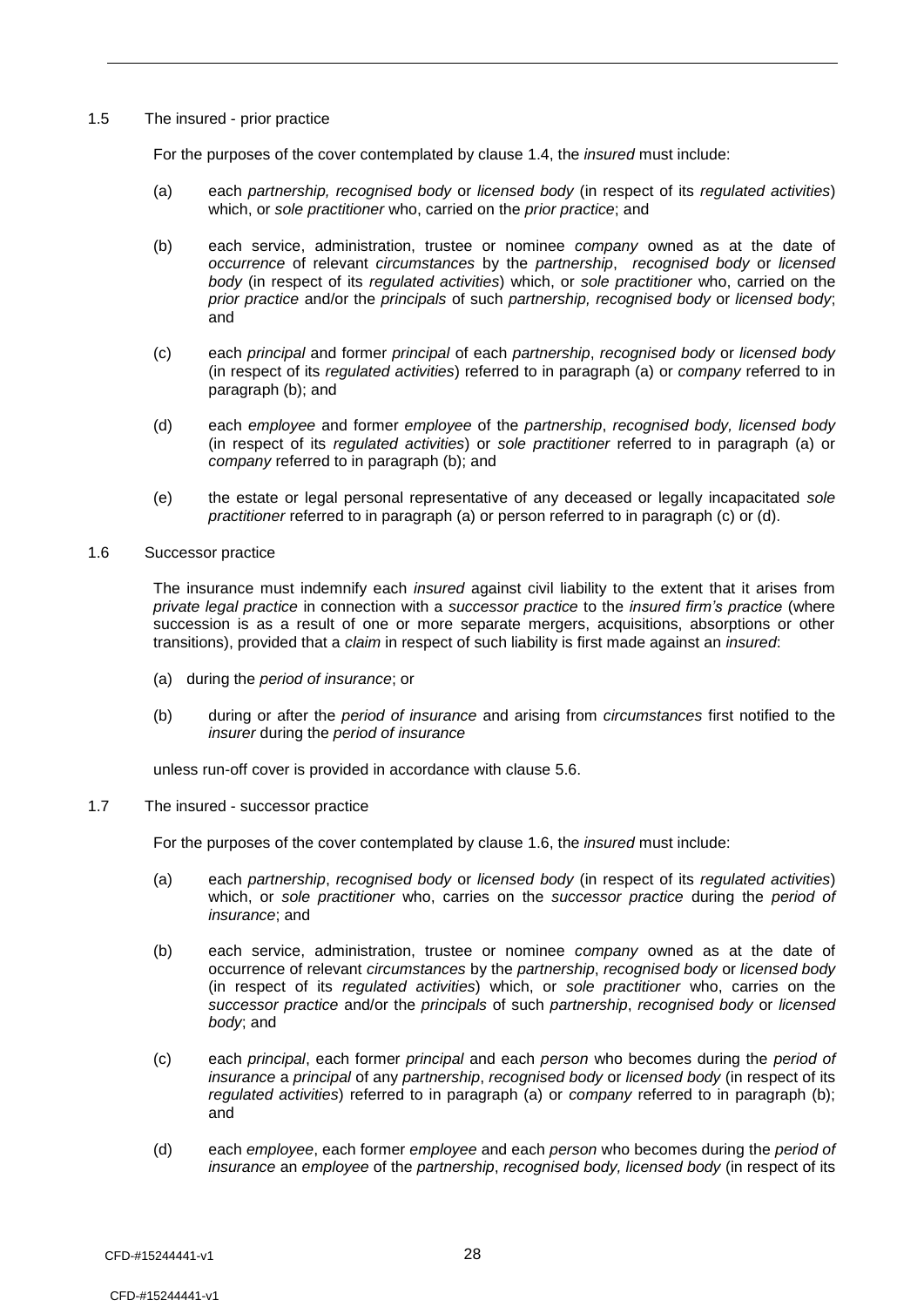*regulated activities*) or *sole practitioner* referred to in paragraph (a) or *company* referred to in paragraph (b); and

- (e) the estate or legal personal representative of any deceased or legally incapacitated *sole practitioner* referred to in paragraph (a) or *person* referred to in paragraph (c) or (d).
- <span id="page-31-4"></span>1.8 Award by regulatory authority

The insurance must indemnify each *insured* against any amount paid or payable in accordance with the recommendation of the Legal Services Ombudsman, the Office for Legal Complaints (including the *Legal Ombudsman* pursuant to section 137(2)(c) and section 137(4)(b) of the *LSA*) or any other regulatory authority to the same extent as it indemnifies the *insured* against civil liability provided that the *insurer* will have no liability in respect of any determination by the *Legal Ombudsman* pursuant to section 137(2)(b) of the *LSA* to refund any fees paid to the *insured*.

#### <span id="page-31-0"></span>**2 Limit of insurance cover**

<span id="page-31-1"></span>2.1 Any one claim

The *sum insured* for any one *claim* (exclusive of *defence costs*) must be, where the *insured firm* is a *relevant recognised body* or a *relevant licensed body* (in respect of its *regulated activities*), at least £3 million, and in all other cases, at least £2 million.

<span id="page-31-2"></span>2.2 No limit on defence costs

There must be no monetary limit on the cover for *defence costs*.

<span id="page-31-3"></span>2.3 Proportionate limit on defence costs

Notwithstanding clauses [2.1](#page-31-1) and [2.2,](#page-31-2) the insurance may provide that liability for *defence costs* in relation to a *claim* which exceeds the *sum insured* is limited to the proportion that the *sum insured* bears to the total amount paid or payable to dispose of the *claim*.

2.4 No other limit

The insurance must not limit liability to any monetary amount (whether by way of an aggregate limit or otherwise) except as contemplated by clauses [2.1](#page-31-1) and [2.3.](#page-31-3)

#### 2.5 One claim

The insurance may provide that, when considering what may be regarded as one *claim* for the purposes of the limits contemplated by clauses [2.1](#page-31-1) and [2.3:](#page-31-3)

- (a) all *claims* against any one or more *insured* arising from:
	- (i) one act or omission;
	- (ii) one series of related acts or omissions;
	- (iii) the same act or omission in a series of related matters or transactions;
	- (iv) similar acts or omissions in a series of related matters or transactions

and

(b) all *claims* against one or more *insured* arising from one matter or transaction

will be regarded as one *claim*.

CFD-#15244441-v1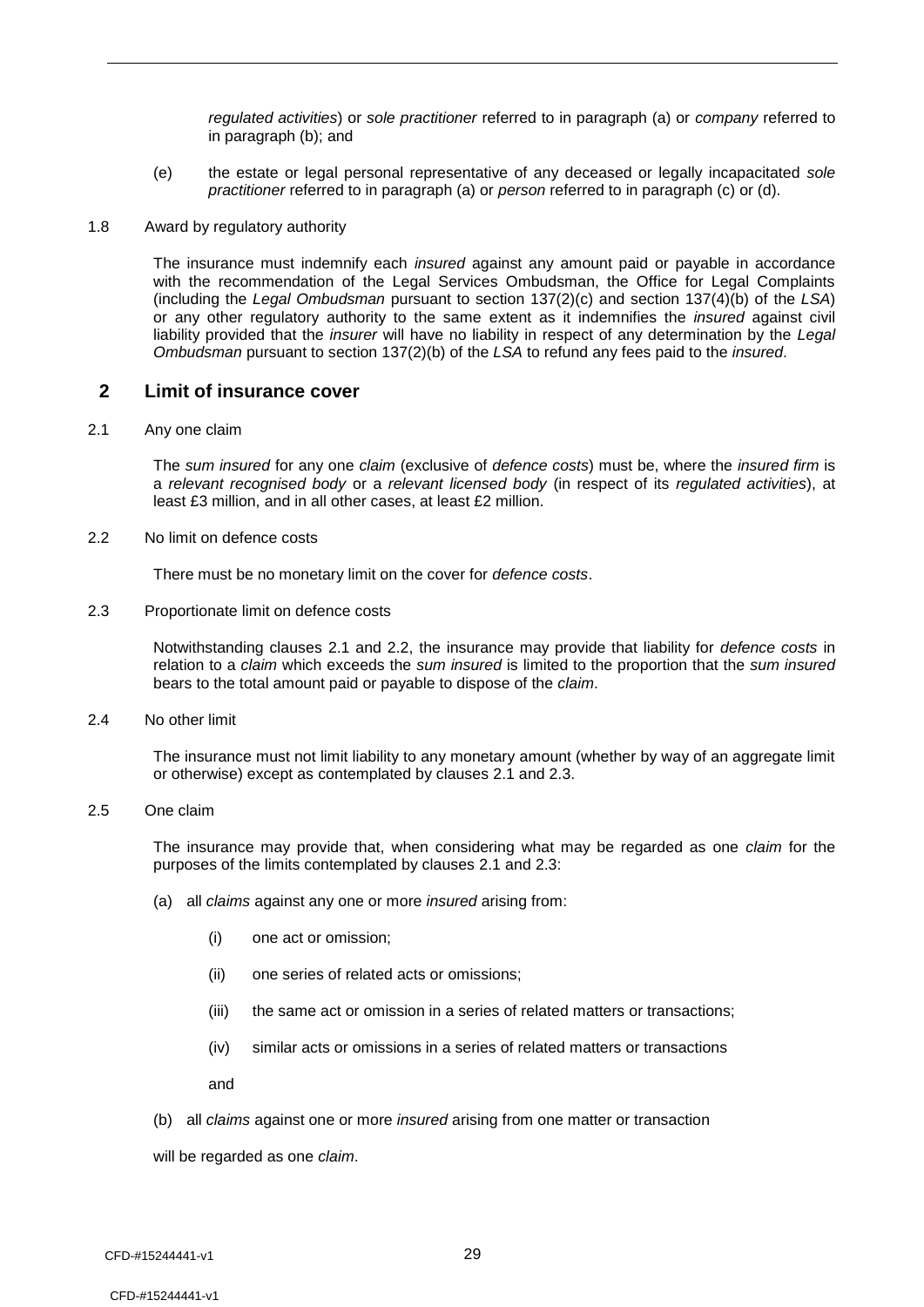- 2.6 Multiple underwriters
- 2.6.1 The insurance may be underwritten by more than one *insurer*, each of which must be a *participating insurer*, provided that the insurance may provide that the *insurer* shall be severally liable only for its respective proportion of liability in accordance with the terms of the insurance.
- 2.6.2 Where the insurance is underwritten jointly by more than one *insurer*:
	- (a) the insurance must state which *participating insurer* shall be the lead *insurer*; and
	- (b) in addition to any proportionate limit on *defence costs* in accordance with clause [2.3,](#page-31-3) the insurance may provide that each *insurer*"s liability for *defence costs* is further limited to the extent or the proportion of that *insurer*"s liability (if any) in relation to the relevant *claim*.

#### *[Note: under clause 2.6 of the participating insurer's agreement, a policy may be issued on an excess of loss basis only in the layers set out in that clause.]*

#### <span id="page-32-1"></span>**3 Excesses**

<span id="page-32-4"></span>3.1 The excess

The insurance may be subject to an *excess* of such monetary amount and on such terms as the *insurer* and the *insured firm* agree. Subject to clause [3.4,](#page-32-3) the *excess* may be "self-insured" or partly or wholly insured without regard to these *MTC*.

3.2 No deductibles

The insurance must provide that the *excess* does not reduce the limit of liability contemplated by clause [2.1.](#page-31-1)

3.3 Excess not to apply to defence costs

The *excess* must not apply to *defence costs*.

<span id="page-32-3"></span>3.4 Funding of the excess

The insurance must provide that, if an *insured* fails to pay to a *claimant* any amount which is within the *excess* within 30 days of it becoming due for payment, the *claimant* may give notice of the *insured*"s default to the *insurer*, whereupon the *insurer* is liable to remedy the default on the *insured*"s behalf. The insurance may provide that any amount paid by the *insurer* to remedy such a default erodes the *sum insured*.

3.5 One claim

The insurance may provide for multiple *claims* to be treated as one *claim* for the purposes of an *excess* contemplated by clause [3.1](#page-32-4) on such terms as the *insured firm* and the *insurer* agree.

3.6 Excess layers

In the case of insurance written on an excess of loss basis, there shall be no *excess* except in relation to the primary layer.

#### <span id="page-32-2"></span>**4 Special conditions**

<span id="page-32-0"></span>4.1 No avoidance or repudiation

The insurance must provide that the *insurer* is not entitled to avoid or repudiate the insurance on any grounds whatsoever including, without limitation, non-disclosure or misrepresentation, whether fraudulent or not.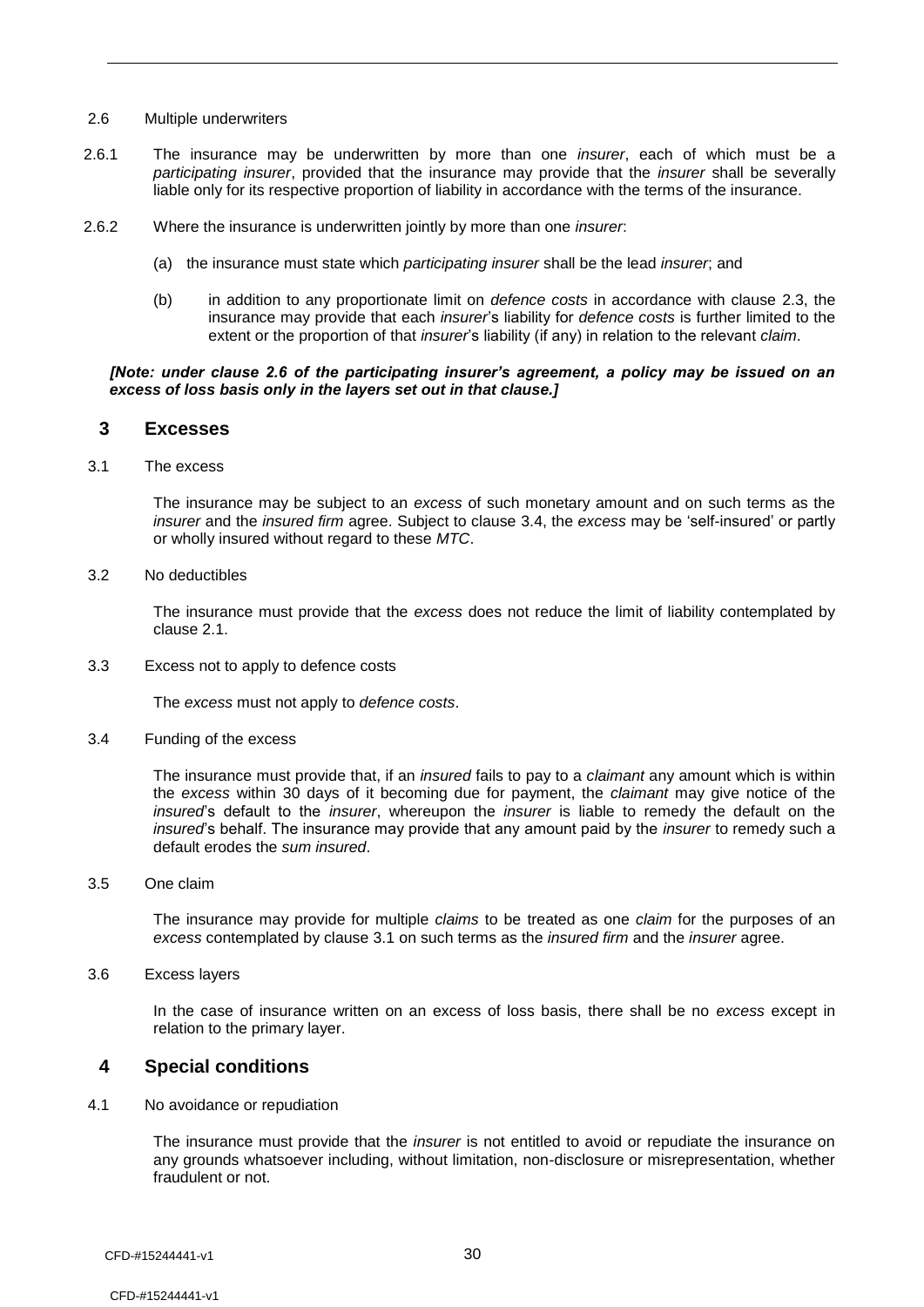#### 4.2 No adjustment or denial

The insurance must provide that the *insurer* is not entitled to reduce or deny its liability under the insurance on any grounds whatsoever including, without limitation, any breach of any term or condition of the insurance, except to the extent that one of the exclusions contemplated by clause [6](#page-36-0) applies.

#### 4.3 No cancellation

The insurance must provide that it cannot be cancelled except (in the case of (a), (b) or (c) below) by the agreement of both the *insured firm* and the *insurer*, and in any event only in circumstances where:

- (a) the *insured firm"s practice* is merged into a *successor practice*, provided that there is insurance complying with these *MTC* in relation to that *successor practice*, in which case cancellation shall have effect no earlier than the date of such merger; or
- (b) replacement insurance, complying with the minimum terms and conditions in effect at its commencement, commences, in which case cancellation shall have effect no earlier than the date on which such replacement insurance commences; or
- (c) it subsequently transpires that the insured firm is not required under the *SIIR* to effect a *policy* of *qualifying insurance*, in which case cancellation shall have effect from the later of (a) the start of the relevant *policy period* and (b) the date on which the *insured firm* ceased to be required to effect a policy of *qualifying insurance*, or such later date as the *insured firm* and the *insurer* may agree.

Cancellation must not affect the rights and obligations of the parties accrued under the insurance prior to the date from which cancellation has effect.

#### 4.4 No set-off

The insurance must provide that any amount payable by the *insurer* to indemnify an *insured* against civil liability to a *claimant* will be paid only to the *claimant*, or at the *claimant's* direction, and that the *insurer* is not entitled to set-off against any such amount any payment due to it by any *insured* including, without limitation, any payment of premium or to reimburse the *insurer*.

#### <span id="page-33-0"></span>4.5 No "other insurance" provision

The insurance must not provide that the liability of the *insurer* is reduced or excluded by reason of the existence or availability of any other insurance other than: (i) as contemplated by clause [6.1;](#page-36-1) or (ii) where the *insured*, having entered the *extended indemnity period* or *cessation period*, obtains a *policy* of *qualifying insurance* that incepts from and with effect from the expiration of the *policy period*. For the avoidance of doubt and subject to the provisions of the *participating insurer"s agreement*, this requirement is not intended to affect any right of the *insurer* to claim contribution from any other insurer which is also liable to indemnify any *insured*.

#### 4.6 No retroactive date

The insurance must not exclude or limit the liability of the *insurer* in respect of *claims* arising from incidents, occurrences, facts, matters, acts and/or omissions which occurred prior to a specified date.

#### 4.7 Successor practice - "double insurance"

The insurance may provide that, if the *insured firm"s practice* is succeeded during the *period of insurance* and, as a result, a situation of "double insurance" exists between two or more insurers of the *successor practice*, contribution between insurers is to be determined in accordance with the relative numbers of *principals* of the owners of the constituent *practices* immediately prior to succession.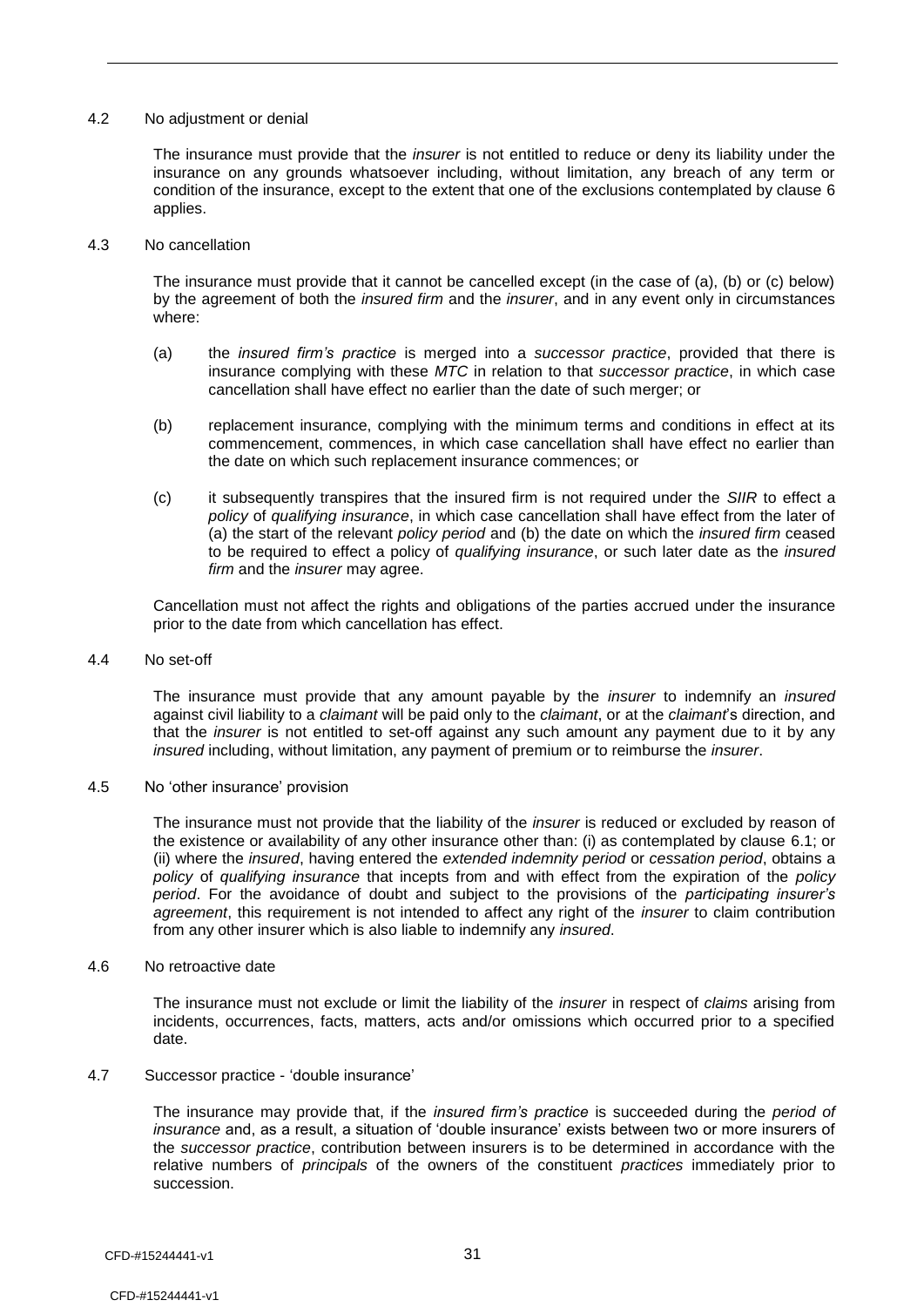#### 4.8 Advancement of defence costs

The insurance must provide that the *insurer* will meet *defence costs* as and when they are incurred, including *defence costs* incurred on behalf of an *insured* who is alleged to have committed or condoned dishonesty or a fraudulent act or omission, provided that the *insurer* is not liable for *defence costs* incurred on behalf of that *insured* after the earlier of:

- (a) that *insured* admitting to the *insurer* the commission or condoning of such dishonesty, act or omission; or
- (b) a court or other judicial body finding that that *insured* was in fact guilty of such dishonesty, act or omission.

#### <span id="page-34-3"></span>4.9 Resolution of disputes

The insurance must provide that, if there is a dispute as to whether a *practice* is a *successor practice* for the purposes of clauses [1.4,](#page-29-3) [1.6](#page-30-0) or [5.6,](#page-35-0) the *insured* and the *insurer* will take all reasonable steps (including, if appropriate, referring the dispute to arbitration) to resolve the dispute in conjunction with any related dispute between any other party which has insurance complying with these *MTC* and that party"s insurer.

<span id="page-34-4"></span>4.10 Conduct of a claim pending dispute resolution

The insurance must provide that, pending resolution of any coverage dispute and without prejudice to any issue in dispute, the *insurer* will, if so directed by the *Society*, conduct any *claim*, advance *defence costs* and, if appropriate, compromise and pay the *claim*. If the *Society* is satisfied that:

- (a) the party requesting the direction has taken all reasonable steps to resolve the dispute with the other party/ies; and
- (b) there is a reasonable prospect that the coverage dispute will be resolved or determined in the *insured"s* favour; and
- (c) it is fair and equitable in all the circumstances for such direction to be given;

it may in its absolute discretion make such a direction.

4.11 Minimum terms and conditions to prevail

The insurance must provide that:

- (a) the insurance is to be construed or rectified so as to comply with the requirements of these *MTC*; and
- (b) any provision which is inconsistent with these *MTC* is to be severed or rectified to comply.

#### <span id="page-34-0"></span>**5 Extended indemnity period and run-off cover**

<span id="page-34-1"></span>5.1 Extended indemnity period

The insurance must provide cover for the duration of the *extended indemnity period* where an *insured firm* has not, prior to the expiration of the *policy period*, obtained insurance complying with the *MTC* and incepting on and with effect from the day immediately following the expiration of the *policy period*.

<span id="page-34-2"></span>5.2 Cessation period

The insurance must provide cover for the duration of the *cessation period* where an *insured firm* has not, prior to the expiration of the *extended indemnity period*, obtained insurance complying with the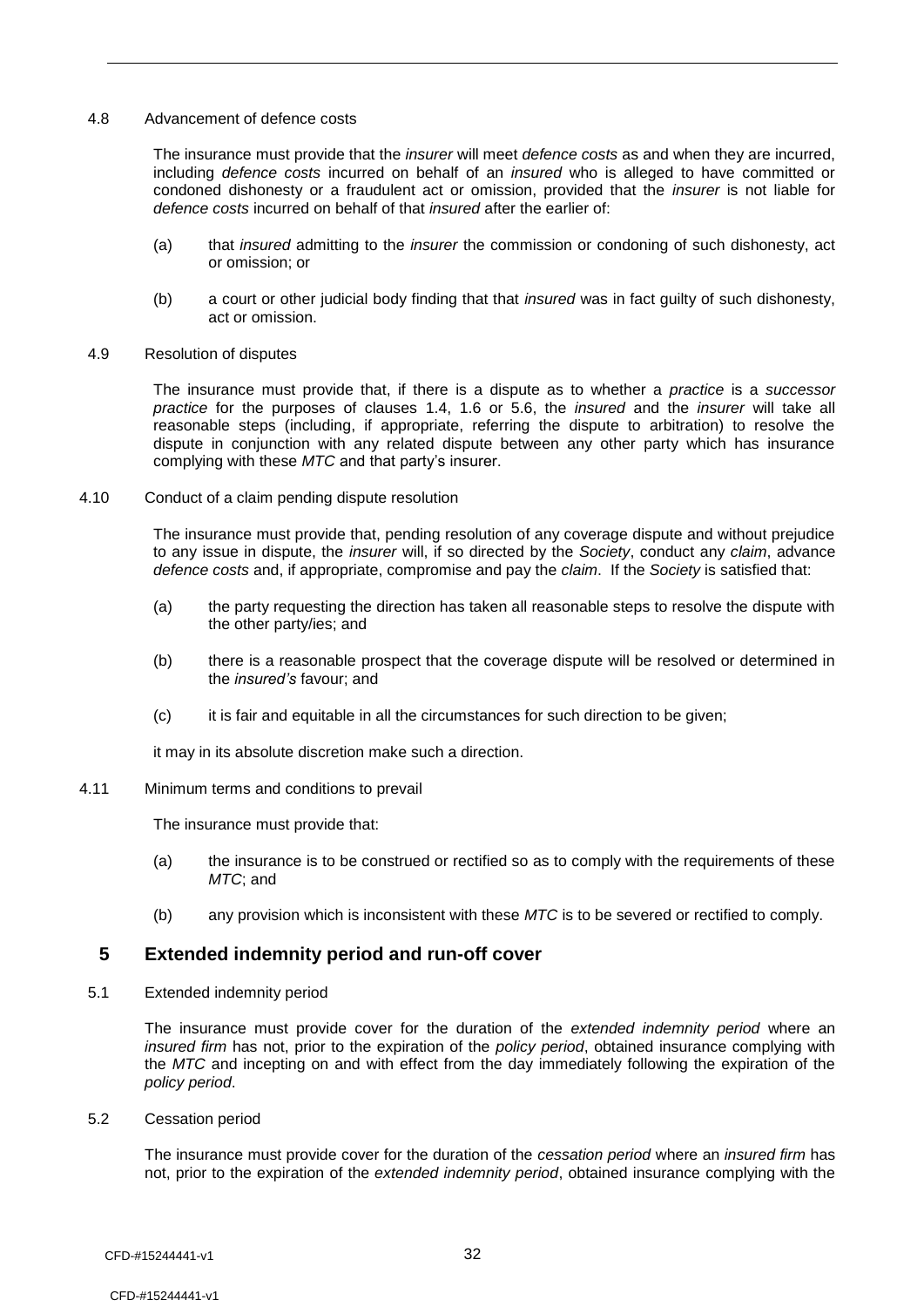*MTC* and incepting on and with effect from the day immediately following the expiration of the *policy period*.

5.3 Scope of cover during the extended indemnity period and the cessation period

The cover to be provided in respect of the *extended indemnity period* referred to in clause [5.1](#page-34-1) and the *cessation period* referred to in clause [5.2](#page-34-2) must indemnify each *insured* in accordance with clauses [1.1](#page-29-2) to [1.8](#page-31-4) (but may be subject to the limits, exclusions and conditions of the insurance which are in accordance with the *MTC*).

#### <span id="page-35-1"></span>5.4 Run-off cover

<span id="page-35-2"></span>The insurance must provide run-off cover:

- (a) subject to clause [5.4\(b\),](#page-35-1) in the event of a *cessation*. For these purposes, an *insured firm"s practice* shall (without limitation) be regarded as ceasing if (and with effect from the date upon which) the *insured firm* becomes a *non-SRA firm*; and
- (b) with effect from the commencement of the *extended indemnity period* in the event that the *insured firm* has not, on or before the expiration of the *cessation period* referred to in clause [5.2,](#page-34-2) obtained insurance complying with the *MTC* and incepting on and with effect from the day immediately following the expiration of the *policy period*.

#### 5.5 Scope of run-off cover

The run-off cover referred to in clause [5.4](#page-35-1) must indemnify each *insured* in accordance with clauses [1.1](#page-29-2) to [1.8](#page-31-4) (but may be subject to the limits, exclusions and conditions of the insurance which are in accordance with the *MTC*) on the basis that the *period of insurance* extends for an additional six years (ending on the sixth anniversary of the date upon which, but for this requirement, it would have ended, and for the avoidance of doubt, includes the *extended indemnity period* and *cessation period*).

#### <span id="page-35-0"></span>5.6 Succession

The insurance must provide that, if there is a *successor practice* to the ceased *practice*, the *insured firm* may elect before its *cessation*, whether it wishes the ceased *practice*:

- (a) to be insured under the run-off cover referred to in clause [5.4\(a\);](#page-35-2) or
- <span id="page-35-3"></span>(b) provided that there is insurance complying with these *MTC* in relation to that *successor practice*, to be insured as a *prior practice* under such insurance.

If the *insured firm* fails to make an election and/or fails to pay any premium due under the terms of the *policy*, before its *cessation*, clause 5.[6\(b\)](#page-35-3) above shall apply.

The insurance must also provide that where an *insured firm* makes an election pursuant to this clause [5.6,](#page-35-0) the *insurer* shall give notice to the *Society* in writing of the election not later than seven days following the receipt by the *insurer* of the *insured firm"s* election and that election has become effective and the *insured firm* shall irrevocably consent to that notification.

#### 5.7 Suspended practices

The insurance must provide that, where run-off cover has been activated in accordance with this clause [5,](#page-34-0) but where the *insured firm"s practice* restarts, the *insurer* may (but shall not be obliged to) cancel such run-off cover, on such terms as may be agreed, provided that:

(a) there is insurance complying with these *MTC* in relation to that *insured firm* in force on the date of cancellation;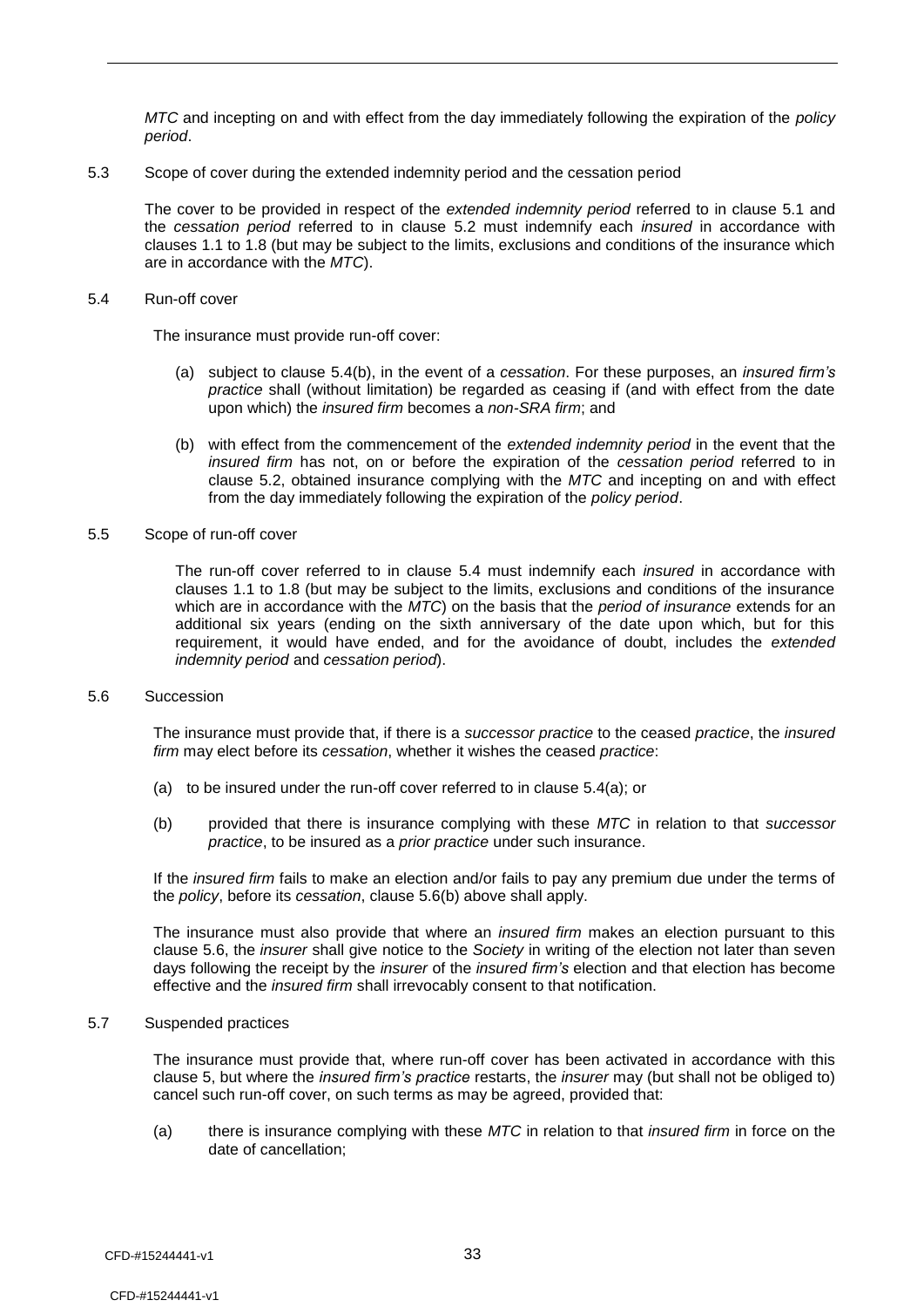- (b) the *participating insurer* providing such insurance confirms in writing to the *insured firm* and the *insurer* (if different) that:
	- (i) it is providing insurance complying with these *MTC* in relation to that *insured firm* for the then current *indemnity period*; and
	- (ii) it is doing so on the basis that the *insured firm"s practice* is regarded as being a continuation of the *insured firm"s practice* prior to *cessation* and that accordingly it is liable for *claims* against the *insured firm* arising from incidents, occurrences, facts, matters, acts and/or omissions which occurred prior to *cessation*.

### <span id="page-36-0"></span>**6 Exclusions**

The insurance must not exclude or limit the liability of the *insurer* except to the extent that any *claim* or related *defence costs* arise from the matters set out in this clause [6.](#page-36-0)

#### <span id="page-36-1"></span>6.1 Prior cover

Any *claim* in respect of which the *insured* is entitled to be indemnified by the *SIF* or under a professional indemnity insurance contract for a period earlier than the *period of insurance*, whether by reason of notification of *circumstances* to *SIF* or under the earlier contract or otherwise.

#### <span id="page-36-2"></span>6.2 Death or bodily injury

Any liability of any *insured* for causing or contributing to death or bodily injury, except that the insurance must nonetheless cover liability for psychological injury or emotional distress which arises from a breach of duty in the performance of (or failure to perform) legal work.

#### 6.3 Property damage

Any liability of any *insured* for causing or contributing to damage to, or destruction or physical loss of, any property (other than property in the care, custody or control of any *insured* in connection with the *insured firm"s practice* and not occupied or used in the course of the *insured firm"s practice*), except that the insurance must nonetheless cover liability for such damage, destruction or loss which arises from breach of duty in the performance of (or failure to perform) legal work.

6.4 Partnership disputes

Any actual or alleged breach of the *insured firm"s partnership* or shareholder agreement or arrangements, including any equivalent agreement or arrangement where the *insured firm* is an *LLP* or a company without a share capital.

6.5 Employment breaches, discrimination, etc.

Wrongful dismissal, repudiation or breach of an employment contract or arrangement, termination of a training contract, harassment, discrimination or like conduct in relation to any *partnership* or shareholder agreement or arrangement or the equivalent where the *insured firm* is an *LLP* or a company without a share capital, or in relation to any employment or training agreement or arrangement.

6.6 Debts and trading liabilities

Any:

- (a) trading or personal debt of any *insured*; or
- (b) legal liability assumed or accepted by an *insured* or an *insured firm* under any contract or agreement for the supply to, or use by, the *insured* or *insured firm* of goods or services in the course of the *insured firm"s practice*, save that this exclusion 6.6(b) will not apply to any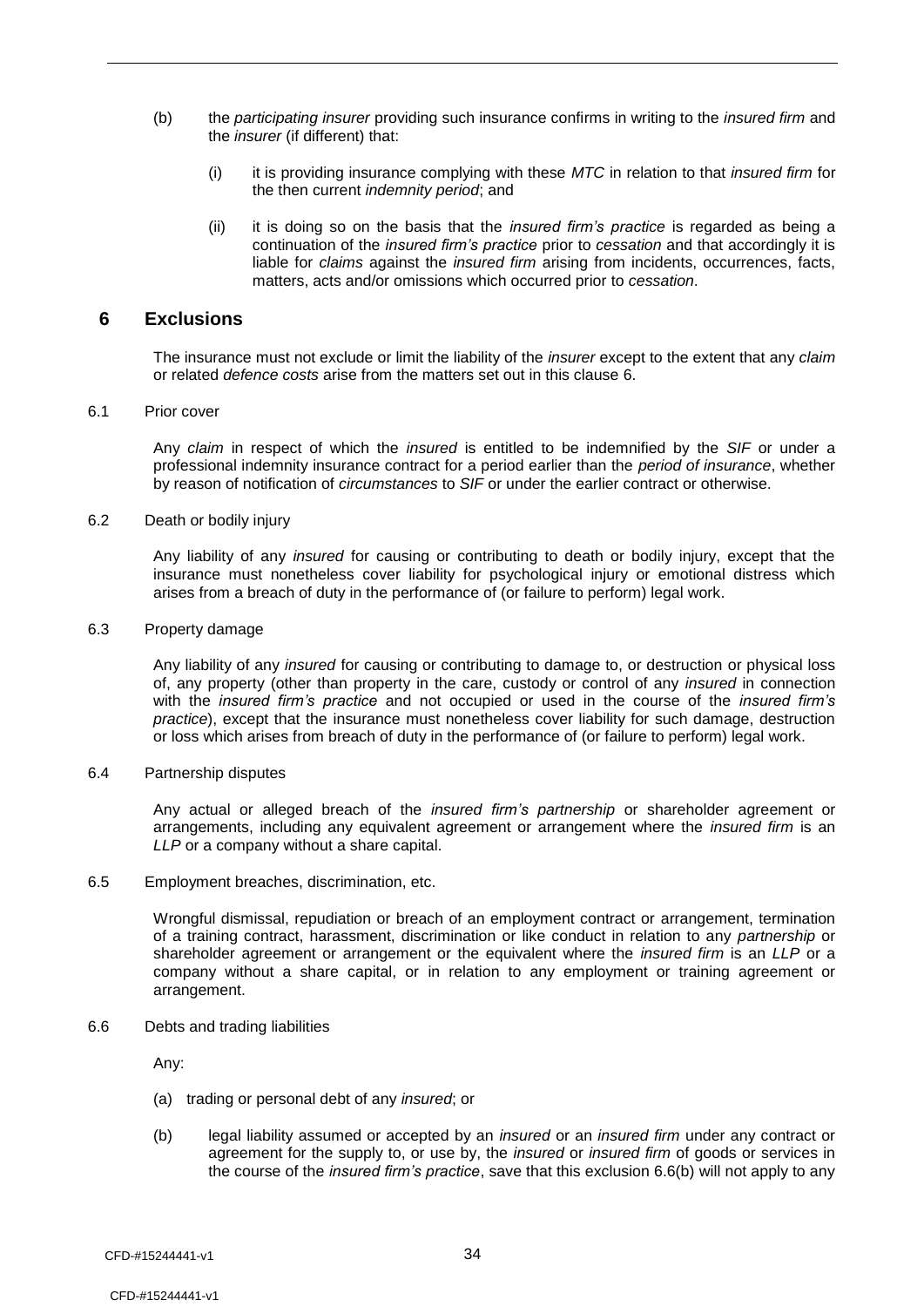legal liability arising in the course of an *insured firm"s practice* in connection with its or any *insured*"s use of or access to the HM Land Registry network (including, without limitation, access under a Network Access Agreement made under the Land Registration (Network Access) Rules and the Land Registration (Electronic Communications) Order 2007) other than an obligation to pay search fees or other charges for searches or services provided by HM Land Registry to the *insured firm*; or

- (c) guarantee, indemnity or undertaking by any particular *insured* in connection with the provision of finance, property, assistance or other benefit or advantage directly or indirectly to that *insured*.
- 6.7 Fines, penalties, etc

Any:

- (a) fine or penalty; or
- (b) award of punitive, exemplary or like damages under the law of the United States of America or Canada, other than in respect of defamation; or
- (c) order or agreement to pay the costs of a complainant, regulator, investigator or prosecutor of any professional conduct complaint against, or investigation into the professional conduct of, any *insured*.
- 6.8 Fraud or dishonesty

The insurance may exclude liability of the *insurer* to indemnify any particular *person* to the extent that any civil liability or related *defence costs* arise from dishonesty or a fraudulent act or omission committed or condoned by that *person*, except that:

- (a) the insurance must nonetheless cover each other *insured*; and
- (b) the insurance must provide that no dishonesty, act or omission will be imputed to a body corporate unless it was committed or condoned by, in the case of a company, all directors of that company, or in the case of an *LLP*, all members of that *LLP*.
- 6.9 Directors" or officers" liability

The insurance may exclude liability of the *insurer* to indemnify any natural person in their capacity as a director or officer of a body corporate (other than a *recognised body, licensed body* (in respect of its *regulated activities*) or a service, administration, trustee or nominee company referred to in clauses  $1.3(b)$ ,  $1.5(b)$  or  $1.7(b)$ ) except that:

- (a) the insurance must nonetheless cover any liability of that *person* which arises from a breach of duty in the performance of (or failure to perform) legal work; and
- (b) the insurance must nonetheless cover each other *insured* against any vicarious or joint liability.
- 6.10 War and terrorism, and asbestos

The insurance may exclude, by way of an exclusion or endorsement, liability of the insurer to indemnify any insured in respect of, or in any way in connection with:

- (a) terrorism, war or other hostilities; and/or
- (b) asbestos, or any actual or alleged asbestos-related injury or damage involving the use, presence, existence, detection, removal, elimination or avoidance of asbestos or exposure to asbestos,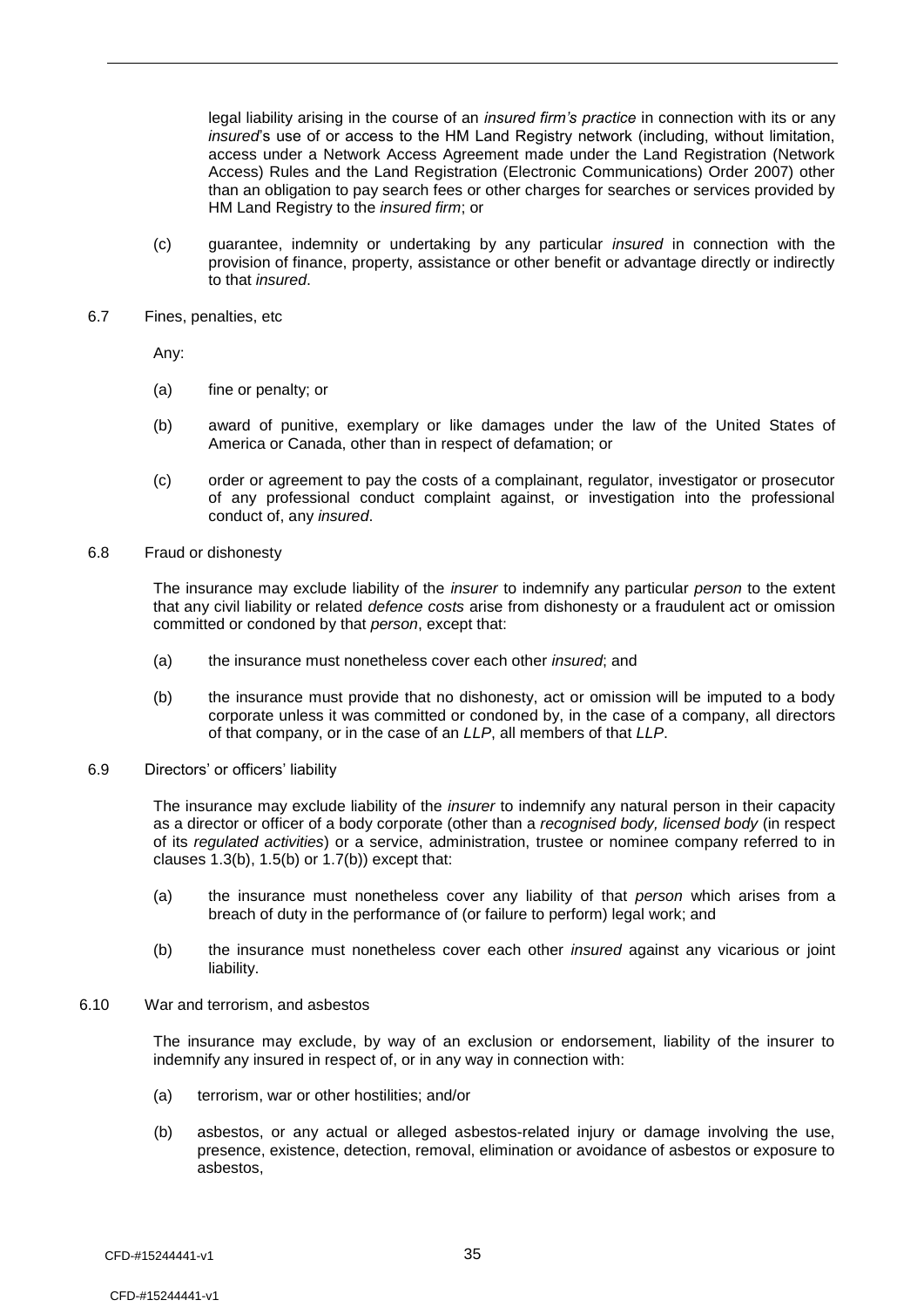provided that any such exclusion or endorsement does not exclude or limit any liability of the insurer to indemnify any insured against civil liability or related defence costs arising from any actual or alleged breach of duty in the performance of (or failure to perform) legal work or failure to discharge or fulfil any duty incidental to the insured firm"s practice or to the conduct of *private legal practice*.

### <span id="page-38-0"></span>**7 General conditions**

#### 7.1 As agreed

The insurance may contain such general conditions as are agreed between the *insurer* and the *insured firm*, but the insurance must provide that the special conditions required by clause 4 prevail to the extent of any inconsistency.

#### <span id="page-38-1"></span>7.2 Reimbursement

The insurance may provide that each *insured* who:

- (a) committed or condoned (whether knowingly or recklessly):
	- (i) non-disclosure or misrepresentation; or
	- (ii) any breach of the terms or conditions of the insurance; or
	- (iii) dishonesty or any fraudulent act or omission; or
- (b) undertakes, either itself or by any of its principals, employees, consultants or agents or any person on its behalf, any activity during the *cessation period* in connection with *private legal practice* save to the extent that the activity is undertaken to discharge any of its obligations within the scope of its *existing instructions* or is necessary in connection with the discharge of any such obligation,

will reimburse the *insurer* to the extent that is just and equitable having regard to the prejudice caused to the *insurer*"s interests by such non-disclosure, misrepresentation, breach, dishonesty, act or omission, provided that no *insured* shall be required to make any such reimbursement to the extent that any such breach of the terms or conditions of the insurance was in order to comply with any applicable rules or codes laid down from time to time by the *Society*, or in the *Society* publication *Your Clients - Your Business*, as amended from time to time.

The insurance must provide that no non-disclosure, misrepresentation, breach, dishonesty, act or omission will be imputed to a body corporate unless it was committed or condoned by, in the case of a company, all directors of that company, or in the case of an *LLP*, all members of that *LLP*.

The insurance must provide further that any right of reimbursement contemplated by this clause [7.2](#page-38-1) against any *person* referred to in clauses [1.3\(d\),](#page-29-5) [1.5\(d\)](#page-30-3) or [1.7\(d\)](#page-30-4) (or against the estate or legal personal representative of any such *person* if they die or become legally incapacitated) is limited to the extent that is just and equitable having regard to the prejudice caused to the *insurer*"s interests by that *person* having committed or condoned (whether knowingly or recklessly) the nondisclosure, misrepresentation, breach, dishonesty, act or omission.

#### 7.3 Reimbursement of defence costs

The insurance may provide that each *insured* will reimburse the *insurer* for *defence costs* advanced on that *insured*"s behalf which the *insurer* is not ultimately liable to pay.

#### 7.4 Reimbursement of the excess

The insurance may provide for those *persons* who are at any time during the *period of insurance principals* of the *insured firm*, together with, in relation to a *sole practitioner*, any *person* held out as a *partner* of that practitioner, to reimburse the *insurer* for any *excess* paid by the *insurer* on an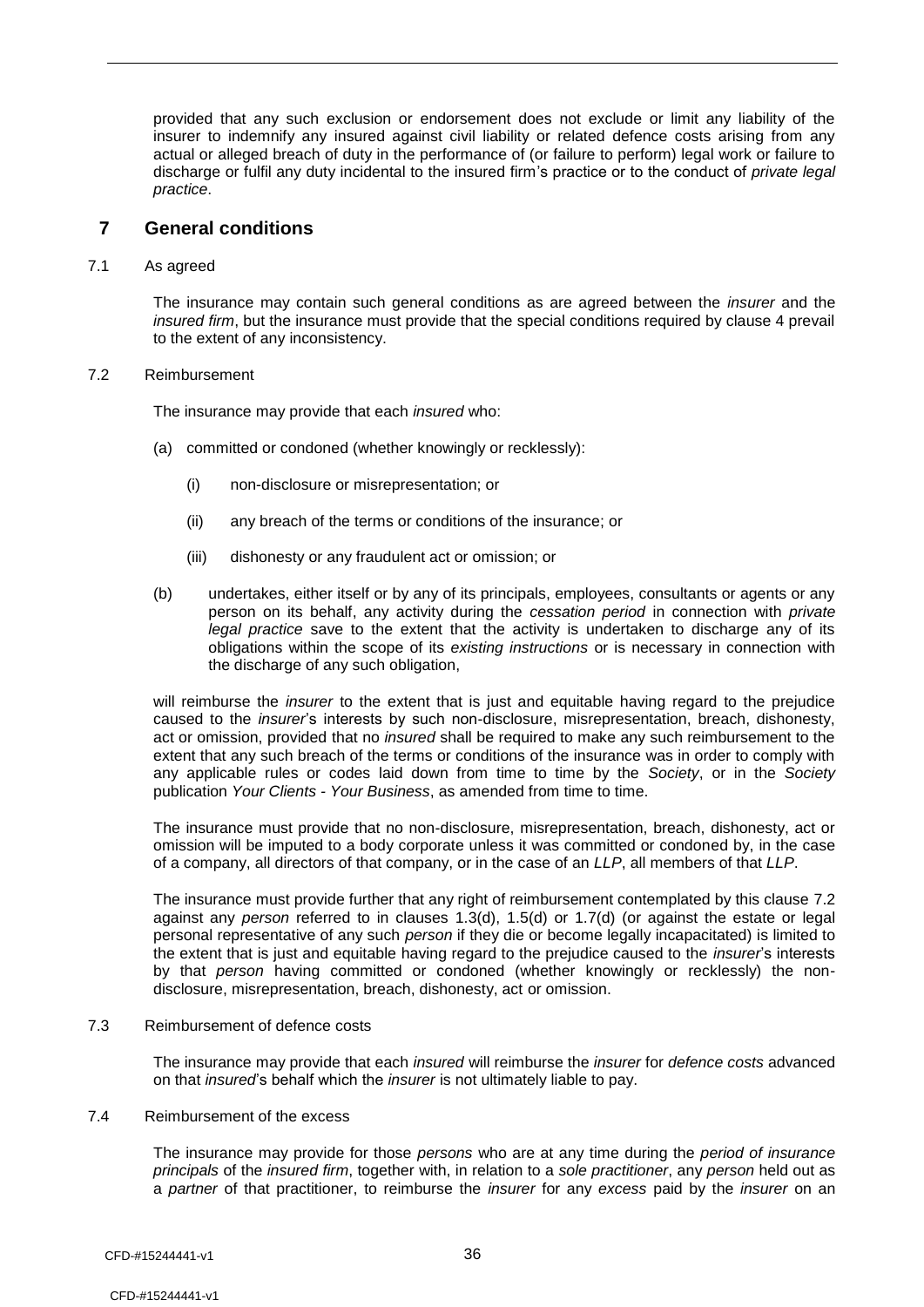*insured*"s behalf. The *sum insured* must be reinstated to the extent of reimbursement of any amount which eroded it as contemplated by clause [3.4.](#page-32-3)

#### 7.5 Reimbursement of moneys paid pending dispute resolution

The insurance may provide that each *insured* will reimburse the *insurer* following resolution of any coverage dispute for any amount paid by the *insurer* on that *insured*"s behalf which, on the basis of the resolution of the dispute, the *insurer* is not ultimately liable to pay.

#### 7.6 Withholding assets or entitlements

The insurance may require the *insured firm* to account to the *insurer* for any asset or entitlement of any *person* who committed or condoned any dishonesty or fraudulent act or omission, provided that the *insured firm* is legally entitled to withhold that asset or entitlement from that *person*.

#### 7.7 Premium

The premium may be calculated on such basis as the *insurer* determines and the *insured firm* accepts including, without limitation, a basis which recognises *claims* history, categories of work performed by the *insured firm*, numbers of *principals* and *employee*s, revenue derived from the *insured firm"s practice* and other risk factors determined by the *insurer*.

#### <span id="page-39-0"></span>**8 Definitions and interpretation**

- 8.1 The SRA Handbook Glossary 2012 (the **Glossary**) shall apply and, unless the context otherwise requires:
	- (a) all italicised terms shall be defined in accordance with the Glossary;
	- (b) terms shall be interpreted in accordance with the Glossary;
	- (c) references to the *Society* include the *SRA* and any body or *person* which succeeds in whole or in part to the functions of the *Society* or the *SRA* and any delegate of the *Society*, the *SRA* or any such body or *person*; and
	- (d) a reference to a director includes a member of an *LLP*.
- 8.2 These *MTC* shall be, and the insurance shall be expressed to be, governed by and interpreted in accordance with English law.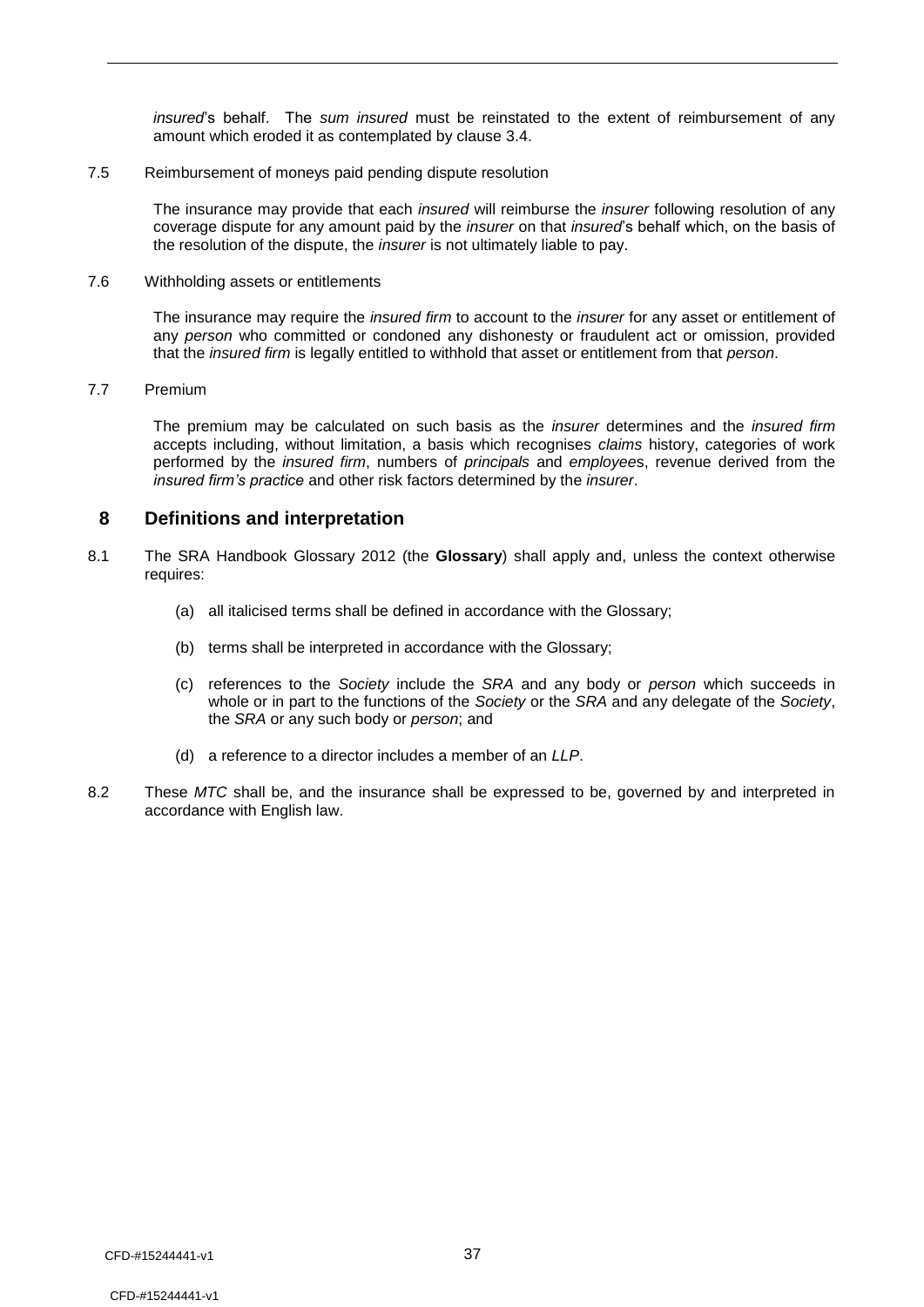<span id="page-40-0"></span>Appendix 2 **[Deleted]**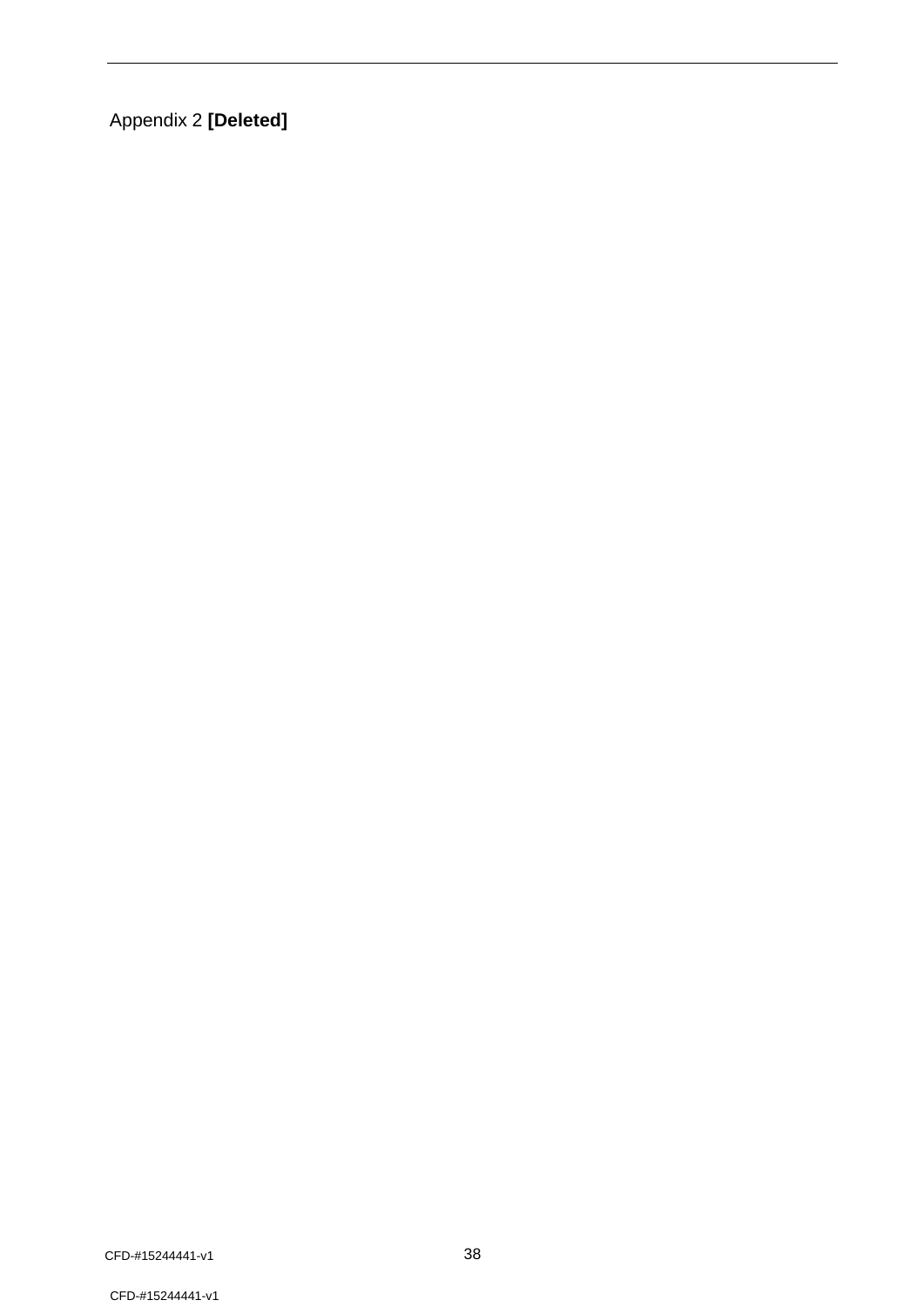### <span id="page-41-0"></span>Appendix 3 **Special provisions for RELs**

- 1 If:
	- (a) one or more of the *principals* of an *insured firm* are *RELs* who claim that professional indemnity insurance, or a professional indemnity fund, under their home professional rules provides the *insured firm"s practice* with professional indemnity cover in all respects equivalent in its conditions and extent to that which would be provided under the *MTC* (**Full Home State Cover**); and
	- (b) the *Council* is so satisfied, (including, without limitation, by reason of any provider of the Full Home State Cover entering into such agreement as the *Council* may require from time to time but provided that the *Council* shall not be so satisfied if more than 25% of the *principals*  are *solicitors*),

the *insured firm* and its *principals* shall for so long as such cover continues (and, where the *Council*  has required such agreement, for so long as such agreement remains in force and its requirements are complied with by the provider(s) of the Full Home State Cover that are party to it) be exempted from the obligation to take out and maintain *qualifying insurance*.

- 2 If on an application by one or more *RELs* who are *principals* in an *insured firm*, the *Council* is satisfied that the *insured firm"s practice* has professional indemnity cover under home professional rules but that the equivalence is only partial (**Partial Home State Cover**) (including, without limitation, by reason of the provider of the Partial Home State Cover entering into such agreement as the *Council* may require from time to time), the *insured firm* and its *principals* shall for so long as such cover continues (and, where the *Council* has required such agreement, for so long as such agreement remains in force and its requirements are complied with by the provider(s) of the Partial Home State Cover that are party to it) be exempted from the obligation to take out and maintain *qualifying insurance*, on condition that they take out and maintain a *difference in conditions policy*, which shall provide cover including the *MTC* as modified by the following changes (but not otherwise):
	- (a) Clause [4.5](#page-33-0) shall be deleted and replaced with the following:

#### **4.5 No 'other insurance' provision**

The insurance must not provide that the liability of the *insurer* is reduced or excluded by reason of the existence or availability of any other insurance other than as contemplated by clauses [6.2](#page-36-2) or 6.12. For the avoidance of doubt, this requirement is not intended to affect any right of the *insurer* to claim contribution from any other *insurer* which is also liable to indemnify any *insured*.

(b) Clause [4.9](#page-34-3) shall be deleted and replaced with the following:

#### **4.9 Resolution of disputes**

The insurance must provide that, if there is a dispute as to whether a *practice* is a *successor practice* for the purposes of clauses [1.4,](#page-29-3) [1.6](#page-30-0) or [5.6,](#page-35-0) the *insured* and the *insurer* will take all reasonable steps (including, if appropriate, referring the dispute to arbitration) to resolve the dispute in conjunction with any related dispute between any other party which has insurance complying with these *MTC* and that party"s insurer, and in conjunction with the provider of the Partial Home State Cover.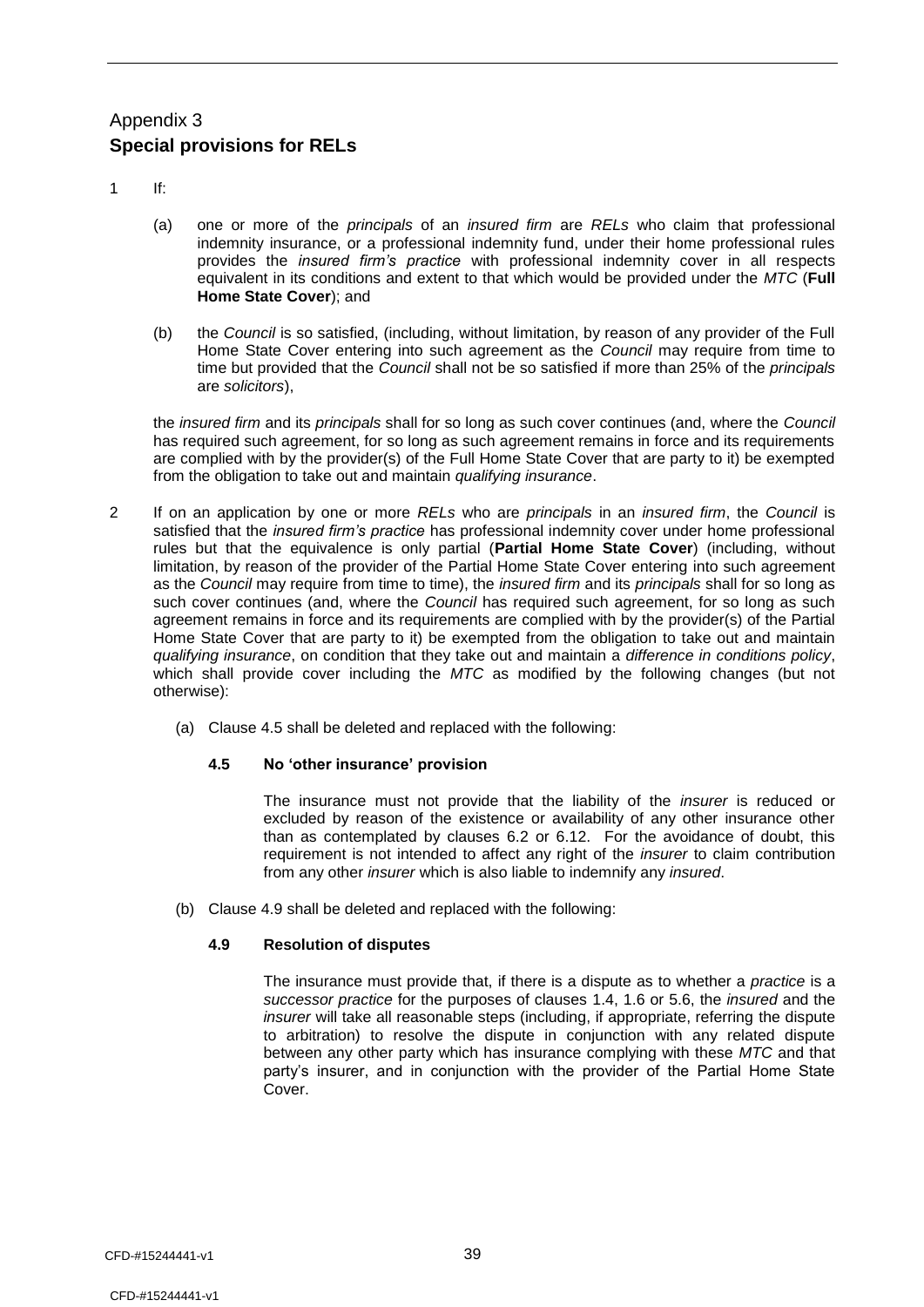(c) Clause [4.10](#page-34-4) shall be deleted and replaced with the following:

#### **4.10 Conduct of a claim pending dispute resolution**

The insurance must provide that, pending resolution of any coverage dispute and without prejudice to any issue in dispute, the *insurer* will, if so directed by the *Society*, conduct any *claim*, advance *defence costs* and, if appropriate, compromise and pay the *claim* (whether alone or in conjunction with the provider of the Partial Home State Cover). If the *Society* is satisfied that:

- (a) the party requesting the direction has taken all reasonable steps to resolve the dispute with the other party/ies; and
- (b) there is a reasonable prospect that the coverage dispute will be resolved or determined in the *insured"s* favour; and
- (c) it is fair and equitable in all the circumstances for such direction to be given;

it may in its absolute discretion make such a direction.

(d) Clause 4.12 shall be added:

#### **4.12 Period of insurance**

The *period of insurance* must not expire prior to the date with effect on which the Partial Home State Cover expires or is avoided.

(e) The following clause shall be added:

#### **6.11 Partial Home State Cover**

The insurance may exclude any liability of the *insurer* to the extent that any such liability is covered under the terms of the Partial Home State Cover irrespective of whether recovery is actually made in respect of such liability.

and in these Rules the following definition shall be added:

**Partial Home State Cover** has the meaning given in [Appendix 3](#page-41-0) to the SRA Indemnity Insurance Rules 2013.

- 3 In the event of an *insured firm* which has the benefit of an exemption under paragraph 1 or paragraph 2 of this Appendix ceasing for whatever reason to enjoy that exemption but continuing to carry on a *practice* it shall be treated for all the purposes of these Rules as though it had commenced the *practice* on the date when such exemption ceased.
- 4 [Rule 6](#page-24-0) (Insolvency Event) shall apply to an *insured firm* which has the benefit of an exemption under paragraph 1 or paragraph 2 of this Appendix in like manner as though the insurance company or entity or fund providing professional indemnity cover under its home professional rules, on the basis of which exemption or partial exemption was granted, was a *participating insurer*.
- 5 In the case of an *insured firm* which has the benefit of an exemption under paragraph 2 of this Appendix all the provisions of these Rules shall apply to the additional professional indemnity insurance required under that paragraph to be taken out with a *participating insurer*.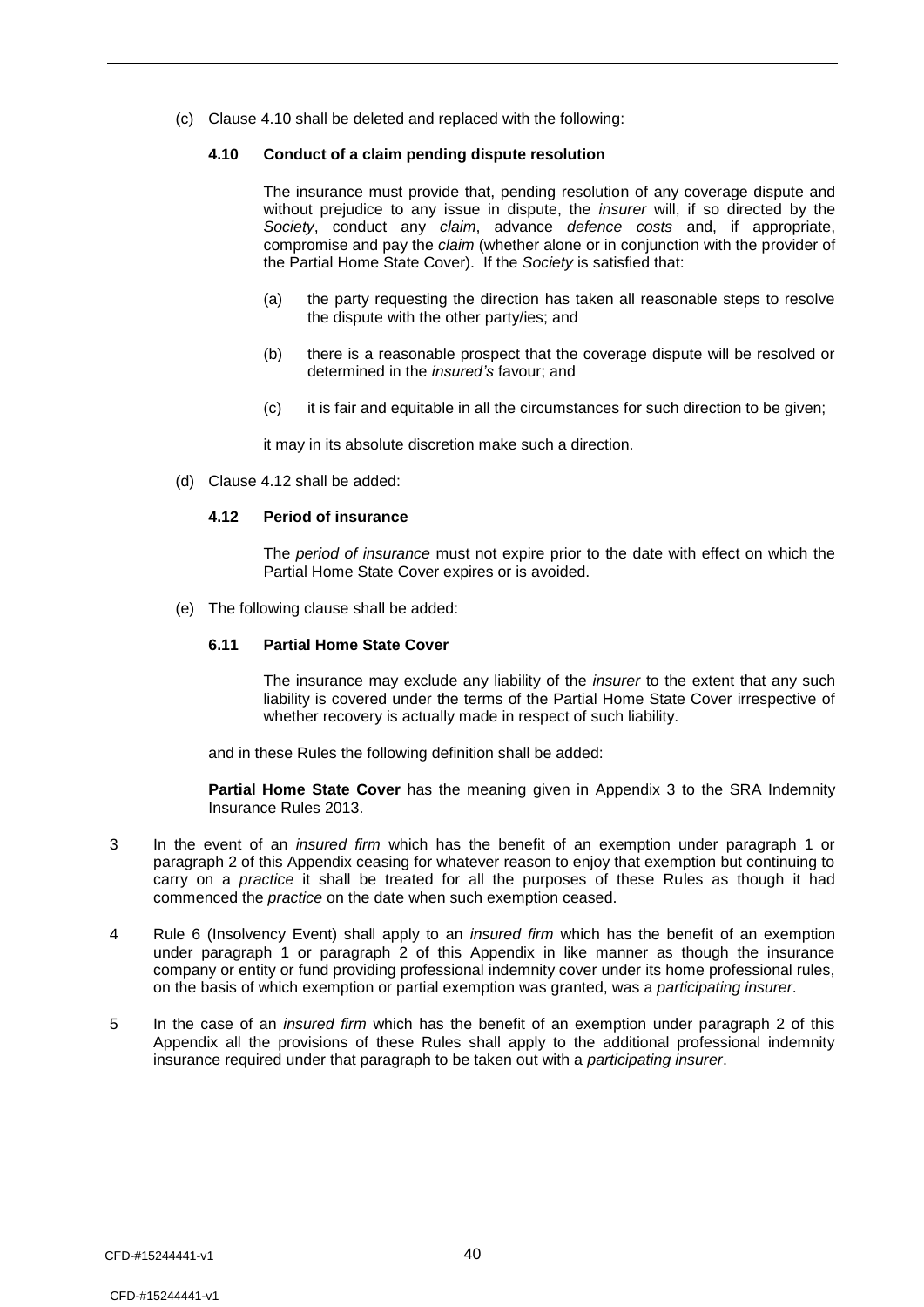<span id="page-43-0"></span>Appendix 4 **[Deleted]**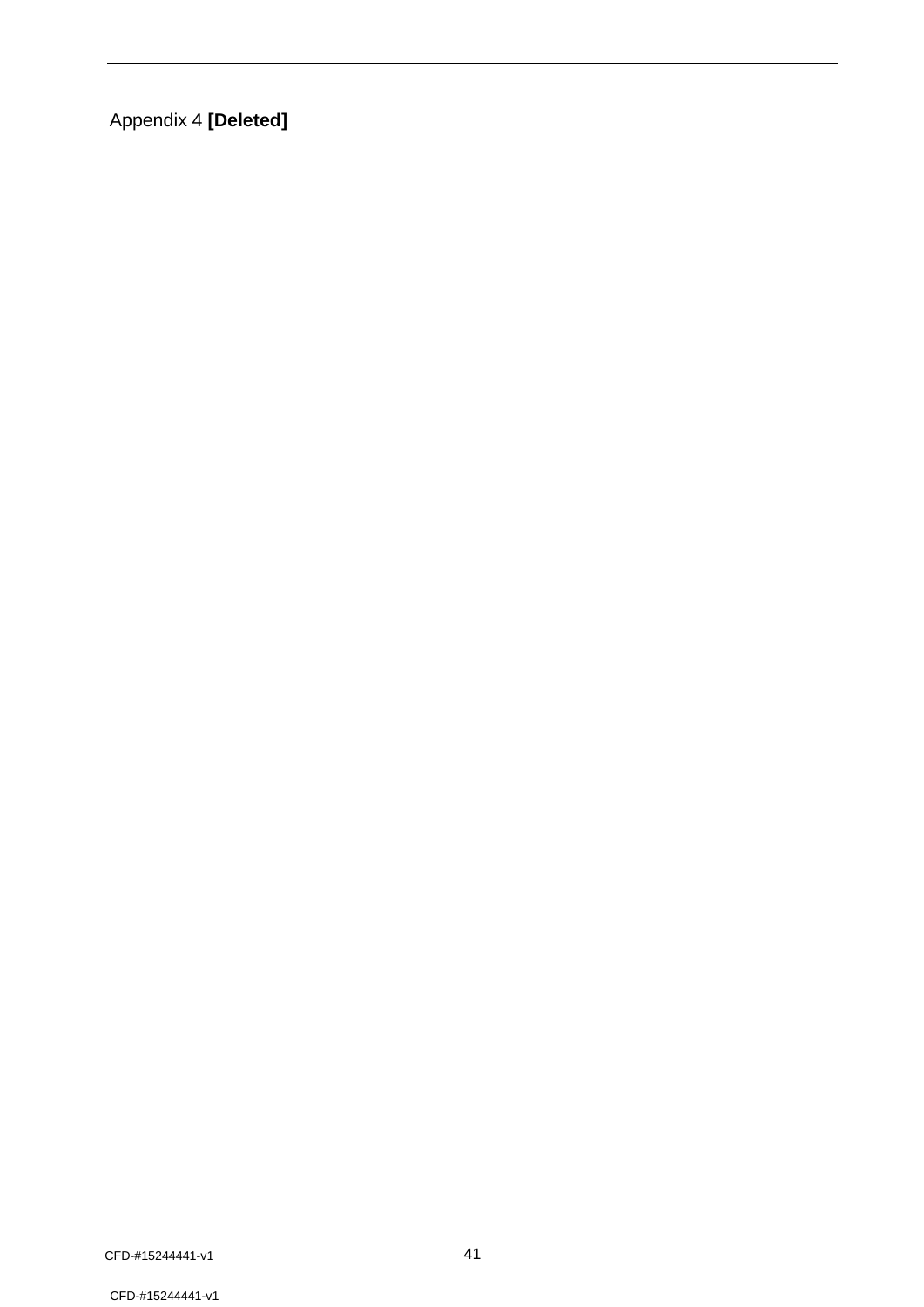### **Schedule 2 Declaration Premium Income by participating insurer**

### **INDEMNITY YEAR 2014/2015**

<span id="page-44-0"></span>To be completed by the Participating Insurer and returned to the Law Society by no later than: (i) 31 January 2015 (being a best estimate); and (ii) 1 December 2015, in respect of the Indemnity Period ending on 30 September 2015.

| Name of Participating Insurer     |         |
|-----------------------------------|---------|
| <b>Declaration Premium Income</b> | £.<br>. |
|                                   |         |
|                                   |         |
|                                   |         |

I hereby declare that the information set out above constitutes a true and accurate view of the Declaration Premium Income of the above named Insurer for the period in question.

Signed: ……………………………..

Print name: ……………………………..

For and on behalf of the Participating Insurer named above

Date: ……………………………..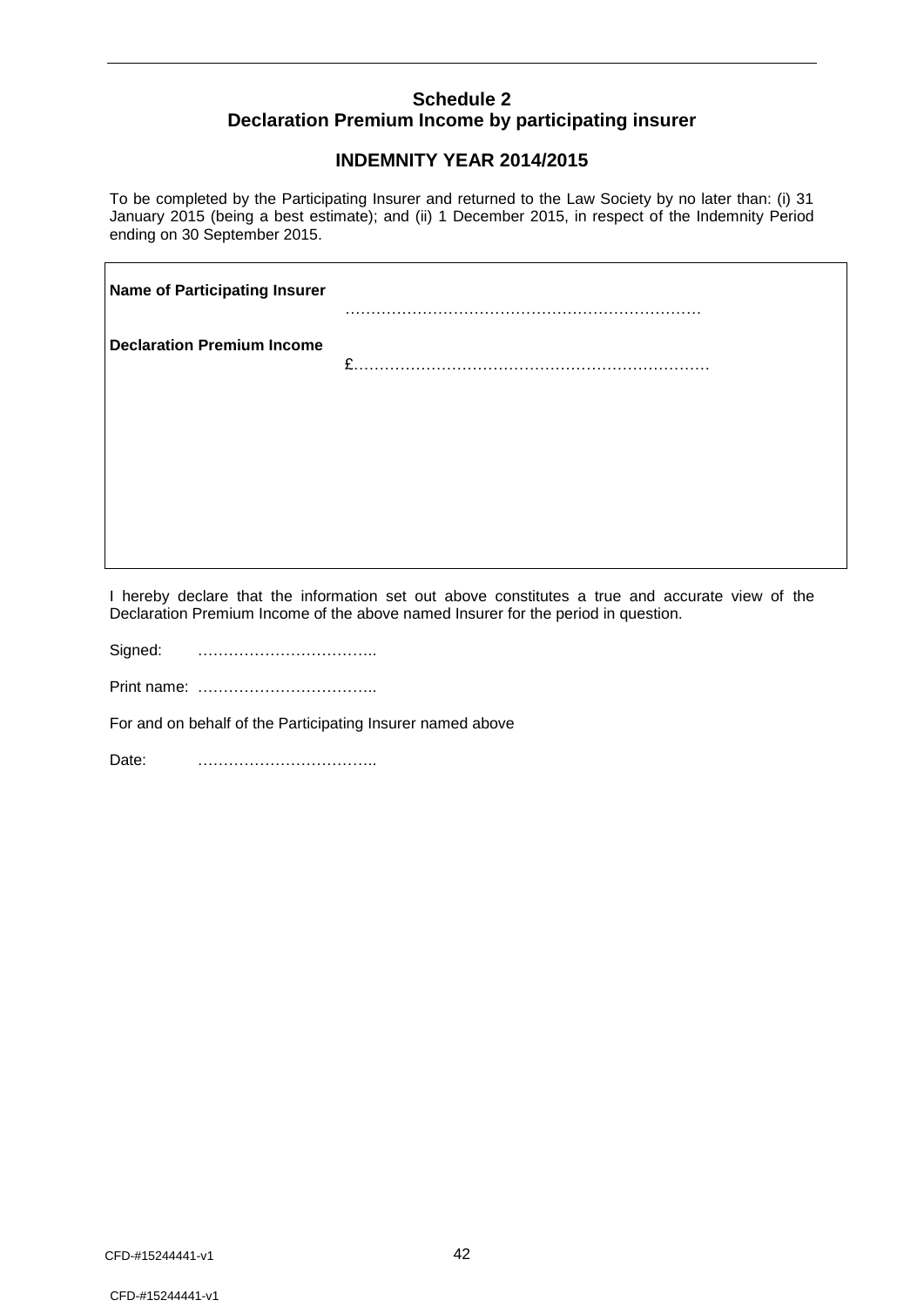### **Schedule 3 Certificates of Insurance**

### **Part A**

#### <span id="page-45-0"></span>**CERTIFICATE OF QUALIFYING INSURANCE (In accordance with [Rule 4](#page-22-2) SRA Indemnity Insurance Rules 2013)**

### **INDEMNITY YEAR 2014/2015**

To be completed by the Participating Insurer (or by the broker on behalf of the Participating Insurer) and sent to the Insured Firm at inception. The certificate may include other information in relation to the Policy if the Participating Insurer is required to include such information on certificates issued by it.

|                                                             | Share of compulsory cover<br>underwritten / Limit of indemnity |
|-------------------------------------------------------------|----------------------------------------------------------------|
| <b>Participating Insurer</b><br>[and Lead Insurer]*         |                                                                |
| <b>Other Participating</b><br><b>Insurers</b>               |                                                                |
|                                                             |                                                                |
|                                                             |                                                                |
| <b>Name of Insured Firm</b><br>[if more than one Firm is    |                                                                |
| insured under a Policy, each<br>Insured Firm must be named] |                                                                |
| <b>Principal address of</b><br><b>Insured Firm</b>          |                                                                |
| <b>Period of insurance</b>                                  |                                                                |
| Policy number(s) or<br>insurer's or broker's                |                                                                |
| reference(s)                                                |                                                                |

The terms of this insurance shall be varied to reflect any amendments made to the SRA Indemnity Insurance Rules, the Glossary and/or the Minimum Terms and Conditions introduced by the SRA, with such variation taking effect: (a) on the date of any renewal or replacement of the Policy or any extension to the period of insurance; and (b) on each date falling in 18 month intervals from the commencement of the period of insurance where no variation has occurred by reason of (a) above within the immediately preceding 18 month period (except where this date falls within the Extended Indemnity Period or Cessation Period).

[The insurers named hereon bind themselves each for their own part and not one for another. Each insurer's liability under this certificate shall not exceed that percentage of the risk shown against that insurer's name.]\*

| Signed:               |  |
|-----------------------|--|
| Print name:           |  |
| For and on behalf of. |  |
| Date:                 |  |

\*delete if not applicable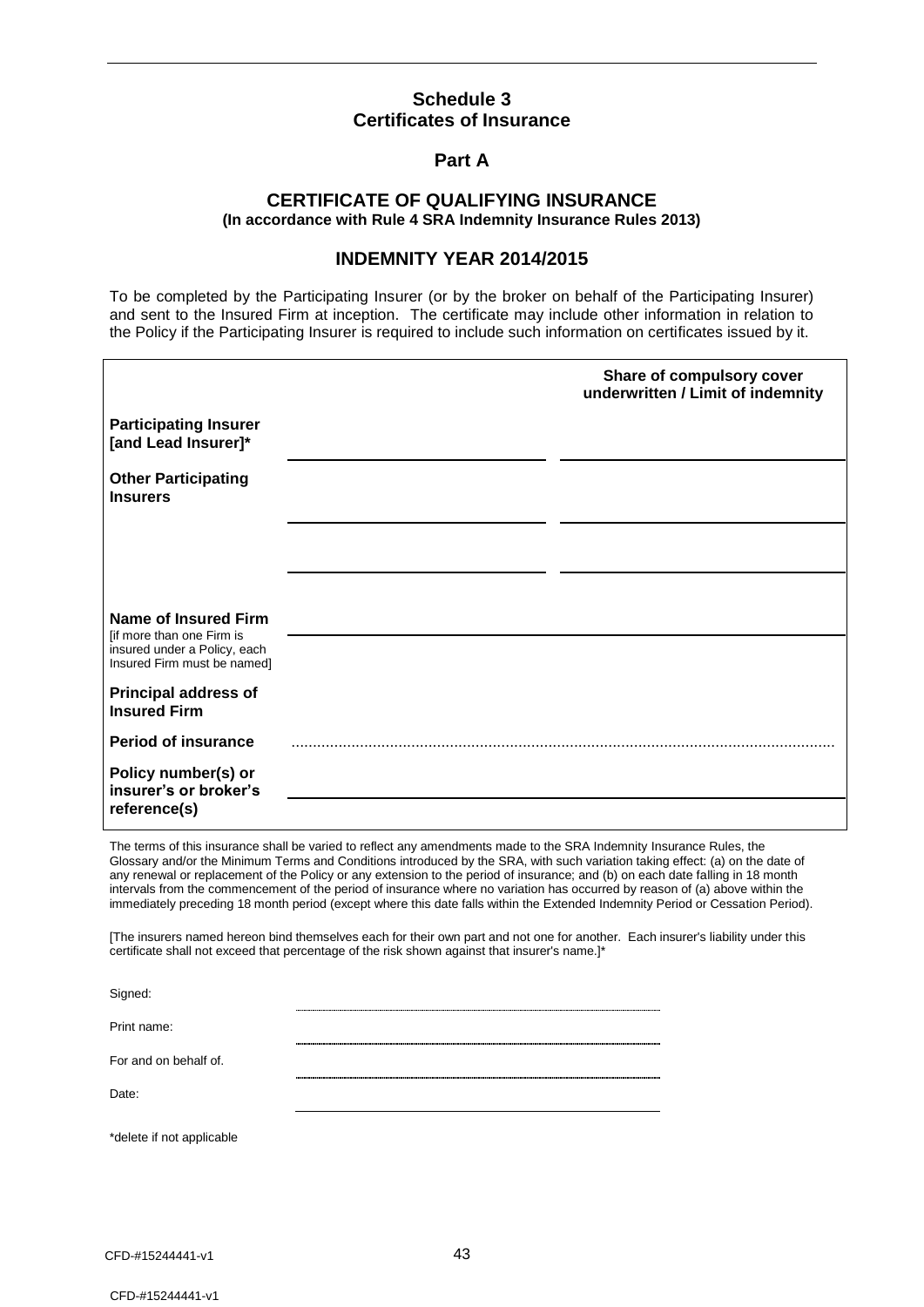### **Part B**

### **CERTIFICATE OF ADDITIONAL PROFESSIONAL INDEMNITY INSURANCE (In accordance with [Appendix 3](#page-41-0) SRA Indemnity Insurance Rules 2013)**

To be completed by the Participating Insurer (or by the broker on behalf of the Participating Insurer) and sent to the Insured Firm at inception. The certificate may include other information in relation to the Policy if the Participating Insurer is required to include such information on certificates issued by it.

|                                                                                                                         |                                                                                                                                                                                                                                                                                                                                                                                         | Share of compulsory cover<br>underwritten / Limit of indemnity |
|-------------------------------------------------------------------------------------------------------------------------|-----------------------------------------------------------------------------------------------------------------------------------------------------------------------------------------------------------------------------------------------------------------------------------------------------------------------------------------------------------------------------------------|----------------------------------------------------------------|
| <b>Participating Insurer [and</b><br>Lead Insurer]*                                                                     |                                                                                                                                                                                                                                                                                                                                                                                         |                                                                |
| <b>Other Participating</b><br><b>Insurers</b>                                                                           |                                                                                                                                                                                                                                                                                                                                                                                         |                                                                |
|                                                                                                                         |                                                                                                                                                                                                                                                                                                                                                                                         |                                                                |
|                                                                                                                         |                                                                                                                                                                                                                                                                                                                                                                                         |                                                                |
| <b>Name of Insured Firm</b><br>[if more than one Firm is insured<br>under a Policy, each Insured Firm<br>must be named] |                                                                                                                                                                                                                                                                                                                                                                                         |                                                                |
| <b>Principal address of</b><br><b>Insured Firm</b>                                                                      |                                                                                                                                                                                                                                                                                                                                                                                         |                                                                |
| <b>Period of insurance</b>                                                                                              |                                                                                                                                                                                                                                                                                                                                                                                         |                                                                |
| Policy number(s) or<br>insurer's or broker's                                                                            |                                                                                                                                                                                                                                                                                                                                                                                         |                                                                |
| reference(s)                                                                                                            |                                                                                                                                                                                                                                                                                                                                                                                         |                                                                |
|                                                                                                                         |                                                                                                                                                                                                                                                                                                                                                                                         |                                                                |
|                                                                                                                         | Details of Insurance under Registered European Lawyers' home professional rules:                                                                                                                                                                                                                                                                                                        |                                                                |
| Name of insurer(s), fund or<br>scheme                                                                                   |                                                                                                                                                                                                                                                                                                                                                                                         |                                                                |
| <b>Period of insurance</b>                                                                                              |                                                                                                                                                                                                                                                                                                                                                                                         |                                                                |
| Policy number(s) or insurer's or<br>broker's reference(s)                                                               |                                                                                                                                                                                                                                                                                                                                                                                         |                                                                |
|                                                                                                                         | The terms of this insurance shall be varied to reflect any amendments made to the SRA Indemnity Insurance Rules, the<br>Glossary and/or the Minimum Terms and Conditions introduced by the SRA, with such variation taking effect: (a) on the date of<br>any renewal or replacement of the Policy or any extension to the period of insurance: and (b) on each date falling in 18 month |                                                                |

any renewal or replacement of the Policy or any extension to the period of insurance; and (b) on each date falling in 18 month intervals from the commencement of the period of insurance where no variation has occurred by reason of (a) above within the immediately preceding 18 month period (except where this date falls within the Extended Indemnity Period or Cessation Period).

[The insurers named hereon bind themselves each for their own part and not one for another. Each insurer's liability under this certificate shall not exceed that percentage of the risk shown against that insurer's name.]\*

| *delete if not applicable |
|---------------------------|
|                           |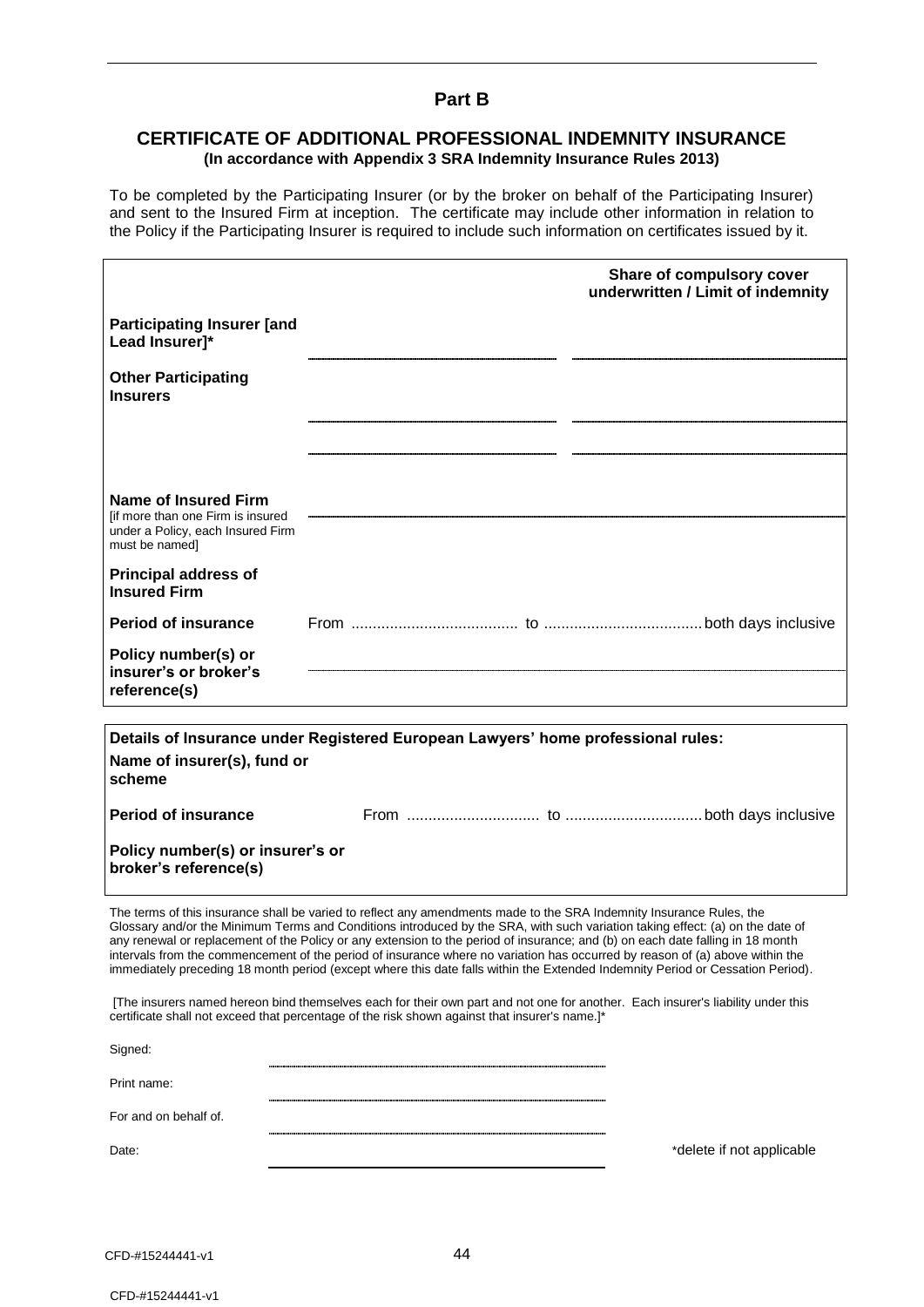### **Schedule 4 Pro forma Insured Firms Report**

**The Insurer is reminded that the contents of this report will constitute confirmation of cover being provided by the Insurer to each Firm listed herein, and that each such Firm may rely on its inclusion in this Report and enforce its rights accordingly. Refer to Clause 6.11.** 

<span id="page-47-0"></span>

|                                       |                  |                                                        |                                |                                 |                              | (Clause 6.10)                                                        |                                                                                    |               |                                   |                                                    |                                                                                          |
|---------------------------------------|------------------|--------------------------------------------------------|--------------------------------|---------------------------------|------------------------------|----------------------------------------------------------------------|------------------------------------------------------------------------------------|---------------|-----------------------------------|----------------------------------------------------|------------------------------------------------------------------------------------------|
|                                       |                  |                                                        |                                |                                 |                              |                                                                      | Firm in Extended Indemnity<br><b>Period or Cessation Period</b>                    |               |                                   | <b>COMPULSORY LAYERS</b>                           |                                                                                          |
| <b>SRA Firm Head</b><br>Office ID No. | <b>Firm Name</b> | <b>Full</b><br><b>Postcode</b><br>(including<br>space) | <b>Policy</b><br><b>Number</b> | <b>Inception</b><br><b>Date</b> | <b>Expiry</b><br><b>Date</b> | <b>Policy</b><br>renewed,<br>policy<br>expired or<br>new<br>business | <b>Extended</b><br>Indemnity<br>Period (EIP) or<br><b>Cessation</b><br>Period (CP) | Date of entry | $1st$ £1m<br>layer - %<br>written | $2^{nd}$ £1m<br>layer (£1m<br>in excess<br>written | $3^{\text{rd}}$ £1m<br>layer (£1m<br>in excess<br>of $£1m) - %$ of $£2m) - %$<br>written |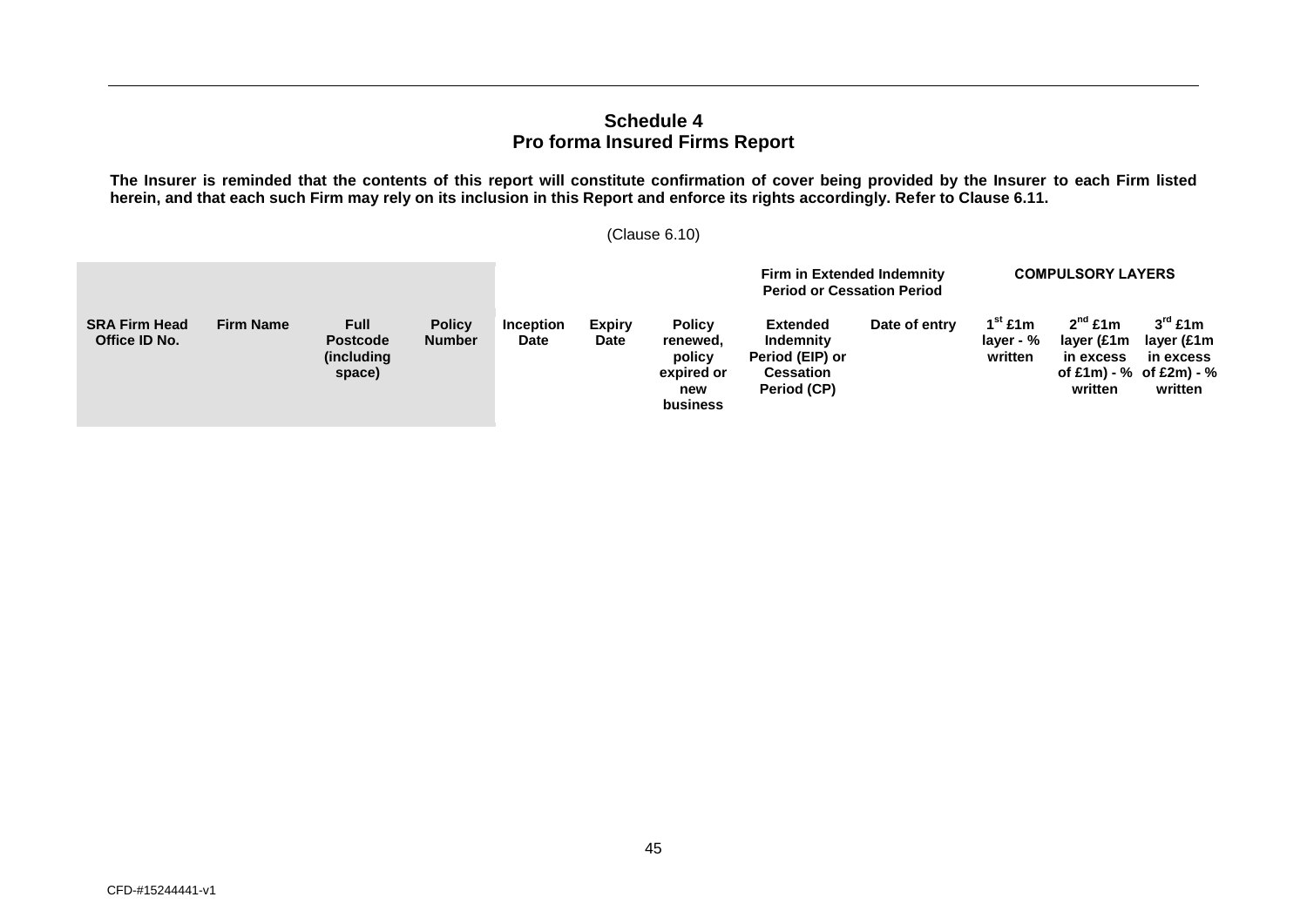### **Schedule 5**

### **Glossary definitions and interpretation used in Rules**

### <span id="page-48-0"></span>**Definitions**

*AJA* means the Administration of Justice Act 1985.

*appellate body* means the body with the power, by virtue of an order under section 80(1) of the *LSA*, to hear and determine appeals against decisions made by the *SRA* acting as a *licensing authority.*

*appointed person* means any *person* who is designated as a fee-earner in accordance with any arrangements made from time to time between the *firm* and the Legal Services Commission pursuant to the provisions of the Access to Justice Act 1999, regardless of whether the services performed for the *firm* by that *person* in accordance with Rule [4.1](#page-22-5) are performed pursuant to such arrangements or otherwise, and who is engaged by the *firm* under a contract for services in the course of the *privat*e *practice* of the *firm.*

*approved regulator* means any body listed as an approved regulator in paragraph 1 of Schedule 4 to the *LSA* or designated as an approved regulator by an order under paragraph 17 of that Schedule.

*ARP* means the Assigned Risks Pool, namely, the arrangements by which certain firms obtained professional indemnity insurance against civil liability up to 30 September 2013 pursuant to and on the terms set out the SRA Indemnity Insurance Rules 2012 (and prior variations thereof)*.*

*ARP manager* means the manager of the *ARP* being any *person* from time to time appointed by the *SRA* to carry out all or any particular functions of the manager of the *ARP* or the *SRA* and any such *person.*

*assets* includes money, documents, wills, deeds, investments and other property.

#### *authorised insurer* means:

- (i) a *person* who has permission under Part IV of *FSMA* to effect or carry out contracts of insurance of a relevant class;
- (ii) a *person* who carries on an insurance market activity, within the meaning of section 316(3) of *FSMA*;
- (iii) an *EEA* firm of the kind mentioned in paragraph 5(d) of Schedule 3 to *FSMA*, which has permission under paragraph 15 of that Schedule (as a result of qualifying for authorisation under paragraph 12 of that Schedule) to effect or carry out contracts of insurance of a relevant class; or
- (iv) a *person* who does not fall within paragraph (i), (ii) or (iii) and who may lawfully effect or carry out contracts of insurance of a relevant class in a member state other than the UK,

where "relevant class" has the meaning set out in section 87(1B) of the *SA* provided that this definition must be read with section 22 of *FSMA*, any relevant order under that section and Schedule 2 to *FSMA.*

*body corporate* means a company, an *LLP* or a partnership which is a legal person in its own right.

**building society** means a building society within the meaning of the Building Societies Act 1986.

*cessation* means where the *insured firm's practice* ceases during or on expiry of the *period of insurance* and the *insured firm* has not obtained succeeding insurance in compliance with the *MTC.*

*cessation period* means the period commencing on the expiry of the *extended indemnity period* where, during the *extended indemnity period* the relevant *firm* has not ceased *practice* or obtained a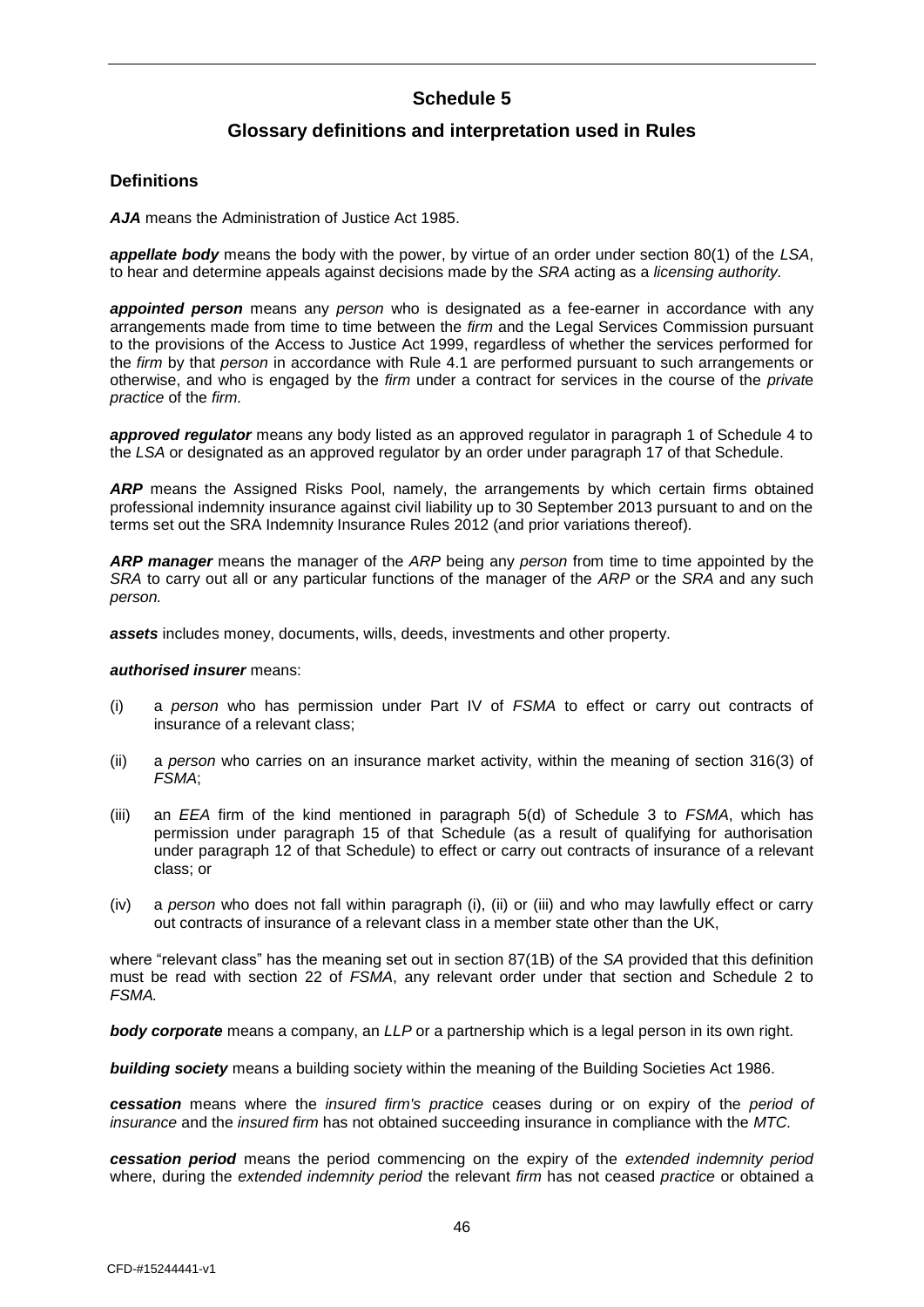*policy* of *qualifying insurance* incepting with effect on and from the day immediately following expiration of the *policy period*, and ending on the date which is the earlier to occur of:

- (i) the date, if any, on which the *firm* obtains a *policy* of *qualifying insurance* incepting with effect on and from the from the day immediately following expiration of the *policy period*;
- (ii) the date which is 90 days after the commencement of the *extended indemnity period*; or
- (iii) the date on which the *insured firm"s practice* ceases.

*circumstances* means an incident, occurrence, fact, matter, act or omission which may give rise to a *claim* in respect of civil liability.

*claim* means a demand for, or an assertion of a right to, civil compensation or civil damages or an intimation of an intention to seek such compensation or damages. For these purposes, an obligation on an *insured firm* and/or any *insured* to remedy a breach of the Solicitors" Accounts Rules 1998 (as amended from time to time), or any rules (including, without limitation, the *SRA Accounts Rules*) which replace the Solicitors" Accounts Rules 1998 in whole or in part, shall be treated as a claim, and the obligation to remedy such breach shall be treated as a civil liability for the purposes of clause 1 of the *MTC*, whether or not any *person* makes a demand for, or an assertion of a right to, civil compensation or civil damages or an intimation of an intention to seek such compensation or damages as a result of such breach, except where any such obligation may arise as a result of the insolvency of a bank (as defined in section 87 of the *SA*) or a *building society* which holds client money in a client account of the *insured firm* or the failure of such bank or *building society* generally to repay monies on demand.

*claimant* means a *person* or entity which has made or may make a *claim* including a *claim* for contribution or indemnity.

*Companies Acts* means the Companies Act 1985 and the Companies Act 2006.

*company* means a company incorporated in an *Establishment Directive state* and registered under the *Companies Acts* or *a societas Europaea.*

*Council* has the meaning given in section 87 of the *SA.*

*defence costs* means legal costs and disbursements and investigative and related expenses reasonably and necessarily incurred with the consent of the *insurer* in:

- (i) defending any proceedings relating to a *claim*; or
- (ii) conducting any proceedings for indemnity, contribution or recovery relating to a *claim*; or
- (iii) investigating, reducing, avoiding or compromising any actual or potential *claim*; or
- (iv) acting for any *insured* in connection with any investigation, inquiry or disciplinary proceeding (save in respect of any disciplinary proceeding under the authority of the *Society* (including, without limitation, the *SRA* and the *Tribunal*));

and does not include any internal or overhead expenses of the *insured firm* or the *insurer* or the cost of any *insured*'s time.

*difference in conditions policy* means a contract of professional indemnity insurance, made between one or more *participating insurers* and a *firm*, which provides cover including the *MTC* as modified in accordance with paragraph 2 of [Appendix 3](#page-41-0) to the *SRA Indemnity Insurance Rules.*

*director* means a director of a company; and in relation to *a societas Europaea* includes:

- (i) in a two-tier system, a member of the management organ and a member of the supervisory organ; and
- (ii) in a one-tier system, a member of the administrative organ.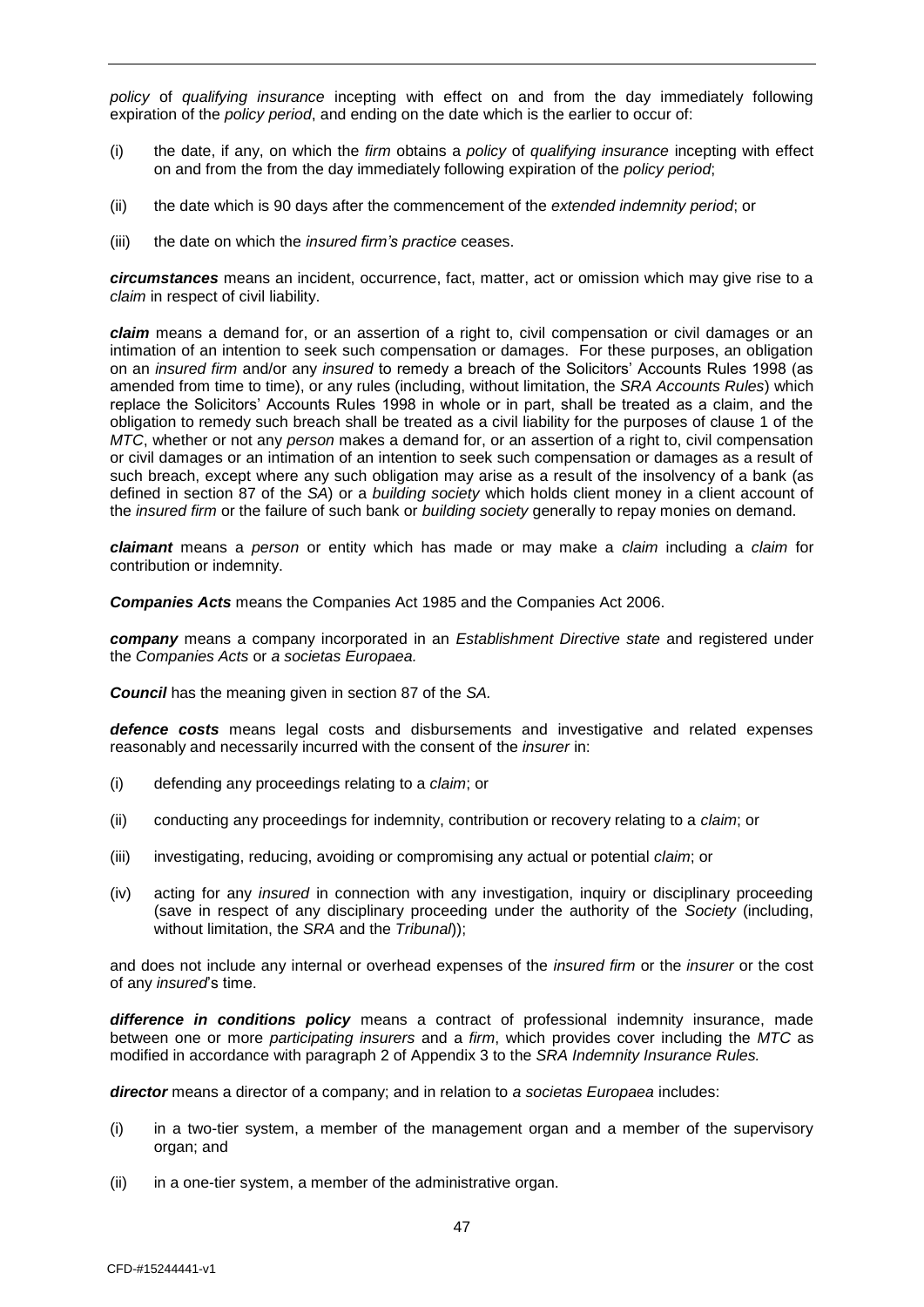#### *EEA* means European Economic Area.

*employee* means any person other than a *principal*:

- (I) employed or otherwise engaged in the *insured firm"s practice* (including under a contract for services) including, without limitation, as a *solicitor*, lawyer, *trainee solicitor* or trainee lawyer, consultant, *associate*, locum tenens, agent, *appointed person*, office or clerical staff member or otherwise;
- (II) seconded to work in the *insured firm"s practice*; or
- (III) seconded by the *insured firm* to work elsewhere;

but does not include any person who is engaged by the *insured firm* under a contract for services in respect of any work where that person is required, whether under the *SRA Indemnity Insurance Rules* or under the rules of any other professional body, to take out or to be insured under separate professional indemnity insurance in respect of that work.

*Establishment Directive* means the Establishment of Lawyers Directive 98/5/EC.

*Establishment Directive state* means a state to which the *Establishment Directive* applies.

*excess* means the first amount of a *claim* which is not covered by the insurance.

*existing instructions* means instructions to carry out *legal activities* received by a *firm* from a client, which the *firm* has accepted, on terms that have been agreed by the client, prior to the *firm* becoming subject to cover under the *cessation period.*

*extended indemnity period* means the period commencing at the end of the *policy period* and ending on the date which is the earlier to occur of:

- (i) the date, if any, on which the firm obtains a *policy* of *qualifying insurance* incepting on and with effect from the day immediately following the expiration of the *policy period*;
- (ii) the date which is 30 days after the end of the *policy period*; or
- (iii) the date on which the *insured firm"s practice* ceases.

#### *firm* means:

- (A) any *recognised body* (as constituted from time to time); or
- (B) any *solicitor* or *REL* who is a *sole practitioner*, unless that *sole practitioner* is a *non-SRA firm*; or
- (C) any *partnership* (as constituted from time to time) which is eligible to become a *recognised body* and which meets the requirements applicable to *recognised bodies* set out in the *SRA Practice Framework Rules* and the *SRA Authorisation Rules*, unless that *partnership* is a *non-SRA firm*; or
- (D) any *licensed body* in respect of its *regulated activities*,

whether before or during any relevant *indemnity period*.

**FSMA** means the Financial Services and Markets Act 2000.

*indemnity period* means the period of one year starting on 1 September 2000, 2001 or 2002, the period of 13 calendar months starting on 1 September 2003, or the period of one year starting on 1 October in any subsequent calendar year.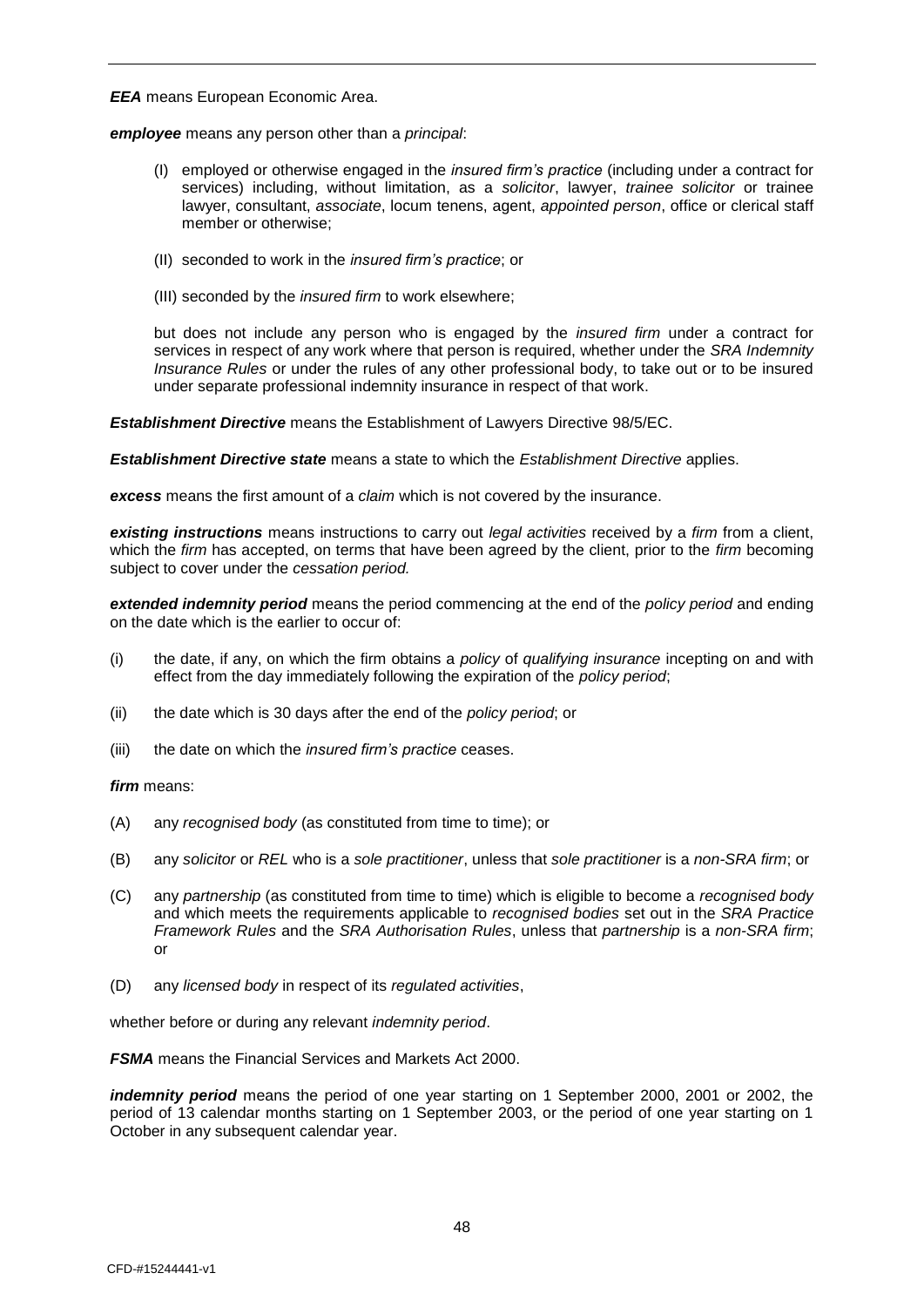*in-house practice* means *practice* as a *solicitor, REL* or *RFL* (as appropriate) in accordance with Rules  $1.1(c)$ (ii),  $1.1(d)$ (ii),  $1.1(e)$ ,  $1.2(f)$ ,  $2.1(c)$ (ii),  $2.1(d)$ (ii),  $2.1(e)$ ,  $2.2(f)$ ,  $3.1(b)$ (ii) or  $3.1(c)$ (ii) of the *SRA Practice Framework Rules* and "in-house" shall be construed accordingly.

*insolvency event* means in relation to a *participating insurer*:

- (i) the appointment of a provisional liquidator, administrator, receiver or an administrative receiver; or
- (ii) the approval of a voluntary arrangement under Part I of the Insolvency Act 1986 or the making of any other form of arrangement, composition or compounding with its creditors generally; or
- (iii) the passing of a resolution for voluntary winding up where the winding up is or becomes a creditors" voluntary winding up under Part IV of the Insolvency Act 1986; or
- (iv) the making of a winding up order by the court; or
- (v) the making of an order by the court reducing the value of one or more of the *participating insurer"s* contracts under section 377 of *FSMA*; or
- (vi) the occurrence of any event analogous to any of the foregoing insolvency events in any jurisdiction outside England and Wales

*insured* means each *person* and entity named or described as a *person* to whom the insurance extends and includes, without limitation, those referred to in clause 1.3 of the *MTC* and, in relation to *prior practices* and *successor practices* respectively, those referred to in clauses 1.5 and 1.7 of the *MTC.*

*insured firm* means the *firm* which contracted with the *insurer* to provide the insurance.

#### *insured firm's practice* means:

- (i) the legal *practice* carried on by the *insured firm* as at the commencement of the *period of insurance*; and
- (ii) the continuous legal *practice* preceding and succeeding the *practice* referred to in paragraph (i) (irrespective of changes in ownership of the *practice* or in the composition of any *partnership* which owns or owned the *practice*).

*insurer* means the underwriter(s) of the insurance.

*lead insurer* means the insurer named as such in the contract of insurance, or, if no lead insurer is named as such, the first-named insurer on the relevant certificate of insurance.

*legal activity* has the meaning given in section 12 of the *LSA*, and includes any *reserved legal activity*  and any other activity which consists of the provision of legal advice or assistance, or representation in connection with the application of the law or resolution of legal disputes.

*Legal Ombudsman* means the scheme administered by the Office for Legal Complaints under Part 6 of the *LSA.*

*licensed body* means a body licensed by the *SRA* under Part 5 of the *LSA.*

*licensing authority* means an *approved regulator* which is designated as *a licensing authority* under Part 1 of Schedule 10 to the *LSA*, and whose licensing rules have been approved for the purposes of the *LSA.*

*LLP* means a limited liability partnership incorporated under the Limited Liability Partnerships Act 2000.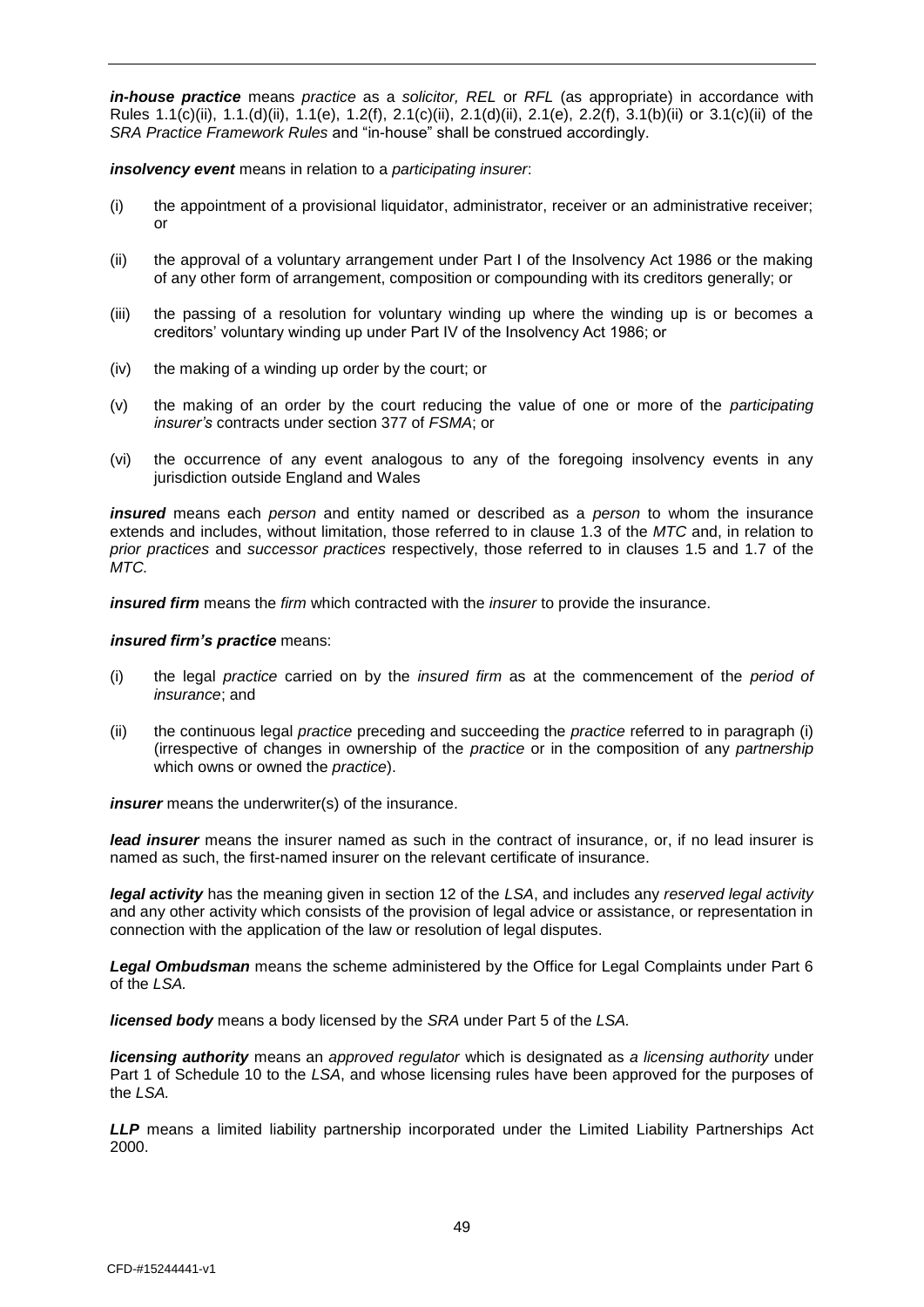*LSA* means the Legal Services Act 2007.

#### *manager* means:

- (i) a *member* of an *LLP*;
- (ii) a *director* of a *company*;
- (iii) a *partner* in a *partnership*; or
- (iv) in relation to any other body, a member of its governing body.

#### *member* means:

- (A) in relation to a *company*, a *person* who has agreed to be a member of the *company* and whose name is entered in the c*ompany"s* register of members; and
- (B) in relation to an *LLP*, a member of that *LLP*.

*MTC* means the minimum terms and conditions with which a *policy* of *qualifying insurance* is required by the *SRA Indemnity Insurance Rules* to comply, a copy of which is annexed as Appendix 1 to those Rules.

*non-SRA firm* means a *sole practitioner*, *partnership*, *LLP* or *company* which is not authorised to practise by the *SRA*, and which is either:

- (i) authorised or capable of being authorised to practise by another *approved regulator*; or
- (ii) not capable of being authorised to practise by any *approved regulator*.

*overseas* means outside England and Wales.

*participating insurer* means an *authorised insurer* which has entered into a *participating insurer"s agreement* with the *Society* which remains in force for the purposes of underwriting new business at the date on which the relevant contract of *qualifying insurance* is made.

*participating insurer's agreement* means an agreement in such terms as the *Society* may prescribe setting out the terms and conditions on which a *participating insurer* may provide professional indemnity insurance to *solicitors* and others in *private practice* in England and Wales.

*partner* means a *person* who is or is held out as a partner in a *partnership.*

*partnership* means a body that is not a *body corporate* in which *persons* are, or are held out as, *partners,* save that in the *MTC* means an unincorporated *insured firm* in which *persons* are or are held out as *partners* and does not include an *insured firm* incorporated as an *LLP.*

*period of insurance* means the period for which the insurance operates.

*person* includes a body of *persons* (corporate or unincorporated).

*policy* means a contract of professional indemnity insurance made between one or more *persons*, each of which is a *participating insurer*, and a *firm.*

#### *policy default*

- (i) means a failure on the part of a *firm* or any *principal* of that *firm*:
	- (A) to pay for more than two months after the due date for payment all or any part of the premium or any other sum due in respect of a *policy*; or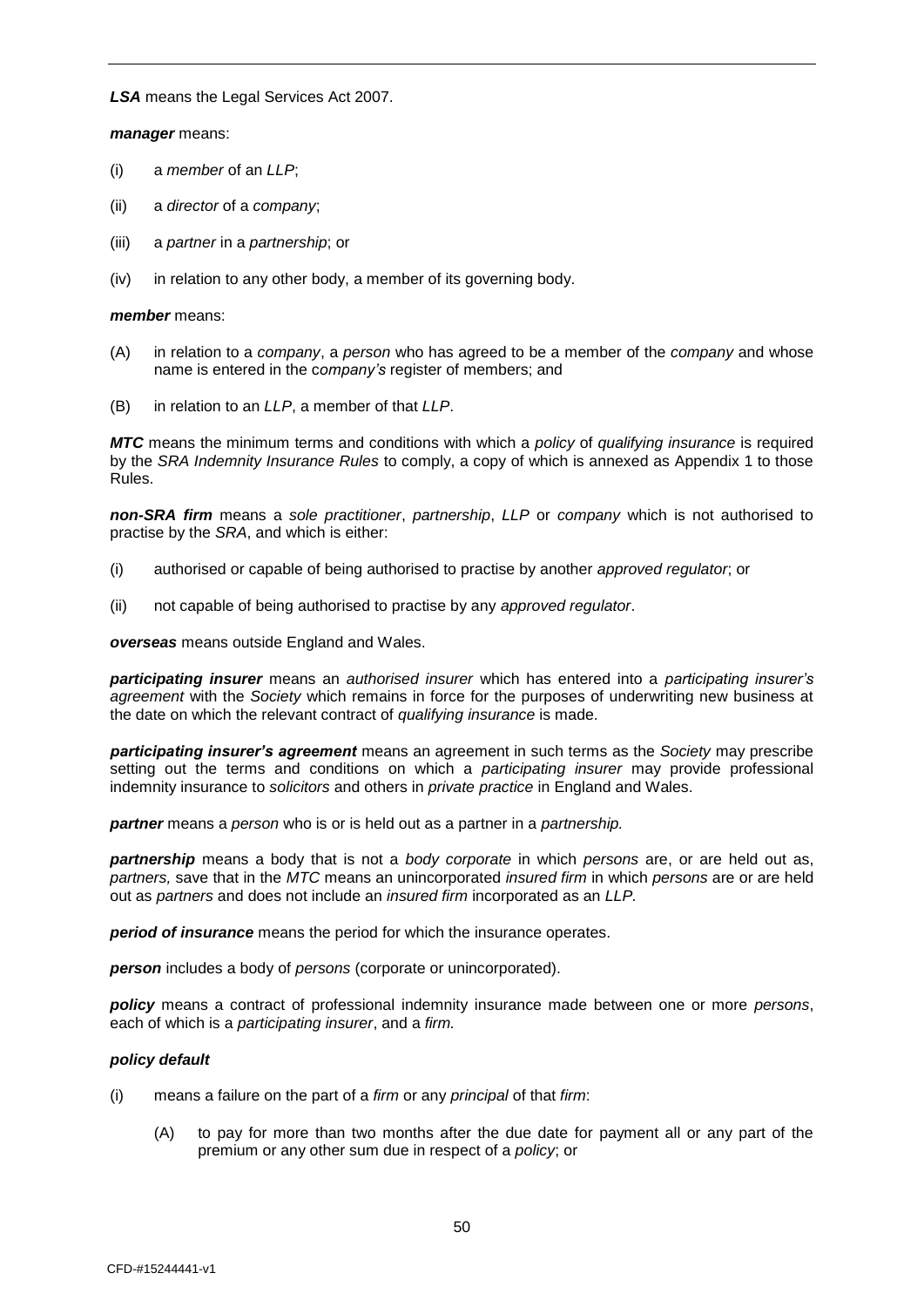- (B) to reimburse within two months a *participating insurer* in respect of any amount falling within a *firm"s policy* excess which has been paid on an insured"s behalf to a claimant by a *participating insurer*,
- (ii) for the purposes of this definition, the due date for payment means, in respect of any *policy* or any payment to be made under any *policy*:
	- (A) the date on which such payment fell due under the terms of the *policy* or any related agreement or arrangement; or
	- (B) if a *firm* was first required under the *SIIR* to effect such a *policy* prior to the date on which it did so, the date if earlier on which such payment would have fallen due had such *policy* been effected by the *firm* when it was first required to do so under the *SIIR*.

*policy period* means the *period of insurance* in respect of which risks may attach under a *policy*, but excluding the *extended indemnity period* and the *cessation period*

*practice* means the whole or such part of the *private practice* of a *firm* as is carried on from one or more offices in England and Wales.

#### *principal* means:

- (A) where the *firm* is or was:
	- (I) a *sole practitioner* that practitioner;
	- (II) a *partnership* each *partner*;
	- (III) a *company* with a share capital each *director* of that *company* and any *person* who:
		- (01) is held out as a *director*; or
		- (02) beneficially owns the whole or any part of a share in the *company*; or
		- (03) is the ultimate beneficial owner of the whole or any part of a share in the *company*;
	- (IV) a *company* without a share capital each director of that *company* and any *person* who:
		- (01) is held out as a *director*; or
		- (02) is a *member* of the *company*; or
		- (03) is the ultimate owner of the whole or any part of a *body corporate* or other legal person which is a *member* of the *company*;
	- (V) an *LLP*  each member of that *LLP*, and any *person* who is the ultimate owner of the whole or any part of a *body corporate* or other legal person which is a *member* of the *LLP*.
- (B) where a *body corporate* or other legal person is a *partner* in the *firm*, any *person* who is within paragraph (A)(III) of this definition (including sub paragraphs (01) and (03) thereof), paragraph (A)(IV) of this definition (including sub paragraphs (01) and (03) thereof), or paragraph (A)(V) of this definition.

*prior practice* means each *practice* to which the *insured firm"s practice* is ultimately a *successor practice* by way of one or more mergers, acquisitions, absorptions or other transitions, but does not include any such *practice* which has elected to be insured under run-off cover in accordance with clause 5.6(a) of the *MTC*.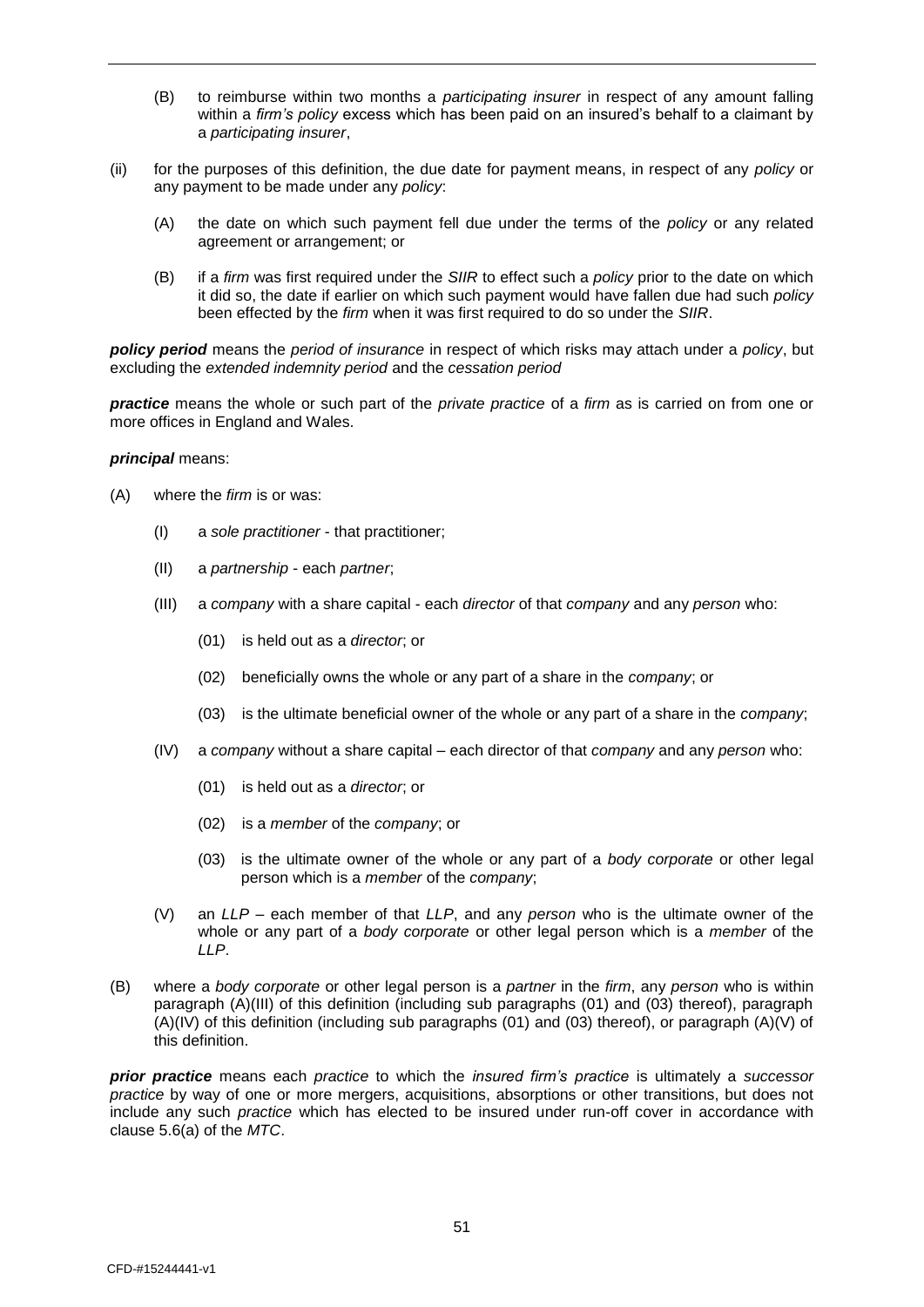*private legal practice* means the provision of services in private *practice* as a *solicitor* or *REL* including, without limitation:

- (i) providing such services in England, Wales or anywhere in the world, whether alone or with other lawyers in a *partnership* permitted to practise in England and Wales by Rule 12 of the Solicitors" Code of Conduct 2007 or by the *SRA Practice Framework Rules*, a *recognised body*  or a *licensed body* (in respect of its *regulated activities*); and
- (ii) the provision of such services as a secondee of the *insured firm*; and
- (iii) any *insured* acting as a personal representative, *trustee*, attorney, notary, insolvency practitioner or in any other role in conjunction with a *practice*; and
- (iv) the provision of such services by any *employee*; and
- (v) the provision of such services pro bono publico;

but does not include:

- (vi) practising as an *employee* of an employer other than a *solicitor*, an *REL*, a *partnership* permitted to practise in England and Wales by Rule 12 of the Solicitors" Code of Conduct 2007 or by the *SRA Practice Framework Rules*, a *recognised body* or a *licensed body* (in respect of its *regulated activities*); or
- (vii) discharging the functions of any of the following offices or appointments:
	- (A) judicial office;
	- (B) Under Sheriffs;
	- (C) members and clerks of such tribunals, committees, panels and boards as the *Council* may from time to time designate but including those subject to the Tribunals and Inquiries Act 1992, the Competition Commission, Legal Services Commission Review Panels and Parole Boards;
	- (D) Justices" Clerks; or
	- (E) Superintendent Registrars and Deputy Superintendent Registrars of Births, Marriages and Deaths and Registrars of Local Crematoria.

#### *private practice:*

- (A) in relation to a *firm* which is a *licensed body* means its *regulated activities*; and
- (B) subject to paragraph (a) of this definition, in relation to all *firms* includes without limitation all the professional services provided by the *firm* including acting as a personal representative, trustee, attorney, notary, insolvency practitioner or in any other role in conjunction with a *practice*, and includes services provided pro bono publico,

but does not include:

- (C) *practice carried* on by a *solicitor* or *REL* in the course of employment with an employer other than a *firm*; or
- (D) *practice* carried on through a *non-SRA firm*; or
- (E) discharging the functions of any of the following offices or appointments:
	- (I) judicial office;
	- (II) Under Sheriffs;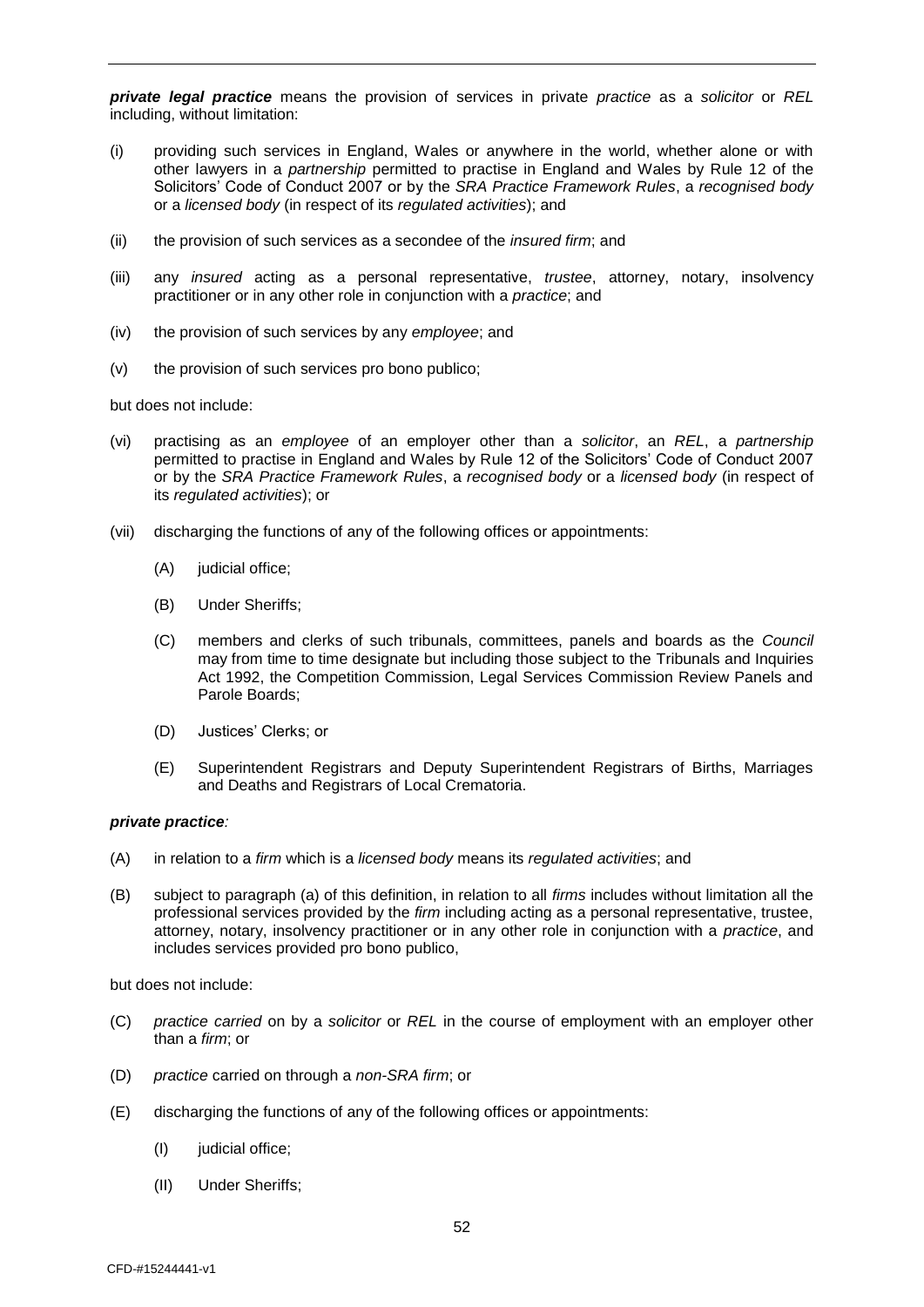- (III) members and clerks of such tribunals, committees, panels and boards as the *Council*  may from time to time designate but including those subject to the Tribunals and Inquiries Act 1992, the Competition Commission, Legal Services Commission Review Panels and Parole Boards;
- (IV) Justices" Clerks;
- (V) Superintendent Registrars and Deputy Superintendent Registrars of Births, Marriages and Deaths and Registrars of Local Crematoria; or
- (VI) such other offices as the *Council* may from time to time designate;
- (F) *practice* consisting only of providing professional services without remuneration for friends, relatives, or to companies wholly owned by the *solicitor* or *REL"s* family, or registered charities; or
- (G) in respect of a sole *solicitor* or a sole *REL, practice* consisting only of:
	- (I) providing professional services without remuneration for friends, relatives, or to companies wholly owned by the *solicitor* or *REL"s* family, or registered charities; and/or
	- (II) administering oaths and statutory declarations; and/or
	- (III) activities which could constitute *practice* but are done in the course of discharging the functions of any of the offices or appointments listed in paragraphs (E)(I) to (VI) above.

*qualifying insurance* means a single *policy* which includes the *MTC*, or more than one *policy* which, taken together, include the *MTC*, and each of which includes the *MTC* except only in relation to the *sum insured*.

*recognised body* means a body recognised by the *SRA* under section 9 of the *AJA*.

*Regulated Activities Order* means the Financial Services and Markets Act 2000 (Regulated Activities) Order 2001.

#### *regulated activity* means:

- (A) any reserved legal activity;
- (B) any other legal activity; and
- (C) any other activity in respect of which a licensed body is regulated pursuant to Part 5 of the LSA.

*REL* means registered European lawyer, namely, an individual registered with the *SRA* under regulation 17 of the European Communities (Lawyer"s Practice) Regulations 2000 (SI 2000/no. 1119).

*relevant licensed body* means a *licensed body* other than:

- (i) an unlimited company, or an *overseas* company whose members" liability for the company"s debts is not limited by its constitution or by the law of its country of incorporation; or
- (ii) a nominee company only, holding *assets* for clients of another *practice*; and
	- (A) it can act only as agent for the other *practice*; and
	- (B) all the individuals who are *principals* of the *licensed body* are also *principals* of the other *practice*; and
	- (C) any fee or other income arising out of the *licensed body* accrues to the benefit of the other *practice*; or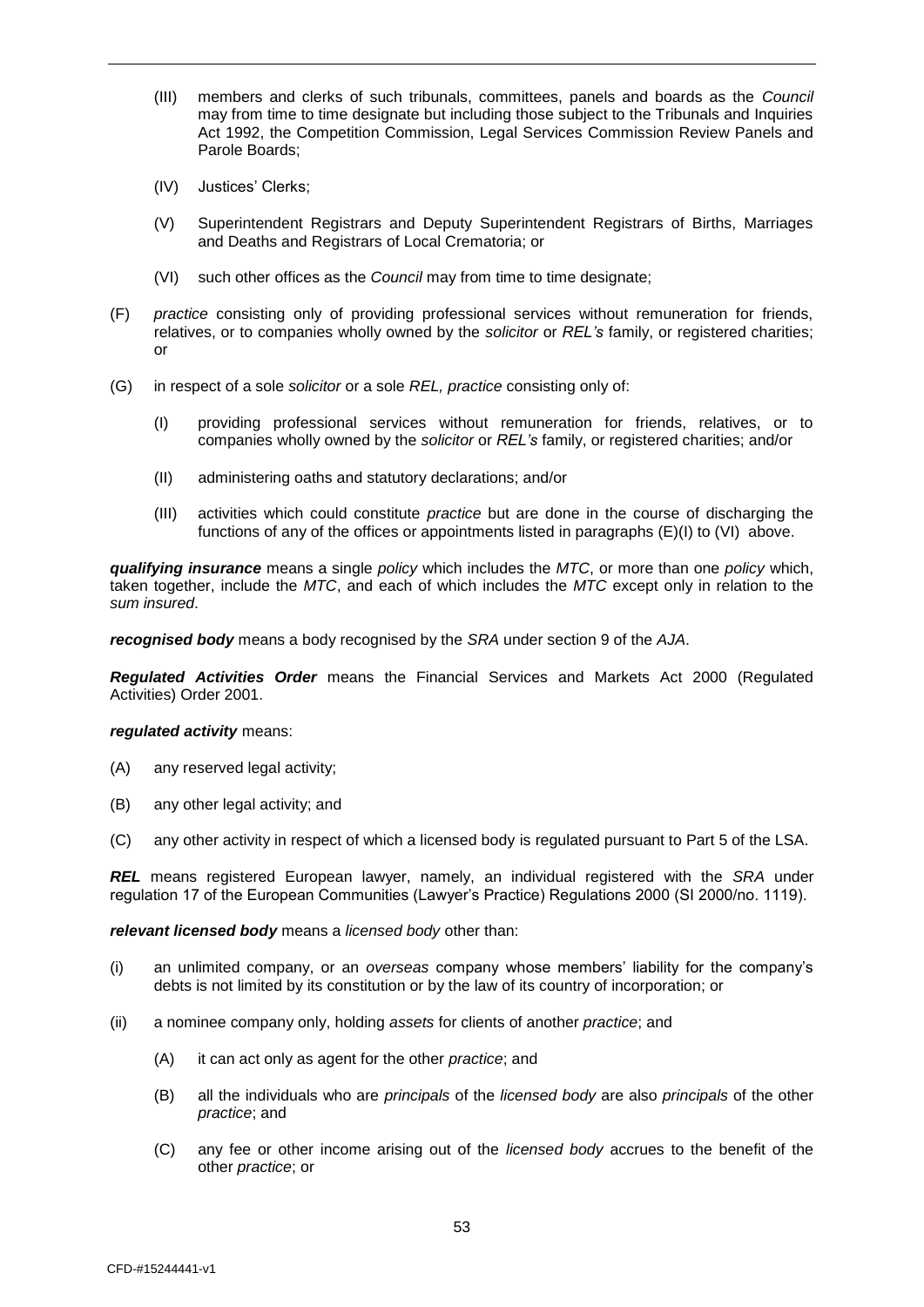(iii) a *partnership* in which none of the *partners* is a limited company, an *LLP* or a legal person whose *members* have limited liability.

*relevant recognised body* means a *recognised body* other than:

- (i) an unlimited company, or an *overseas* company whose members" liability for the company"s debts is not limited by its constitution or by the law of its country of incorporation; or
- (ii) a nominee company only, holding *assets* for clients of another *practice*; and
	- (A) it can act only as agent for the other *practice*; and
	- (B) all the individuals who are *principals* of the *recognised body* are also *principals* of the other *practice*; and
	- (C) any fee or other income arising out of the *recognised body* accrues to the benefit of the other *practice*; or
- (iii) a *partnership* in which none of the *partners* is a limited company, an *LLP* or a legal person whose *members* have limited liability; or
- (iv) a *sole practitioner* that is a *recognised body*.

*reserved legal activity* has the meaning given in section 12 of the *LSA*, and includes the exercise of a right of audience, the conduct of litigation, reserved instrument activities, probate activities, notarial activities and the administration of oaths, as defined in Schedule 2 to the *LSA*.

*RFL* means registered foreign lawyer, namely an individual registered with the *SRA* under section 89 of the Courts and Legal Services Act 1990.

*run-off firm* means a *firm* or former *firm* which has ceased to practise in circumstances where, in accordance with clause [5.4](#page-35-1) of the *MTC*, run-off cover is not required to be provided by any *participating insurer*.

*SA* means the Solicitors Act 1974.

**SIF** means the Solicitors Indemnity Fund.

**SIIR** means the Solicitors' Indemnity Insurance Rules 2000 to 2010, the SRA Indemnity Insurance Rules 2011 to 2012, *the SRA Indemnity Insurance Rules* or any rules subsequent thereto.

*societas Europaea* means a European public limited liability company within the meaning of Article 1 of Council Regulation 2157/2001/EC.

*Society* means the Law Society, in accordance with section 87 of the *SA*.

*sole practitioner* means *a solicitor* or an *REL* practising as a sole *principal*, and does not include a *solicitor* or an *REL* practising *in-house*.

*solicitor* means a person who has been admitted as a solicitor of the Senior Courts of England and Wales and whose name is on the roll kept by the *Society* under section 6 of the *SA*, save that in the *SRA Indemnity Insurance Rules* includes a person who practises as a solicitor whether or not he or she has in force a practising certificate and also includes practice under home title of a former *REL* who has become a solicitor.

*SRA* means the Solicitors Regulation Authority and reference to the SRA as an *approved regulator* or *licensing authority* means the SRA carrying out regulatory functions assigned to the *Society* as an *approved regulator* or *licensing authority*.

*SRA Accounts Rules* means the SRA Accounts Rules 2011.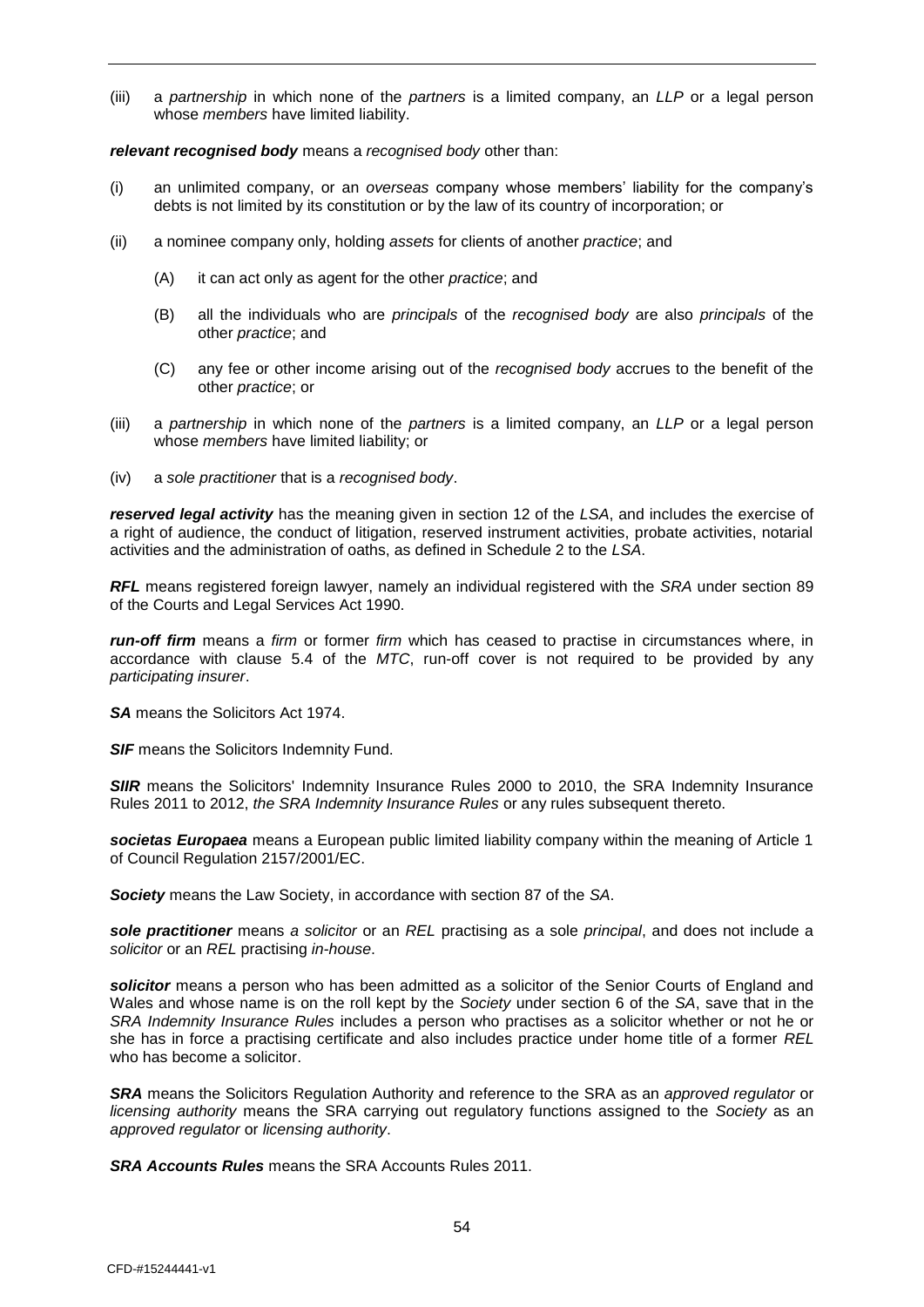*SRA Authorisation Rules* means the SRA Authorisation Rules for Legal Services Bodies and Licensable Bodies 2011.

*SRA Financial Services (Scope) Rules* means the SRA Financial Services (Scope) Rules 2001.

*SRA Indemnity Insurance Rules* means the SRA Indemnity Insurance Rules 2013.

*SRA Indemnity Rules* means the SRA Indemnity Rules 2012.

*SRA Practice Framework Rules* means the SRA Practice Framework Rules 2011.

*SRA Training Regulations* means the SRA Training Regulations 2011.

#### *successor practice*

- (i) means a *practice* identified in this definition as "B", where:
	- (A) "A" is the *practice* to which B succeeds; and
	- (B) "A"s owner" is the owner of A immediately prior to transition; and
	- (C) "B"s owner" is the owner of B immediately following transition; and
	- (D) "transition" means merger, acquisition, absorption or other transition which results in A no longer being carried on as a discrete legal *practice*.
- (ii) B is a successor practice to A where:
	- (A) B is or was held out, expressly or by implication, by B"s owner as being the successor of A or as incorporating A, whether such holding out is contained in notepaper, business cards, form of electronic communications, publications, promotional material or otherwise, or is contained in any statement or declaration by B"s owner to any regulatory or taxation authority; and/or
	- (B) (where A"s owner was a *sole practitioner* and the transition occurred on or before 31 August 2000) - the *sole practitioner* is a *principal* of B"s owner; and/or
	- (C) (where A"s owner was a *sole practitioner* and the transition occurred on or after 1 September 2000) - the *sole practitioner* is a *principal* or *employee* of B"s owner; and/or
	- (D) (where A"s owner was a *recognised body* or a *licensed body* (in respect of its *regulated activities*)) - that body is a *principal* of B"s owner; and/or
	- (E) (where A"s owner was a *partnership*) the majority of the *principals* of A"s owner have become *principals* of B"s owner; and/or
	- (F) (where A"s owner was a *partnership* and the majority of *principals* of A"s owner did not become *principals* of the owner of another legal *practice* as a result of the transition) one or more of the *principals* of A"s owner have become *principals* of B"s owner and:
		- (I) B is carried on under the same name as A or a name which substantially incorporates the name of A (or a substantial part of the name of A); and/or
		- (II) B is carried on from the same premises as A; and/or
		- (III) the owner of B acquired the goodwill and/or assets of A; and/or
		- (IV) the owner of B assumed the liabilities of A; and/or
		- (V) the majority of staff employed by A"s owner became *employees* of B"s owner.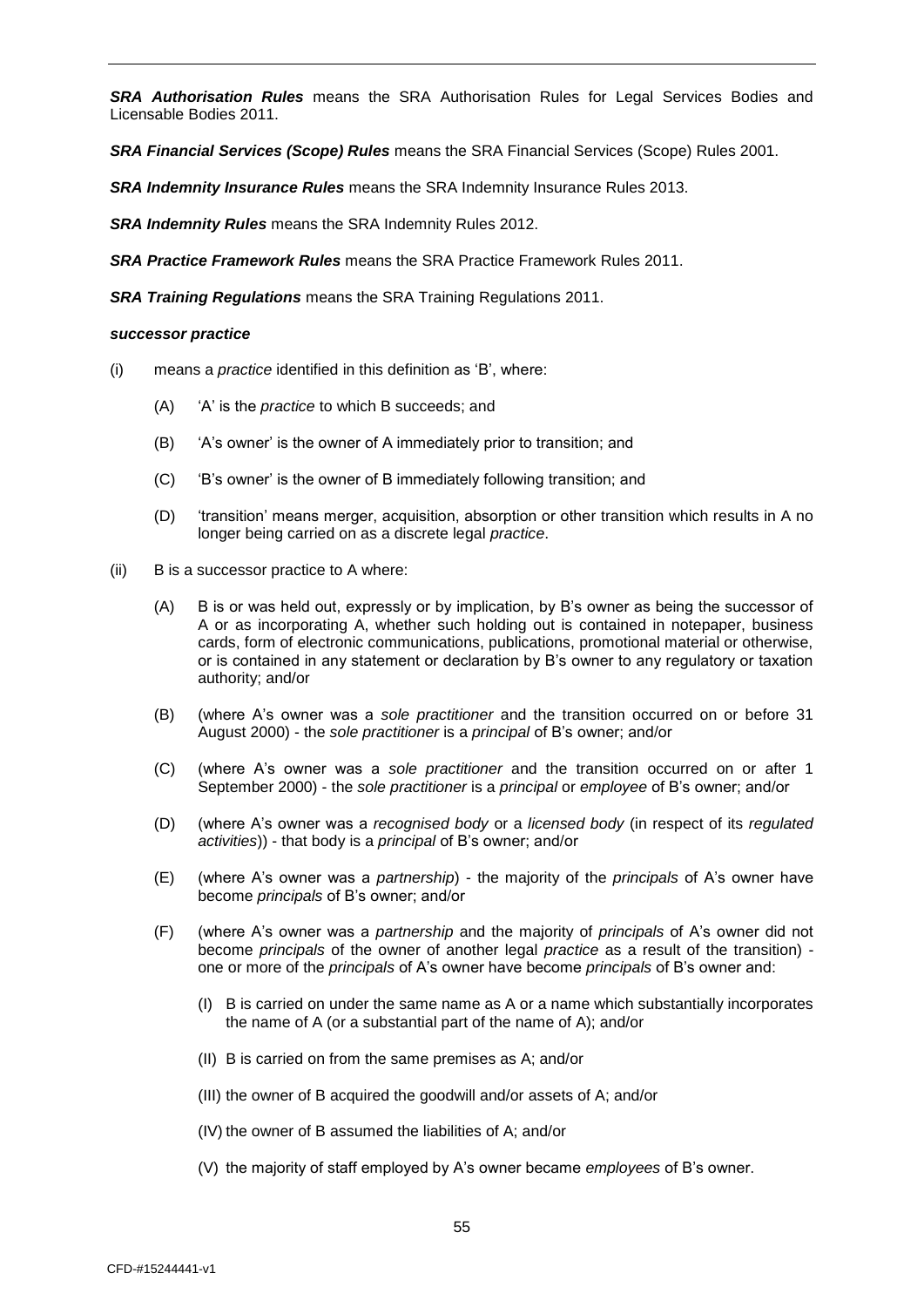(iii) Notwithstanding the foregoing, B is not a successor practice to A under paragraph (ii) (B), (C), (D), (E) or (F) if another *practice* is or was held out by the owner of that other *practice* as the successor of A or as incorporating A, provided that there is insurance complying with the *MTC* in relation to that other *practice*.

*sum insured* means the aggregate limit of liability of each *insurer* under the insurance.

*supplementary run-off cover* means run-off cover provided by the Solicitors Indemnity Fund following the expiry of run-off cover provided to a *firm* in accordance with the *SRA Indemnity Insurance Rules* or otherwise under a *policy* (but subject to compliance with the *MTC*).

*trainee solicitor* means any person receiving workplace training with the express purpose of qualification as a *solicitor*, at an authorised *training establishment*, under a *training contract*, and "trainee" should be construed accordingly.

*training contract* means a written contract, complying with the *SRA Training Regulations*, between one or more *training establishment* and a *trainee solicitor*, setting out the terms and conditions of the workplace training that the *trainee solicitor* will receive.

*training establishment* means an organisation, body, *firm*, *company*, *in-house practice* or individual authorised by *us* under the *SRA Training Regulations* Part 2 – Trainer Provider Regulations to take and train a *trainee solicitor*.

*Tribunal* means the Solicitors Disciplinary Tribunal which is an independent statutory tribunal constituted under section 46 of the *SA* but references to the Tribunal do not include the Tribunal when it is performing any function as an *appellate body.* 

*us* means *SRA*, and "our" and "ourselves" should be construed accordingly*.*

#### **General Interpretation**

Unless the context otherwise requires:

- (a) the singular includes the plural and vice versa;
- (b) words importing the masculine gender include the feminine and vice versa and references to the masculine or feminine include the neuter;
- (c) the word "body" includes a *sole practitioner*, and a special body within the meaning of section 106 of the *LSA*;
- (d) any explanatory notes, guidance notes and/or commentary are for the purposes of guidance only;
- (e) any headings are for ease of reference only;
- (f) "in writing" includes any form of written electronic communication normally used for business purposes, such as emails;
- (g) references to certificates, letters or other forms of written communication include references to those in both electronic and hard copy format; and
- (h) a reference to any statute, statutory provision, code or regulation includes any subordinate legislation (as defined by section 21(1) of the Interpretation Act 1978) made under it.